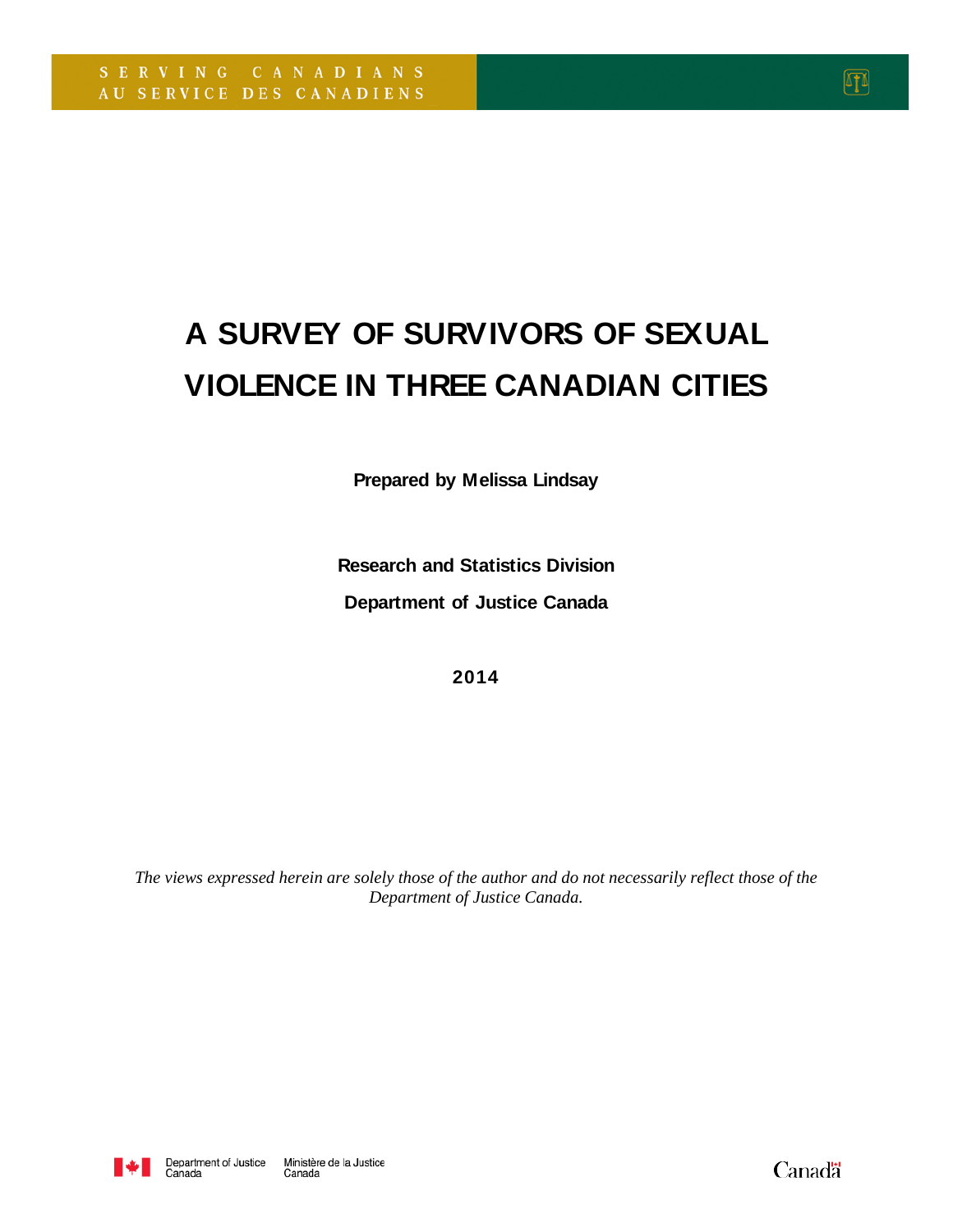Information contained in this publication or product may be reproduced, in part or in whole, and by any means, for personal or public non-commercial purposes, without charge or further permission, unless otherwise specified.

You are asked to:

exercise due diligence in ensuring the accuracy of the materials reproduced;

indicate both the complete title of the materials reproduced, as well as the author organization; and

indicate that the reproduction is a copy of an official work that is published by the Government of Canada and that the reproduction has not been produced in affiliation with or with the endorsement of the Government of Canada.

Commercial reproduction and distribution is prohibited except with written permission from the Department of Justice Canada. For more information, please contact the Department of Justice Canada at: [www.justice.gc.ca.](http://www.justice.gc.ca/)

©Her Majesty the Queen in Right of Canada, represented by the Minister of Justice and Attorney General of Canada, 2014

Cat. No. J2-403/2014E-PDF ISBN 978-1-100-25010-6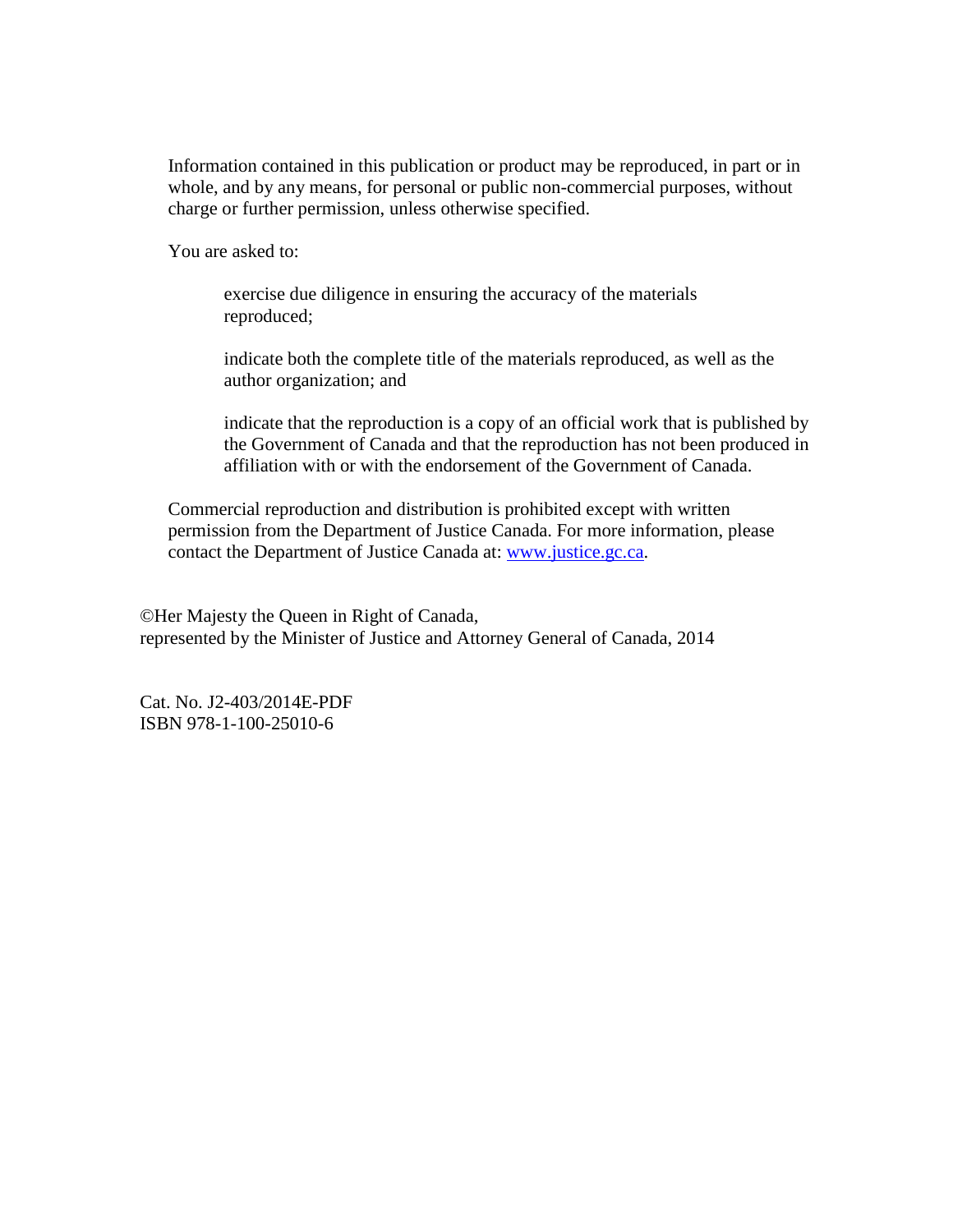# Contents

| 3.8.1 What Survivors Need to Know about the Criminal Justice System  22<br>3.8.3 How the Criminal Justice System can Better Meet the Needs of Survivors 23 |  |
|------------------------------------------------------------------------------------------------------------------------------------------------------------|--|
|                                                                                                                                                            |  |
|                                                                                                                                                            |  |
|                                                                                                                                                            |  |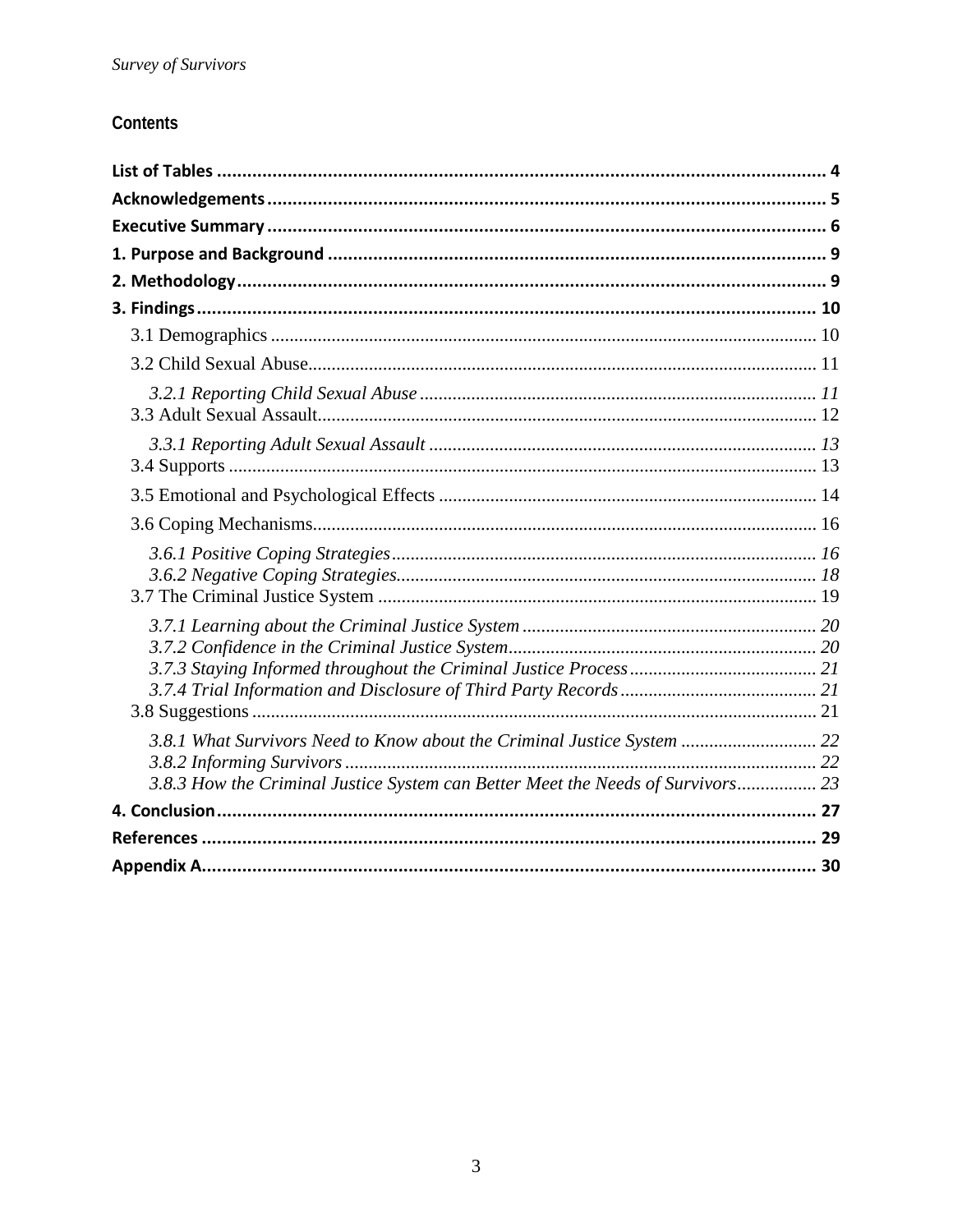# **List of Tables**

| TABLE 1. COMMON REASONS FOR NOT REPORTING CHILD SEXUAL ABUSE TO POLICE (N = 55 TO       |  |
|-----------------------------------------------------------------------------------------|--|
|                                                                                         |  |
| TABLE 2. COMMON REASONS FOR NOT REPORTING ADULT SEXUAL ASSAULT TO POLICE (N = 50)       |  |
|                                                                                         |  |
| TABLE 3. SOURCES OF INFORMATION ABOUT THE CRIMINAL JUSTICE SYSTEM (N = 114) 20          |  |
| TABLE 4. PARTICIPANTS' LEVEL OF CONFIDENCE IN THE CRIMINAL JUSTICE SYSTEM (N = 114). 21 |  |
|                                                                                         |  |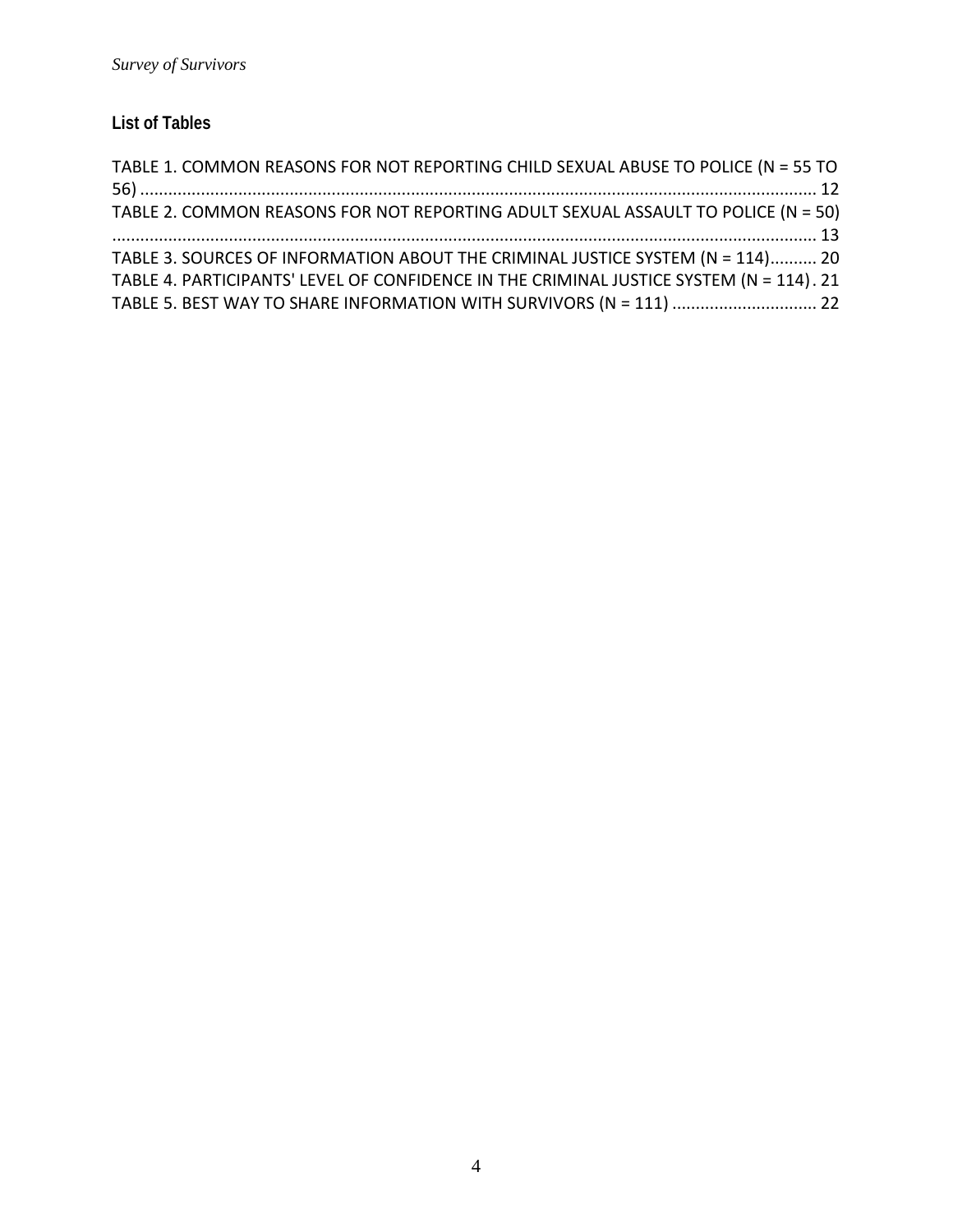#### **Acknowledgements**

First, I would like to thank all of the women who participated in this study for sharing their stories. Their strength is truly amazing. I would also like to thank all of the sexual assault centres who provided support and assistance throughout the study, as well as the interviewers. This study would not have been possible without them. I would also like to thank colleagues in the Research and Statistics Division for their feedback and assistance on the project, including Adamira Tijerino who started this project and whose help and insight is very much appreciated.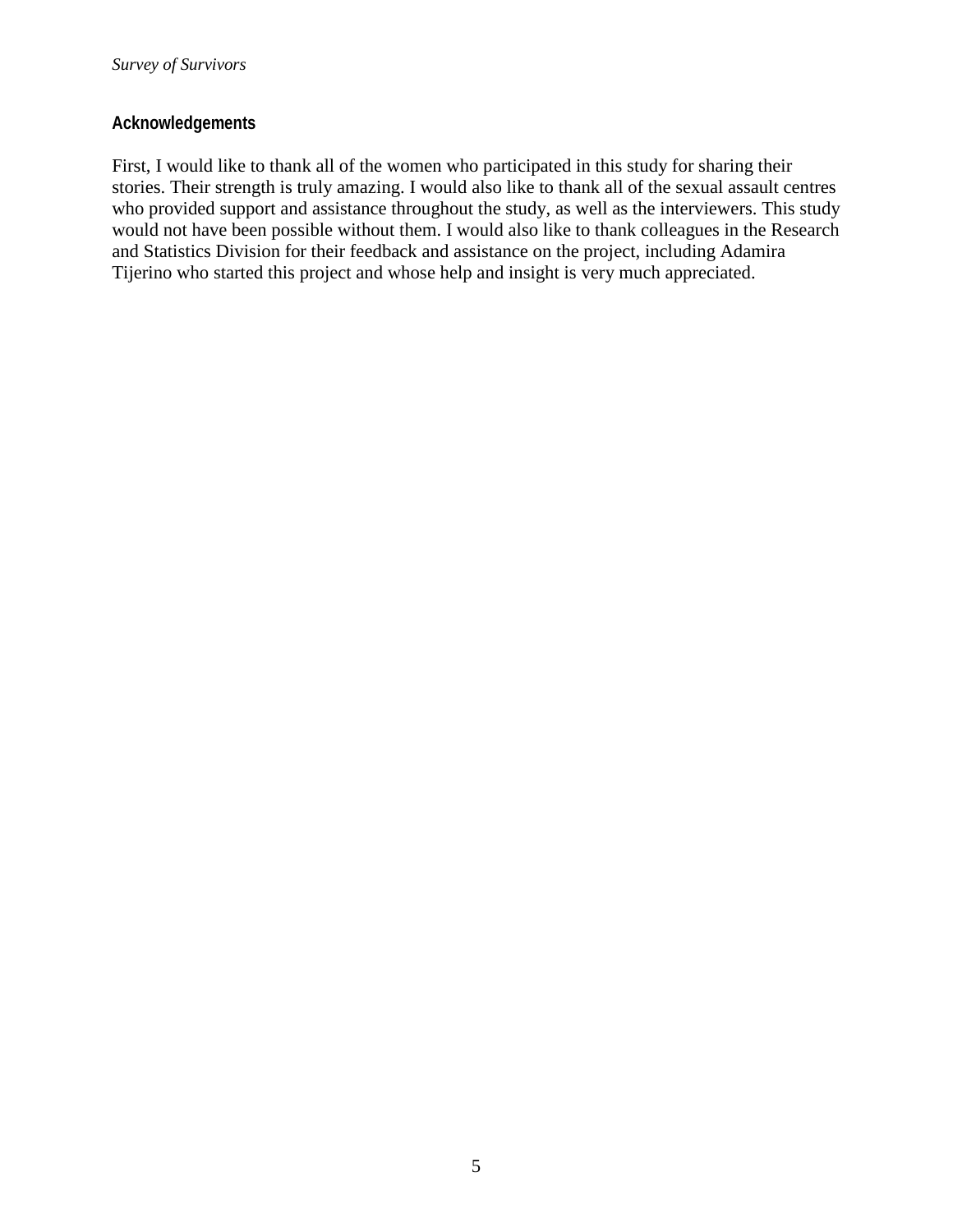#### **Executive Summary**

Child sexual abuse (CSA) and adult sexual assault (ASA) can have devastating effects on survivors. While these crimes occur across all demographics, females are the most common victims of these crimes, representing 70% of survivors of self-reported sexual assault in 2009 and 87% of survivors of police reported sexual assault in 2012.

The purpose of this study was to better understand the experiences of female survivors of child sexual abuse and adult sexual assault. This study asked survivors about their experiences of CSA and ASA, the psychological and emotional effects of their trauma, as well as the mechanisms they have adopted to cope with this trauma. In addition, survivors were asked about a number of elements related to the criminal justice system, including about how they learn about the criminal justice system and their confidence in the justice system, and sought suggestions on how the justice system can better meet the needs of survivors of sexual violence.

#### **Methodology**

This study involved 114 interviews with survivors of sexual violence in urban centres of three Canadian provinces. The Research and Statistics Division worked closely with three sexual assault centres in the three provinces in developing the interview tool. The interview tool, which was a 76-item survey, included both categorical and open-ended questions. The sexual assault centres were also involved in recruiting the participants. Interviews were conducted via telephone by trained contractors with experience interviewing vulnerable populations.

## **Findings**

All of the participants in this study were female. The age of the participants ranged from 20 to 70 years old and 85% self-identified as Caucasian. More than half (58%) of the participants indicated that their annual income was less than \$15,000.

Over half (52%, n=59) of the participants in this study experienced both CSA and ASA.

Over three-quarters of the participants  $(76\%, n=87)$  stated that they experienced child sexual abuse, with 80% (n=70) of these individuals experiencing multiple incidents. In most of cases, the offender was known to survivor (87%, n=76), many having been abused by a family member or family friend. Less than one-third (30%, n=26) of those who experienced CSA reported the child sexual abuse to police or to another individual who reported the abuse. The most common reason provided by those who did report the abuse was because they felt as though they needed to take action. Those who did not report the abuse provided a number of reasons, including because they did not have family support or because they were afraid of the offender.

Three-quarters of the participants (75%, n=86) experienced adult sexual assault, with 54% (n=46) of these individuals experiencing multiple assaults. The offender was known to the survivor in 70% (n=60) of these cases and included intimate partners, friends and acquaintances. More than one-third  $(36\%, n=32)$  reported the adult sexual assault to the police or had another person report the assault. Reasons for reporting included because the individual felt as though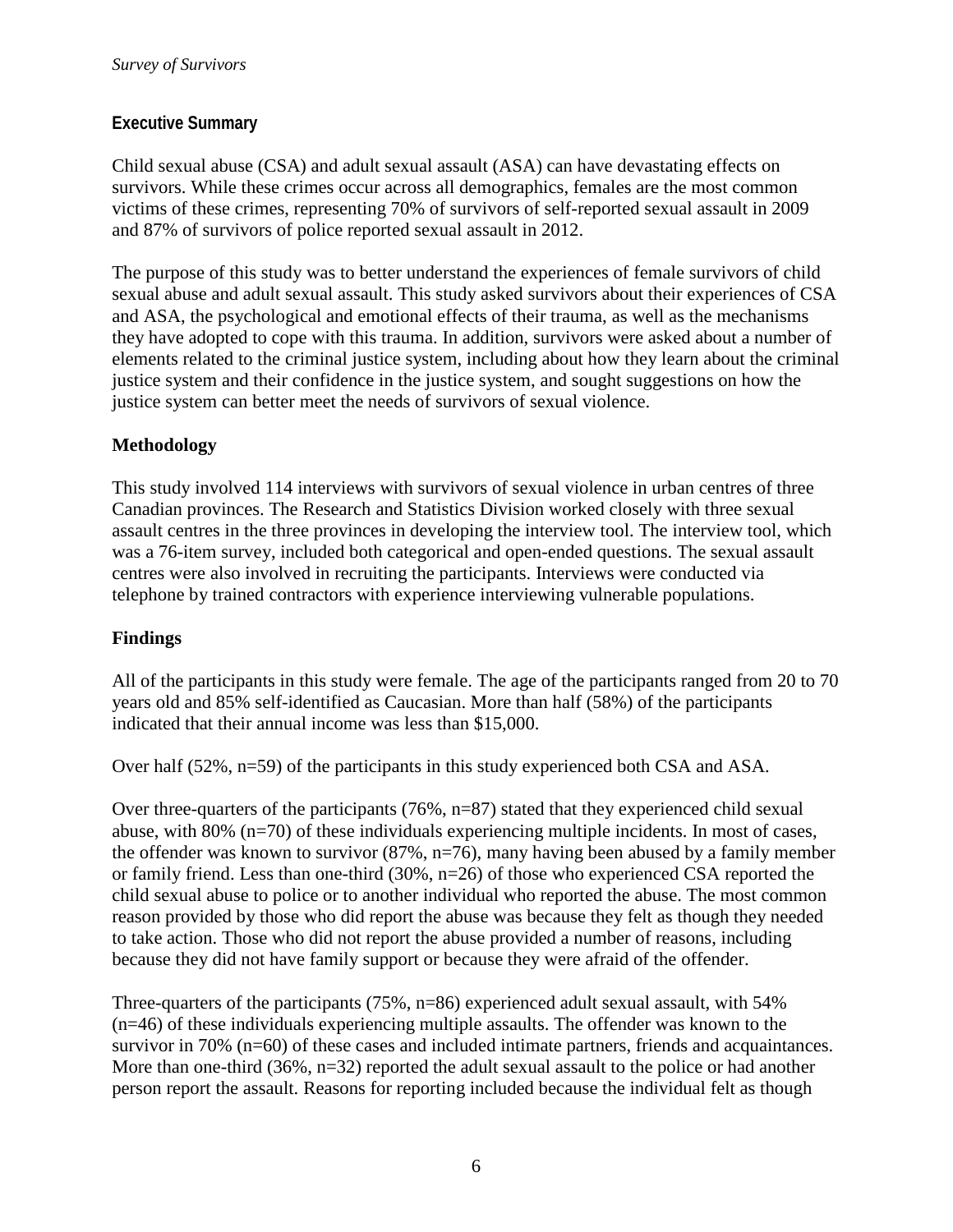they needed to take action, because a family member, friend or counsellor recommended it, and because they wanted to address negative feelings. Reasons provided by those who did not report the assault included shame and embarrassment, lack of confidence in the criminal justice system and fear of the offender.

The participants described a number of different emotional and psychological effects of the trauma. The psychological harm experienced as a result of CSA was very similar to the harm experienced as a result of ASA. The participants also indicated that the effects were ongoing and long-term. The effects included depression, difficulties with trust and forming relationships, and anxiety, fear and stress.

The participants also described a number of different mechanisms for coping with the effects of the trauma, both positive and negative. Positive coping mechanisms included emotion-focused coping, engaging in activities that involved taking control of their lives and turning to natural and professional supports. Negative coping strategies included addictive behaviours, non-suicidal self-harm and attempting suicide.

In addition, the participants were asked a number of questions relating to the criminal justice system. The participants stated that they learned about the criminal justice system through many different sources and formats, include media, the police and sexual assault centres. The participants were also asked to rate their confidence in the police, the court process and the criminal justice system in general. While 53% of participants stated that they were not confident in the police, two-thirds stated that they were not confident in the court process and in the criminal justice system in general.

Finally, the participants were asked to provide suggestions for survivors of sexual violence on what they need to know about the criminal justice system. The participants provided a number of different suggestions, including that survivors should be informed about the criminal justice system, to know that assistance is available for survivors and that the criminal justice process can be lengthy. The participants indicated that the best way to share this information with survivors is through school programs and counsellors.

The participants also provided a number of suggestions on how the criminal justice system can better meet the needs of survivors of sexual violence. The suggestions reflected three overarching themes: making survivors feel safe and comfortable; providing survivors with information and education on sexual violence and on the criminal justice; and changing various aspects of the criminal justice system as a whole (e.g., providing more timely processing, balancing the treatment of the survivor and the offender).

## **Conclusion**

The findings of this study provide important insight into the experiences and needs of female survivors of sexual violence. The survivors shared their experiences of CSA and ASA and revealed a number of findings that are consistent with previous research on survivors of sexual violence, including that many did not report their victimization to police. They also provided a number of reasons for their decisions to report and/or not report the sexual violence. In addition,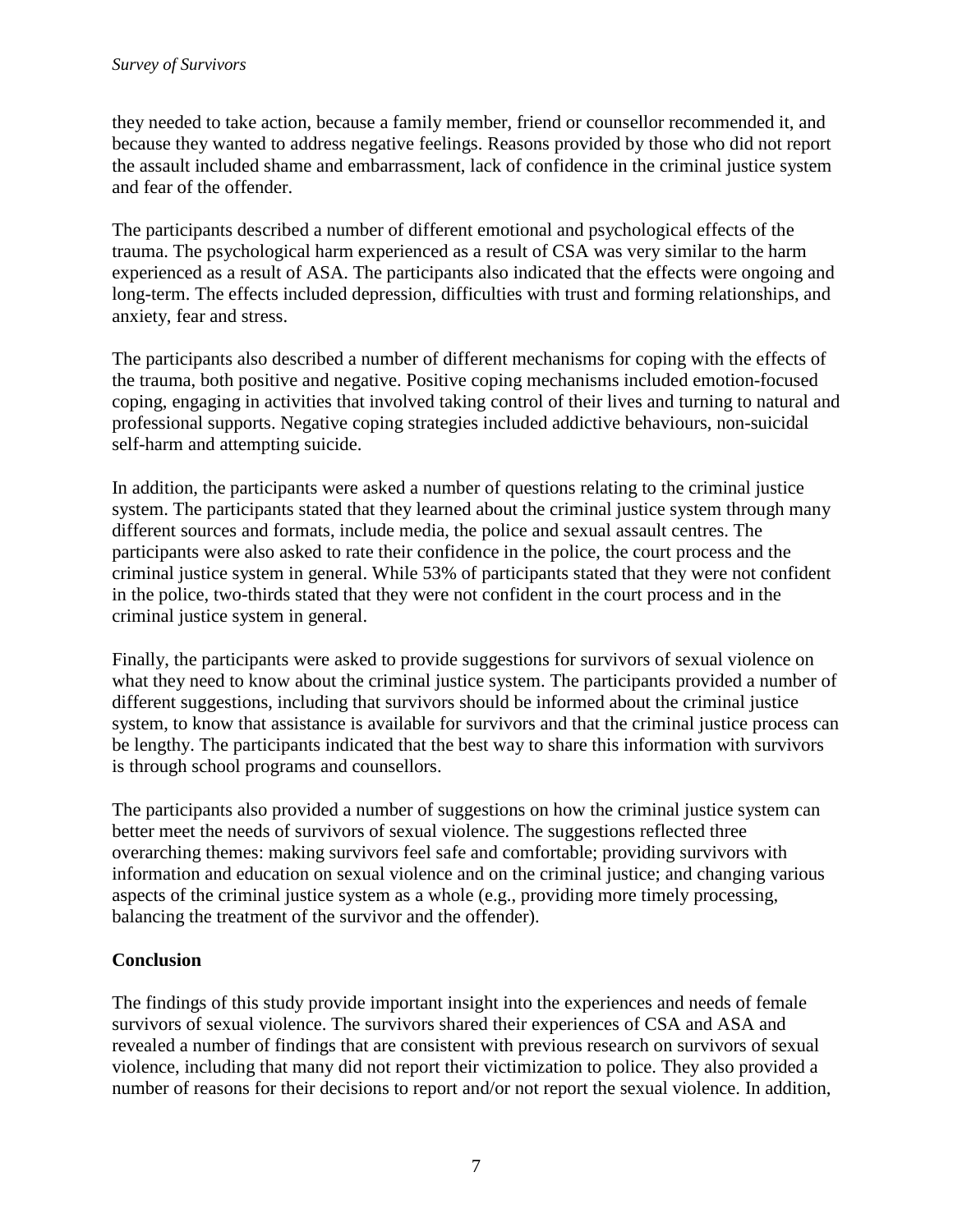they described a number of psychological and emotional after-effects, such as depression and anxiety, that are common among survivors of sexual violence, as well as a number of coping strategies which are common among victims of crime more generally. Finally, the survivors also described their experiences with the criminal justice system and provided a number of suggestions on how the criminal justice system can better meet the needs of survivors. By better understanding the experiences of survivors and by listening to their suggestions, victim service providers and the criminal justice system as a whole can be in a better position to support and assist survivors of sexual violence.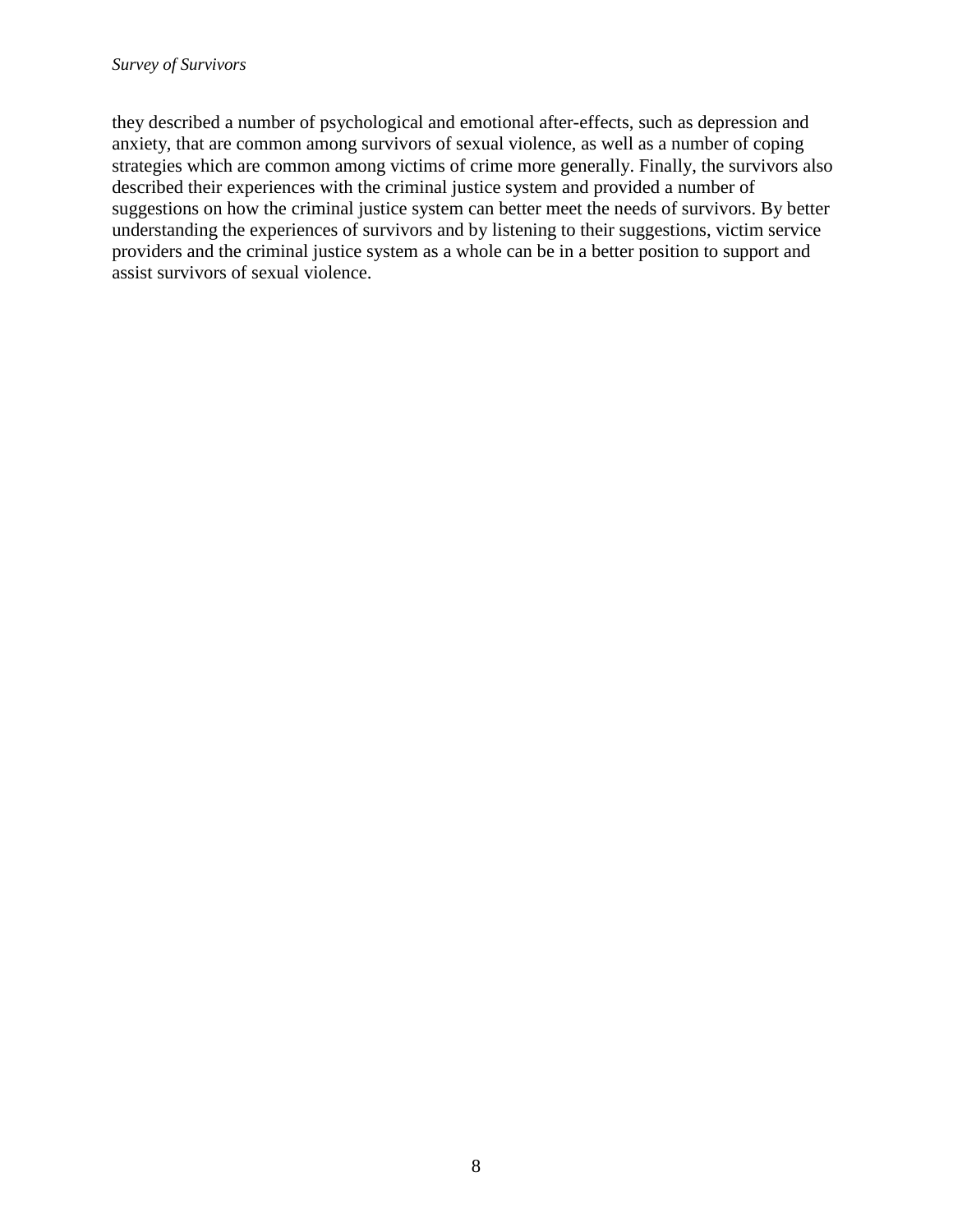#### **1. Purpose and Background**

The purpose of this study was to better understand experiences of survivors of child sexual abuse (CSA) and adult sexual assault (ASA). CSA and ASA can have devastating effects on survivors and unfortunately, in Canada in 2012, there were approximately 21,900 incidents of sexual assault reported to the police, the majority of which (98%) were Level 1 sexual assaults (Perreault 2013). Incidents of sexual assault that are reported to the police, however, only reflect a small proportion of the actual incidents that occur. Findings from the 2009 General Social Survey on Victimization (GSS) revealed that an estimated 88% of incidents of sexual assault were not reported to the police (Perreault and Brennan 2010); 67,000 Canadians reported experiencing sexual assault in the 12 months preceding the survey, with females representing 70% of survivors of sexual assault. Females also represented the majority (87%) of survivors of police-reported sexual assault (Levels [1](#page-8-0), 2 and 3) in 2012.<sup>1</sup>

The current study builds from a survey of sexual assault survivors conducted in the late 1990s (Hattem 2000) which posed questions about the production and disclosure of third party records<sup>[2](#page-8-1)</sup>. With the passage of former Bill C-46, An Act to amend the Criminal Code (production *of records in sexual offence proceedings),*[3](#page-8-2) survivors were specifically asked about their knowledge of and feelings around the production and disclosure of third party records. In addition to the questions about disclosure of third party records, this study also asked survivors about their confidence in the criminal justice system, how they obtain information about the justice system, and sought suggestions on how to improve understanding of the criminal justice system and how the justice system can better meet the needs of survivors of sexual violence.

#### **2. Methodology**

Working through three sexual assault centres in urban centres in three different provinces, a total of 128 interviews were conducted with survivors of sexual violence.<sup>[4](#page-8-3)</sup> Fourteen participants were parents of a child under 18 who had been sexually abused, or of a vulnerable adult that had experienced sexual violence. These participants were removed from the sample in order to focus on the experiences of direct survivors. The experiences of these parents will be explored in a separate report. As such, the analyses below reflect interviews conducted with 114 survivors of sexual violence. The interviews were conducted by telephone in 2009.

The specific research questions that guided this study included:

<span id="page-8-0"></span> $1$  These data are based on data obtained from the Canadian Centre for Justice Statistics.

<span id="page-8-1"></span> $^{2}$  During the 1980s and 1990s, there were significant changes to Canadian sexual assault law through both legislation and the courts (see McDonald et al. 2004). One such change involved the amendment of the *Criminal Code* that added provisions around the disclosure of third party records, which resulted from the passing of Bill C-46 in 1997. This legislation was upheld in the 1999 Supreme Court of Canada case of *R.* v. *Mills* (R. v. Mills, [1999] 3 S.C.R. 668).

<span id="page-8-2"></span> $3$  2d Sess., 35<sup>th</sup> Parl. 1997 (assented to 25 April 1997), S.C. 1997, c.30 (Bill C-46).

<span id="page-8-3"></span><sup>&</sup>lt;sup>4</sup> The participating sexual assault centres provide services regardless of the survivors' involvement with the criminal justice system (i.e., whether the survivor had reported the sexual violence and was involved in the criminal justice process).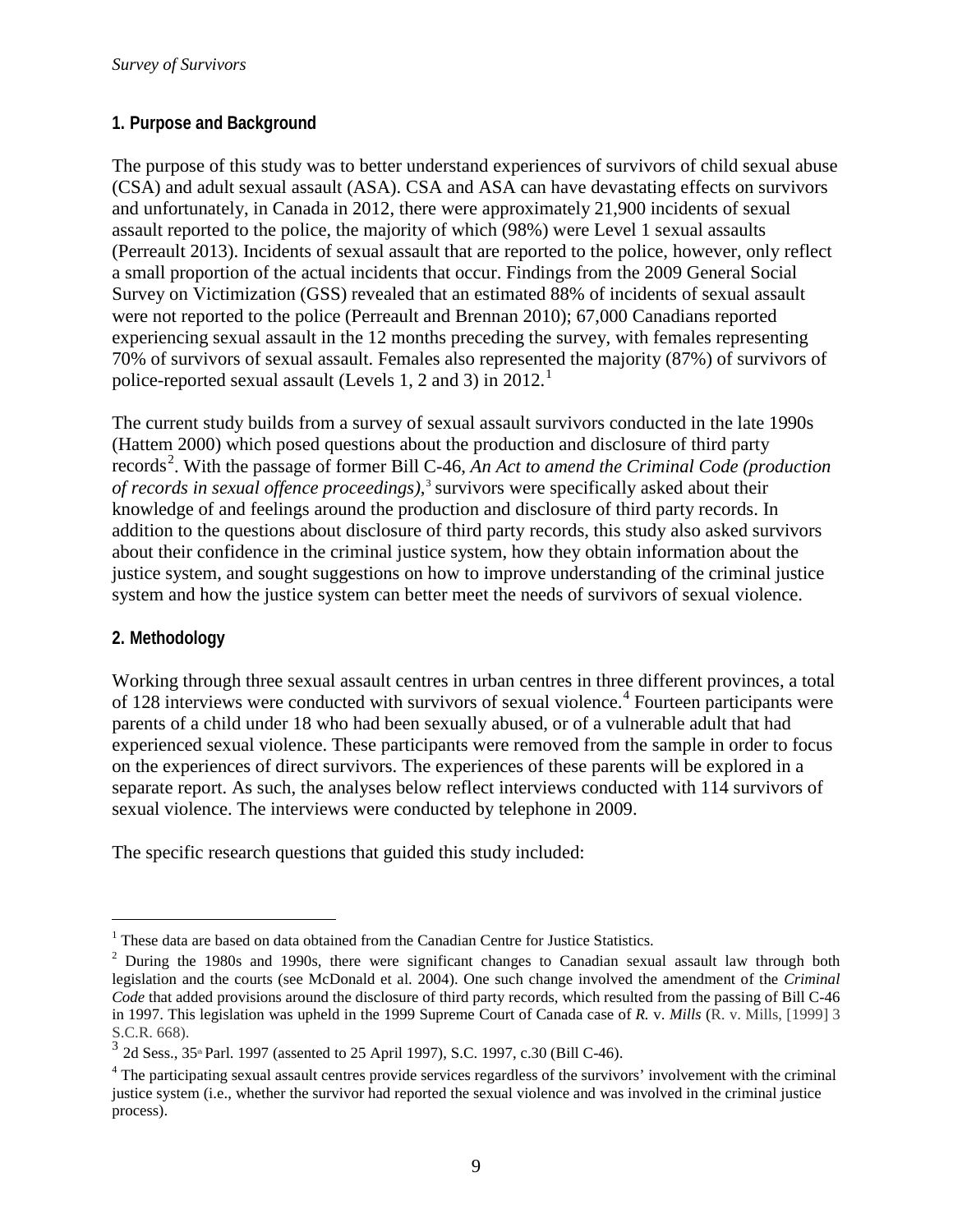- 1. What were the experiences of sexual abuse and sexual assault as children and/or as adults? To what extent did participants experience both types of sexual violence?
- 2. What was the impact of the sexual assault/abuse on the participants? What kind of coping mechanisms did the participant employ?
- 3. What factors facilitated and/or impeded reporting to the police?
- 4. What are the experiences of survivors with the criminal justice system in cases where they did report the sexual assault to the police? What is the participant's overall level of confidence with the criminal justice system?
- 5. What are the main sources of information from which survivors learn about the criminal justice system?
- 6. What are the main suggestions provided by the participants in terms of what survivors of sexual violence need to know about the criminal justice system and in terms of how the criminal justice system can better meet the needs of survivors of sexual violence?

The interview tool was a 76-item survey that included both categorical and open-ended questions. The survey consisted of questions relating to demographic information and experiences of childhood sexual abuse and adult sexual assault. The survey also included questions pertaining to the psychological effects of abuse, coping, reporting practices and experiences with, and confidence in, the criminal justice system. The survey was based on that used in Hattem's (2000) study and was further developed by the Research and Statistics Division in collaboration with several sexual assault centres.

The participating centres recruited participants in different ways. In two centres, the counsellors recruited clients of the centre. In the other centre, participants were recruited through the centre's counsellors, community groups and newspaper advertisements. The interviews themselves were conducted by hired contractors who had experience interviewing vulnerable populations. Participants were reimbursed for child care and travel. Prior to the interviews, the participants were provided with information regarding the study, including information regarding the confidential nature of the survey. Follow-up counselling services were also offered by the centres where needed.

Many participants indicated that they appreciated the opportunity to talk about their experiences. Many hoped that their participation would help improve the criminal justice system for survivors, help survivors obtain the support they need and prevent others from being victimized.

# **3. Findings**

# **3.1 Demographics**

All of the participants in this study were female.<sup>[5](#page-9-0)</sup> The age of the survivors ranged from 20 to 70 years old and the median age was 44. Most of the participants self-identified as Caucasian (85%, n=97), followed by Aboriginal (4%, n=5), and mixed race (4%, n=4). The remainder of the

<span id="page-9-0"></span><sup>&</sup>lt;sup>5</sup> As females are predominantly the survivors of sexual offences, the research team wanted the sample to reflect the gendered representation of survivors of such offences by approaching centres who primarily served female survivors. Note, however, that the research team also wanted to look specifically at men and undertook another study focusing on male survivors of sexual assault, the results of which are presented in a separate report.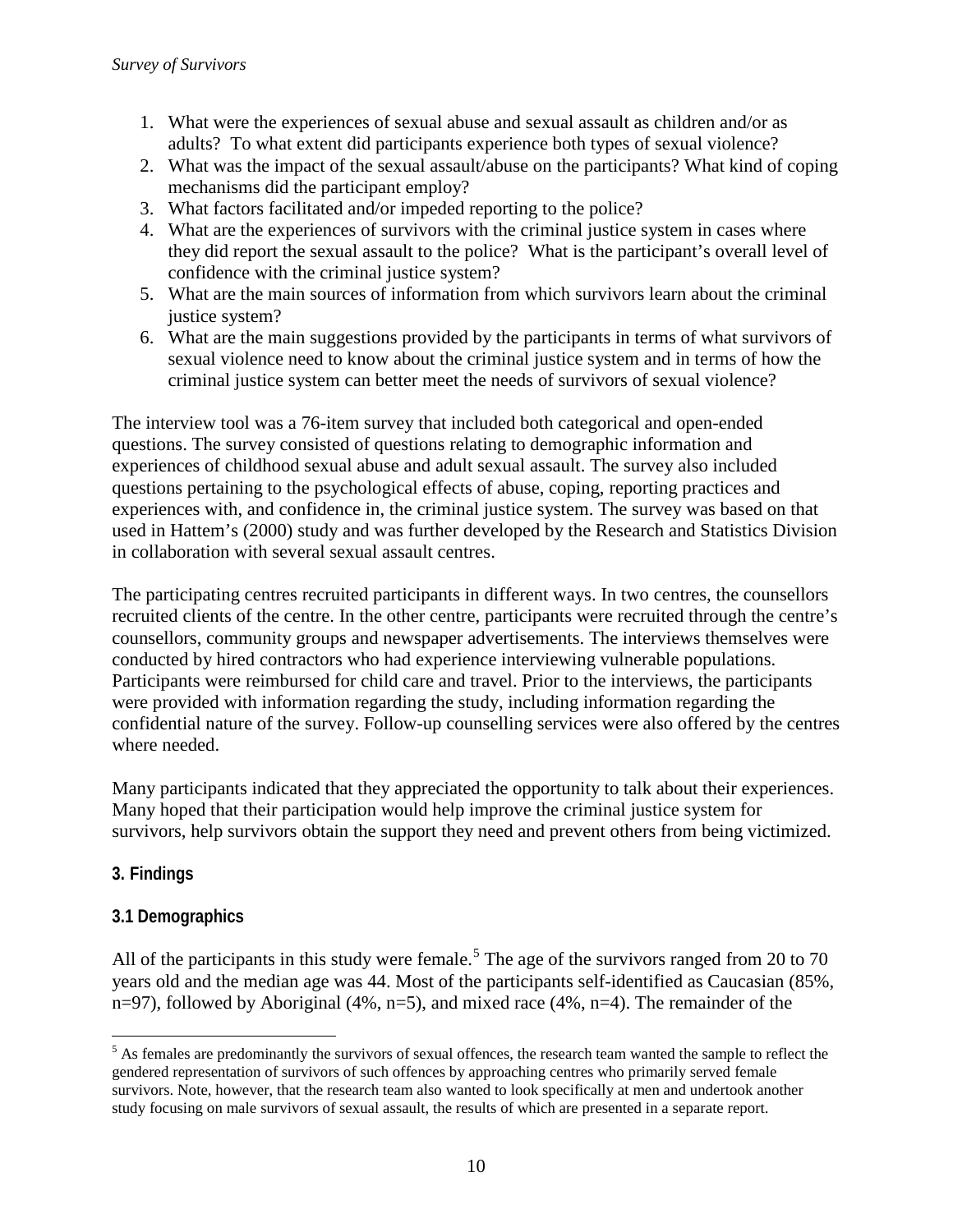participants self-identified as Black, South Asian, Arab, and Chinese. Many of the participants were single (38%, n=43), just over one-fifth were married (21%, n=24), and the remainder were dating, in a common-law relationship, separated or divorced. Just under one-fifth of participants indicated that the highest level of education that they completed was elementary school (16%, n=18), while just over one-fifth (22%, n=25) indicated that high school was the highest level of education they completed. Another  $22\%$  (n=25) stated that they had completed some university or college, 18% (n=20) had completed university, 16% (n=18) had completed college and 7% (n=8) had received a Masters or PhD. The annual income of more than half of the participants (58%, n=63) was less than \$15,000.

## **3.2 Child Sexual Abuse**

Over half (52%, n=59) of the participants in this study reported experiencing both CSA and ASA. In this section and in Section 3.3, the two types of experiences are explored in detail separately; however, in the remainder of the report, the experiences are considered together, unless otherwise specified.

More than three-quarters of the participants (76%, n=87) reported experiencing child sexual abuse. Of those who had experienced CSA, most (80%, n=70) experienced multiple incidents of abuse. The participants reported experiencing CSA between the ages of two and 17 years old and the most common age range at which the participants had experienced CSA was between six and 10 years old. Most of the survivors knew their offender (87%, n=76) and many had been abused by their father, brother, uncle or family friends.

The participants experienced different forms of abuse, from fondling to penetration. More than one-third of participants (36%, n=29) described being threatened orally by the perpetrator and just over one-fifth (21%, n=17) stated that the perpetrator had made oral threats to the safety of others. More than half of participants (54%, n=44) stated that physical force had been used by the perpetrator, and in 21 cases (24%), this force resulted in injury. Six participants (7%) reported that the perpetrator used a weapon during the abuse. In all six of these cases, the offender used a knife or multiple knives. Nine participants reported that they had been given a drug (e.g., alcohol) prior to the commission of the offence.

# **3.2.1 Reporting Child Sexual Abuse**

Among those who experienced CSA, 64% (n=56) did not report their abuse to police or to another individual who then reported the abuse to police. At the time of the interview, no participants were considering reporting the abuse to the police. Some participants chose not to report because they did not have the support of their family, they were afraid of the offender, they did not know they could report or thought they would not be believed. Table 1 below highlights common reasons why participants chose not to report.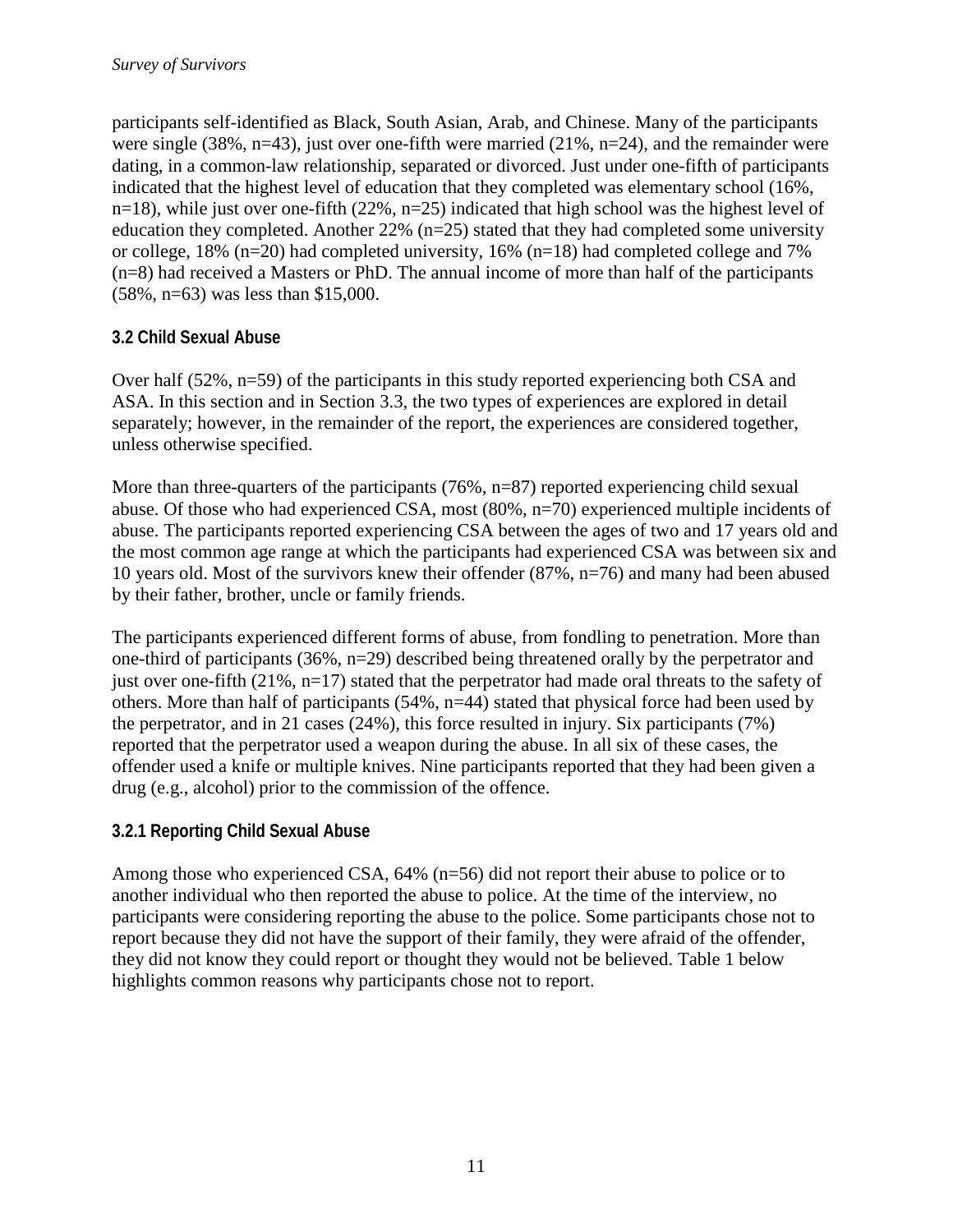| <b>Reason for Not Reporting CSA</b> | n(%)     |
|-------------------------------------|----------|
| No family support                   | 18 (32%) |
| Did not know they could report      | 15 (27%) |
| Fear of the offender                | 15 (27%) |
| Thought they would not be believed  | 12 (21%) |
| Shame/Embarrassment                 | 11 (20%) |
| For the sake of the family          | 10 (18%) |
| No confidence in the CJS            | 2(4%)    |
| Felt there was not enough evidence  | 2(4%)    |
| Previous bad reporting experience   | 2(4%     |

#### <span id="page-11-0"></span>**TABLE 1. COMMON REASONS FOR NOT REPORTING CHILD SEXUAL ABUSE TO POLICE (N = 55 TO 56) [6](#page-11-1)**

Source: Survey of Survivors of Sexual Violence, 2009

Twenty-six participants (30%) reported the abuse.<sup>[7](#page-11-2)</sup> Of those who reported, most (69%, n=18) did so because they felt that they needed to take action. Other reasons for reporting included recommendations to report made by family (32%, n=8), counsellors (8%, n=2), or friends (8%, n=2), and the need to release repressed feelings (12%, n=3)**.** The time that participants took to report the abuse ranged from immediately to over 30 years.

#### **3.3 Adult Sexual Assault[8](#page-11-3)**

Eighty-six participants (75%) reported experiencing adult sexual assault. Of those who stated that they experienced ASA, 54% (n=46) experienced multiple sexual assaults. The participants reported experiencing ASA between the ages of 15 and 61, with the most common age being 18. In 70% of the cases (n=60), the participant indicated that they knew the offender. Many of the offenders were described as intimate partners (33%, n=20), friends (17%, n=10) and acquaintances (17%, n=10).

The participants reported different forms and severity of sexual assault, from fondling to penetration. Just over one-quarter (26%, n=22) of participants stated that they had been orally threatened by the perpetrator and five participants reported that the offender had made such threats about the safety of others (e.g., family and friends). Over two-thirds (67%, n=58) of participants stated that the offender used force during the commission of the offence, which resulted in injury for 45% (n=39) of the participants. Just under one-third  $(30\%, n=26)$  of the participants required medical attention as a result of their assault.

<span id="page-11-1"></span> $6$  Note that percentages do not add up to 100% as participants could list more than one reason.

<span id="page-11-2"></span> $7$  Note that the percentage of survivors of CSA who did and did not report their abuse does not add up to 100% as data were missing for 5 participants.

<span id="page-11-3"></span><sup>8</sup> In the *Criminal Code of Canada*, the age applied in the definition of a child in the various child sexual abuserelated offences varies. For example, in S. 151 (sexual interference) and S. 152 (invitation to sexual touching), a child is defined as being under 16 years old, while in S. 163.1 (child pornography) and S. 172.1 (luring a child), a child is defined as being under 18 years. Also, the provisions concerning the use of testimonial aids (Sections 486.1 to 486.3) pertain to children under the age of 18 years. In this study, 11 participants were noted as experiencing adult sexual assault when they were teenagers. It is unclear if the participants considered themselves to be adults at the time of the assault, or if the surveyor classified the participants as being adults at the time of the assault. For the purposes of this report, the research team determined to consider these participants as adults. The age range of these participants was 15 to 17 years old.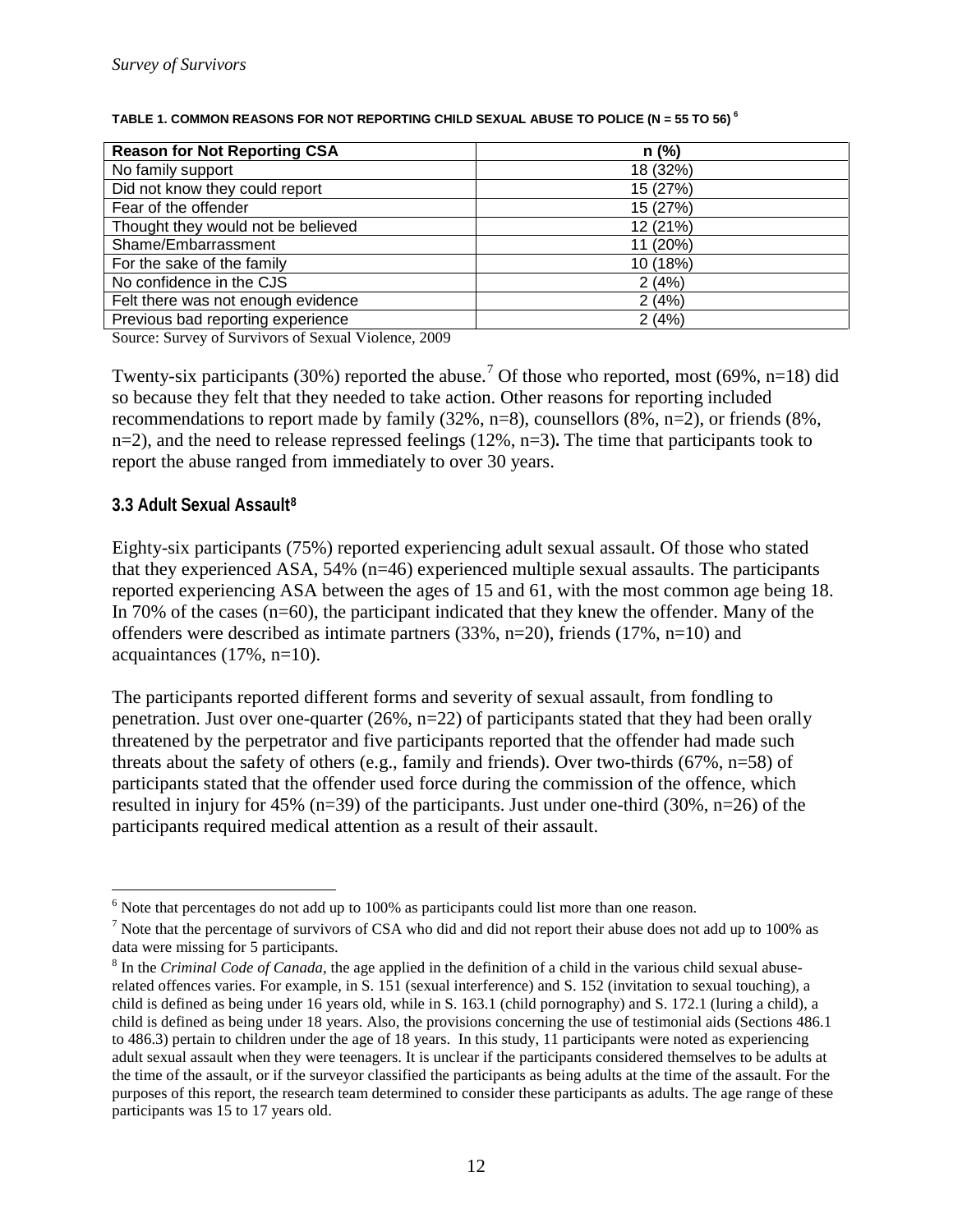Sixteen participants (19%) stated that a weapon was used during the commission of the offence, including knives and guns. Seventeen participants (20%) reported that a drug was used in the commission of the offence, including alcohol, drugs, drugs placed in alcoholic beverages and the placement of a cloth on the survivor's face on which there was a chemical substance.

#### **3.3.1 Reporting Adult Sexual Assault**

As was the case with CSA, many participants (59%, n=51) who experienced ASA did not report the incident to the police or have another person report the assault. At the time of the interview, two participants were considering reporting the adult sexual assault to the police. The most common reasons for not reporting the sexual assault were shame and embarrassment; they did not have confidence in the criminal justice system; and fear of the offender. Table 2 below highlights the most common reasons for not reporting.

| <b>Reason for Not Reporting ASA</b>          | $n$ (%)   |
|----------------------------------------------|-----------|
| Shame/Embarrassment                          | 18 (36%)  |
| No confidence in the criminal justice system | 17 (34%)  |
| Fear of the offender                         | 12 (24%)  |
| Thought they would not be believed           | 11 (22%)  |
| Other <sup>10</sup>                          | 9(18%)    |
| For the sake of their family                 | 7 (14%)   |
| Did not know they could report               | 6(12%)    |
| No family support                            | $5(10\%)$ |
| Previous bad experience                      | 5(10%)    |
| Felt there was not enough evidence           | 4(8%      |

#### <span id="page-12-0"></span>**TABLE 2. COMMON REASONS FOR NOT REPORTING ADULT SEXUAL ASSAULT TO POLICE (N = 50) [9](#page-12-1)**

Source: Survey of Survivors of Sexual Violence, 2009

Over one-third  $(36\%, n=32)$  of the participants who experienced ASA reported the assault to police or had another person report the assault. Reasons for reporting included the need to take action, because a family member, friend, or counsellor recommended it, and to address negative feelings. The time it took for participants to report the assault ranged from immediately after the incident to 16 years later.

#### **3.4 Supports**

Supports, both natural and professional, play an important role in helping to mitigate the impacts of violent victimization, particularly in cases of sexual violence (Hill 2009). Whether the support was through natural supports, such as family or friends, or professional supports, such as counsellors or medical professionals, some participants stated that they had supportive people in their lives during the time of the abuse or assault. A larger percentage (65%, n=56) of those who stated they experienced ASA indicated that they had supportive individuals in their lives around the time of the assault in comparison to those who indicated that they experienced CSA (28%,

<span id="page-12-1"></span> $9$  Note that percentages do not add up to 100% as participants could list more than one reason.

<span id="page-12-2"></span> $10$  "Other" includes reasons such as: the victim had repressed the assault, the offender or the offender's family member asked the survivor not to report, the survivor was dependent upon the offender and the participant thought the experience was normal.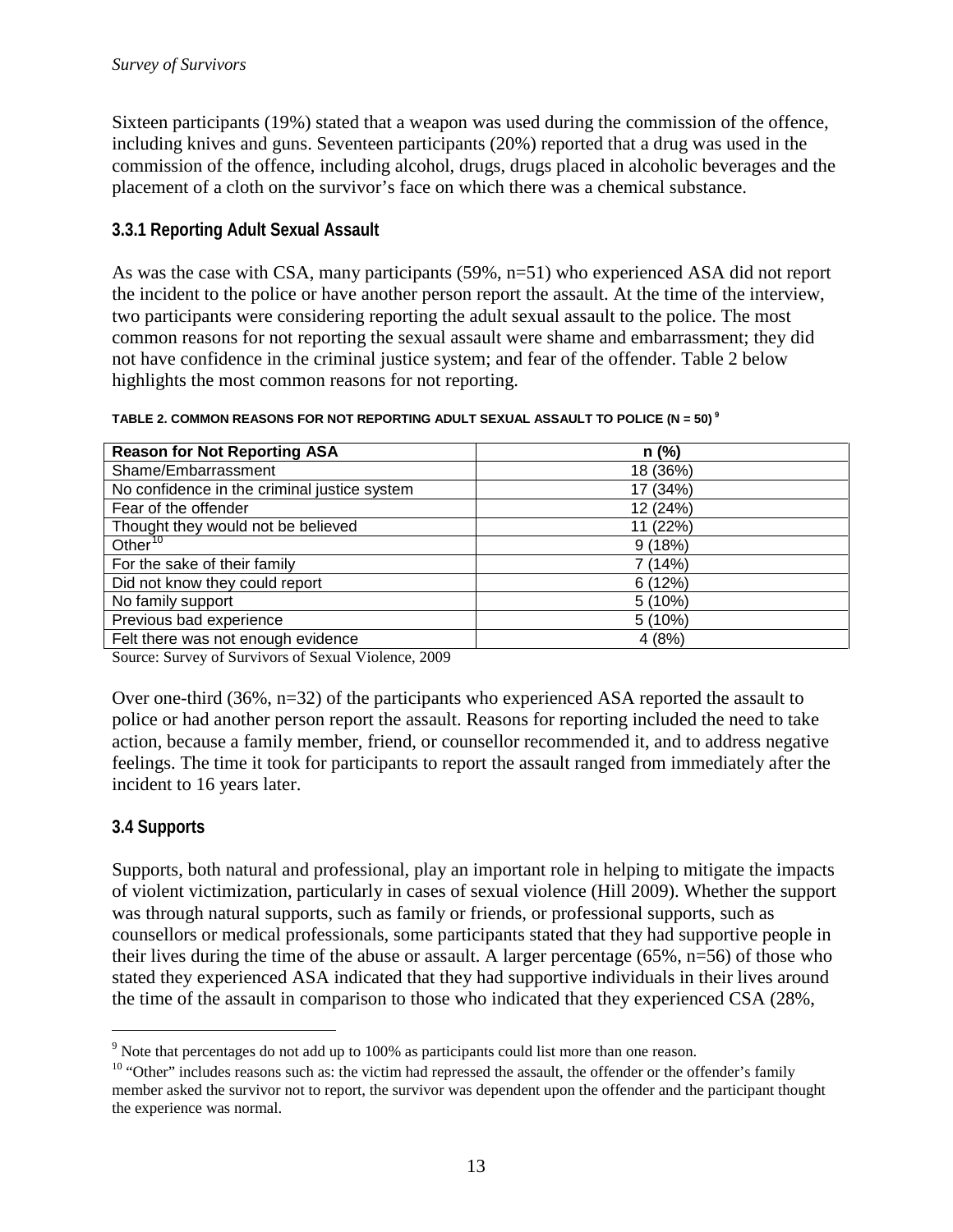$n=24$ ). The use of these supports to help mitigate the impacts of the abuse and/or assault is discussed in Section 3.6.

# **3.5 Emotional and Psychological Effects**

*The trauma is – I mean, it's absolutely unbearable.*

Participants were asked whether they experienced emotional and/or psychological harm as a result of their experience(s). Every participant who responded to this question stated that she suffered from some form of traumatisation. The participants were also asked to describe, through an open-ended question, the emotional and psychological trauma they experienced. The psychological harm experienced as a result of child sexual abuse was very similar to the harm experienced as a result of adult sexual assault and participants described a number of different emotional and psychological effects.

The participants stated that the effects were ongoing and long-term. The participants described feeling the effects for years after the incident and many indicated that they were still experiencing the effects of the abuse/assault at the time of the interviews.

## *Depression*

## *…he stole my soul…*

The most common psychological and emotional effect of victimization described by participants was that of depression and associated feelings, such as worthlessness, helplessness, powerlessness, sadness, lack of motivation and suicidal ideation. The participants also described feelings of betrayal, devastation, numbness, insecurity and for some who had experienced multiple victimization experiences, re-traumatisation. Many also stated that they became introverted, timid, isolated and withdrawn after their victimization.

A number of participants described suffering from low self-esteem, loss of self-respect and selfidentity, and becoming very self-conscious. Many participants described feeling shameful about their bodies and feeling as though their bodies were "bad" in some way. In addition, participants described feelings of betrayal, shock, confusion, disgust and disbelief. It was also very common for participants to describe feelings of guilt, shame, self-blame, humiliation and an overall feeling of degradation. One participant described this feeling:

#### *It just made me feel defiled and dirty and sick and ill - like a piece of garbage. Trust and Forming Relationships*

Participants also described experiencing difficulties with trust after their victimization. For many, this resulted in difficulties forming friendships and connections with others. While some participants indicated that they have difficulties trusting others, some stated that they trust too easily, are easily manipulated and have problems with boundaries. Others indicated that they are afraid of making others angry and have difficulty dealing with those who are angry or upset.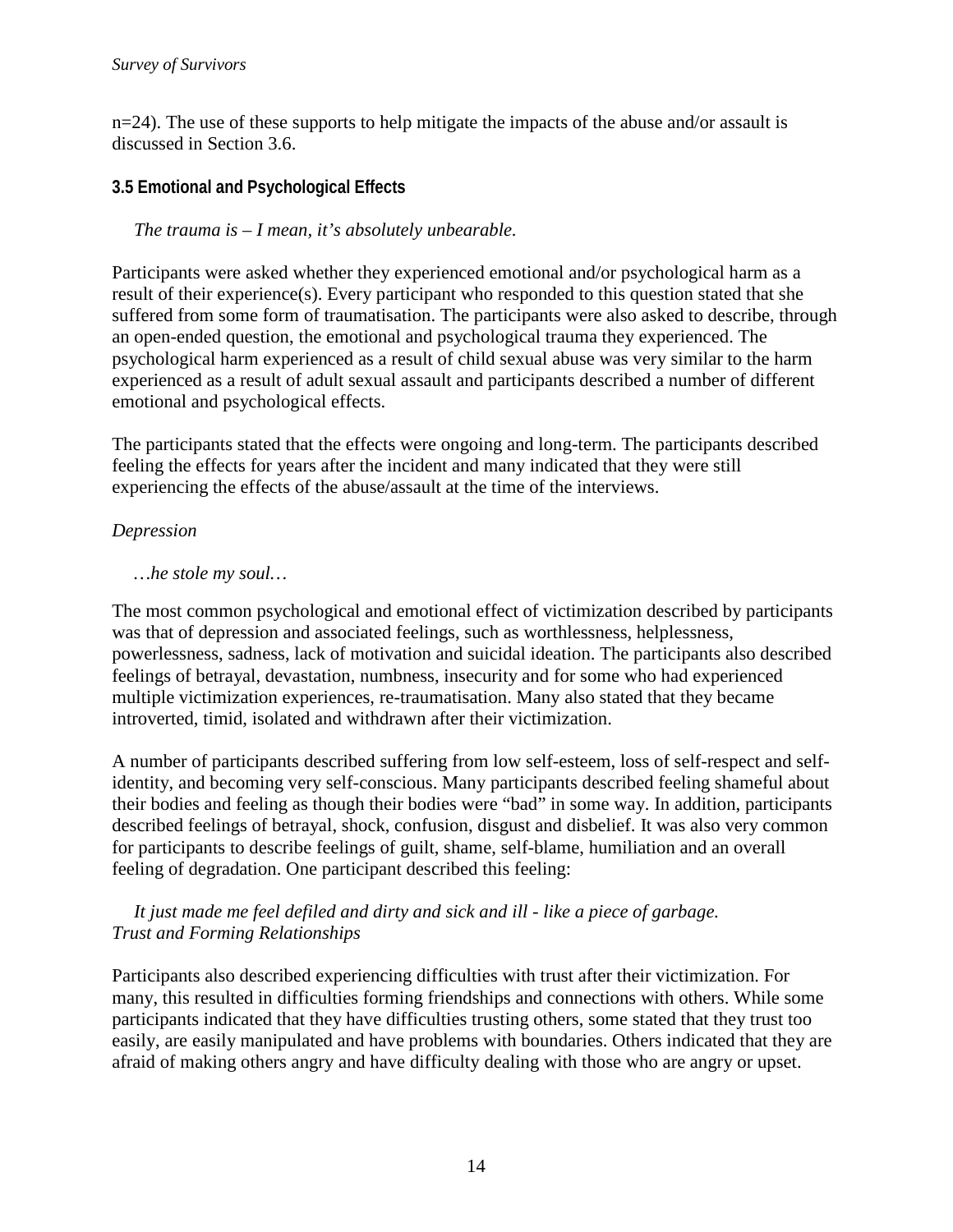For some participants, difficulty with trust was limited to men.<sup>[11](#page-14-0)</sup> One participant described her reasons behind this mistrust:

*…to trust a man is so hard for me…even now, because I always feel like you know, somebody could just fool me, and I just feel like you know if it happened to me it could happen again…* 

Many described difficulties in forming healthy relationships with men and problems with intimacy, including sexual intercourse. While some described difficulties in being intimate with men, others stated that they allowed men to do whatever they liked, with some believing that the only way to get attention from men was through sex.

#### *Anxiety, Fear and Stress*

Other very common effects described included anxiety, fear and stress. Some participants stated that they suffer from a general feeling of anxiety and nervousness, with some participants indicating that they are easily startled, hyper-vigilant and always worried. A few participants stated that they have difficulty leaving their home. For some, this high level of anxiety led to the feeling of a breakdown. For other participants, their fear was limited to men or to the offender specifically. Flashbacks and panic attacks were also commonly noted, with a few participants stating that they have suffered from a panic disorder and symptoms related to Post-Traumatic Stress Disorder.

It was also common for participants to describe a constant need to feel in control and to have a plan. Some participants stated that they are now hyper-vigilant with their children and fear that their children will be abused and/or assaulted as well.

## *Physical Reactions*

Many participants suffered from physical reactions as a result of the psychological and emotional effects, including: difficulty sleeping, eating, and concentrating, migraines and headaches, night terrors and nightmares, hernias, asthma attacks and memory loss.

#### *Other Reactions*

There were a number of other psychological and emotional effects experienced by the participants. Some participants described feeling angry, frustrated and bitter. These feelings were reflected in the way that some participants treated others, with some indicating that they treat others with disrespect, can be defensive, uptight and are generally harsh toward others. A few participants stated that they have thoughts of revenge. In addition, some stated that they are resentful towards men and find it difficult to befriend men.

In addition, some participants stated that they suffered from some serious mental health disorders, including Borderline Personality Disorder, Dissociative Identity Disorder and

<span id="page-14-0"></span> $11$  The participants were not asked to indicate the gender of the offender; however, for some participants, their difficulties with trusted were limited to men.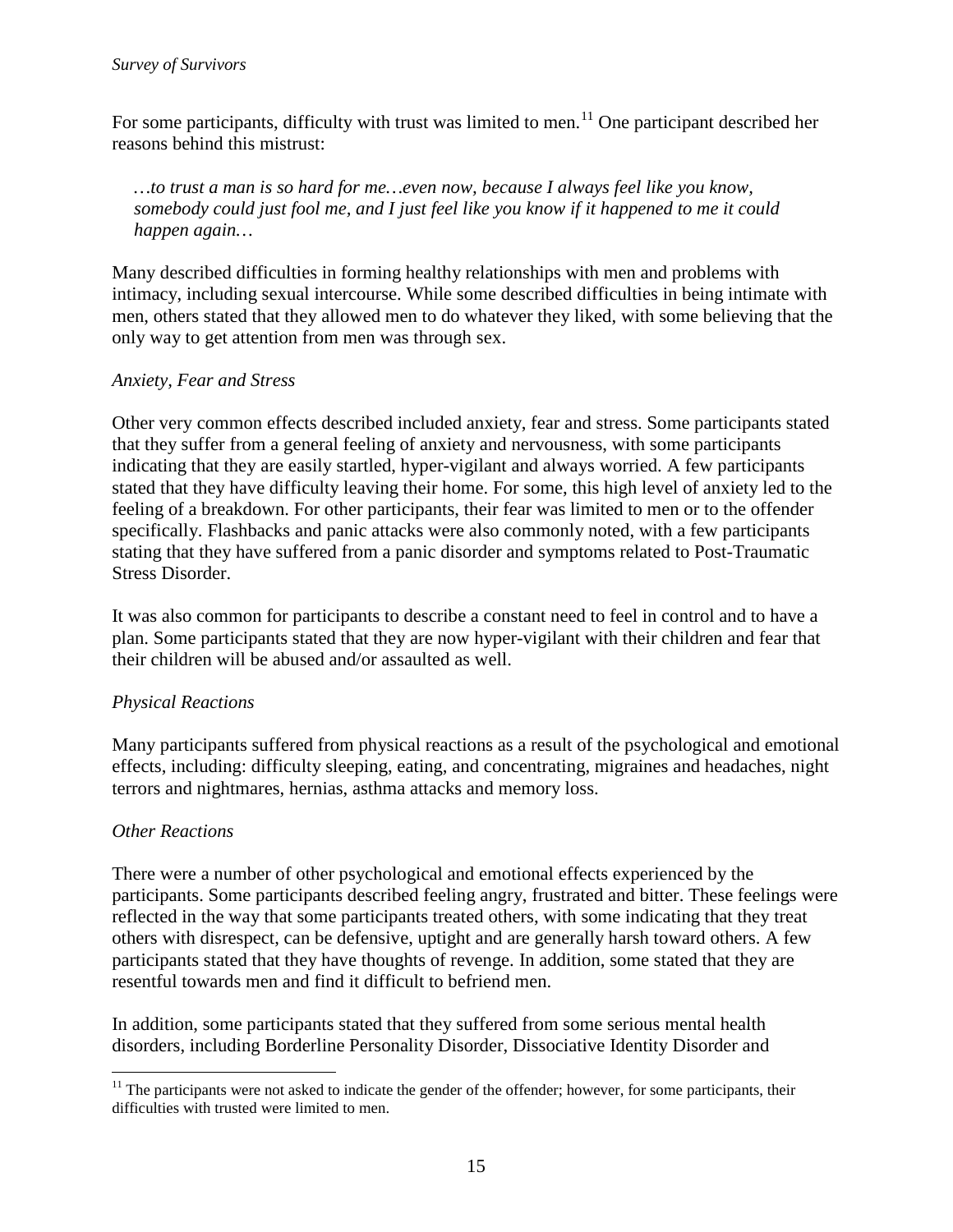obsessive compulsive tendencies. It is not clear whether these disorders were present prior to their abuse and/or assault.

#### *Multiple and Ongoing Effects*

Although the psychological and emotional effects are described uniquely, the majority of participants described multiple and profound psychological and emotional effects. One participant described the emotional impact as such:

*Fear, shame, guilt. Afraid to go out. Afraid to pursue my dreams. Broken relationships. Lack of self-esteem. Lack of worthiness – my whole life.*

## **3.6 Coping Mechanisms**

The participants also described, through an open-ended question, mechanisms that they used to cope with the effects of their trauma. The majority of participants described using multiple approaches to coping, both positive and negative. Of the 79 participants who described the mechanisms they adopted for coping with CSA, 52 (66%) described engaging in both positive and negative coping strategies, while 22 (28%) described engaging in only negative coping strategies and 5 (6%) engaged in only positive coping strategies. Of the 78 participants who described the mechanisms they adopted for coping with ASA, 45 (58%) described engaging in both positive and negative coping strategies, while 22 (28%) described engaging in only positive coping strategies and 12 (15%) engaged in only negative coping strategies. Many of the coping strategies used by those who had experienced CSA were also used among those who experienced ASA.

## **3.6.1 Positive Coping Strategies**

The participants described adopting several positive coping strategies, including emotionfocused coping, activities for taking control, natural and professional supports, religion and spirituality, and volunteering and helping others.

## *Emotion-Focused Coping*

One of the most common forms of coping described by participants was that of emotion-focused coping, which is coping that "involves activities that try to directly change how the victim feels" (Hill 2009, 47). Participants described partaking in several activities to help themselves relax and take their mind off the trauma, including: reading, exercising, education, listening to music, writing in a journal and working. Some participants stated that they sometimes like to spend time with animals, in nature and find water to be relaxing.

Many also stated that they employ different thinking techniques to help take control and reframe their thoughts, such as grounding techniques, positive self-talk and overall positive thinking.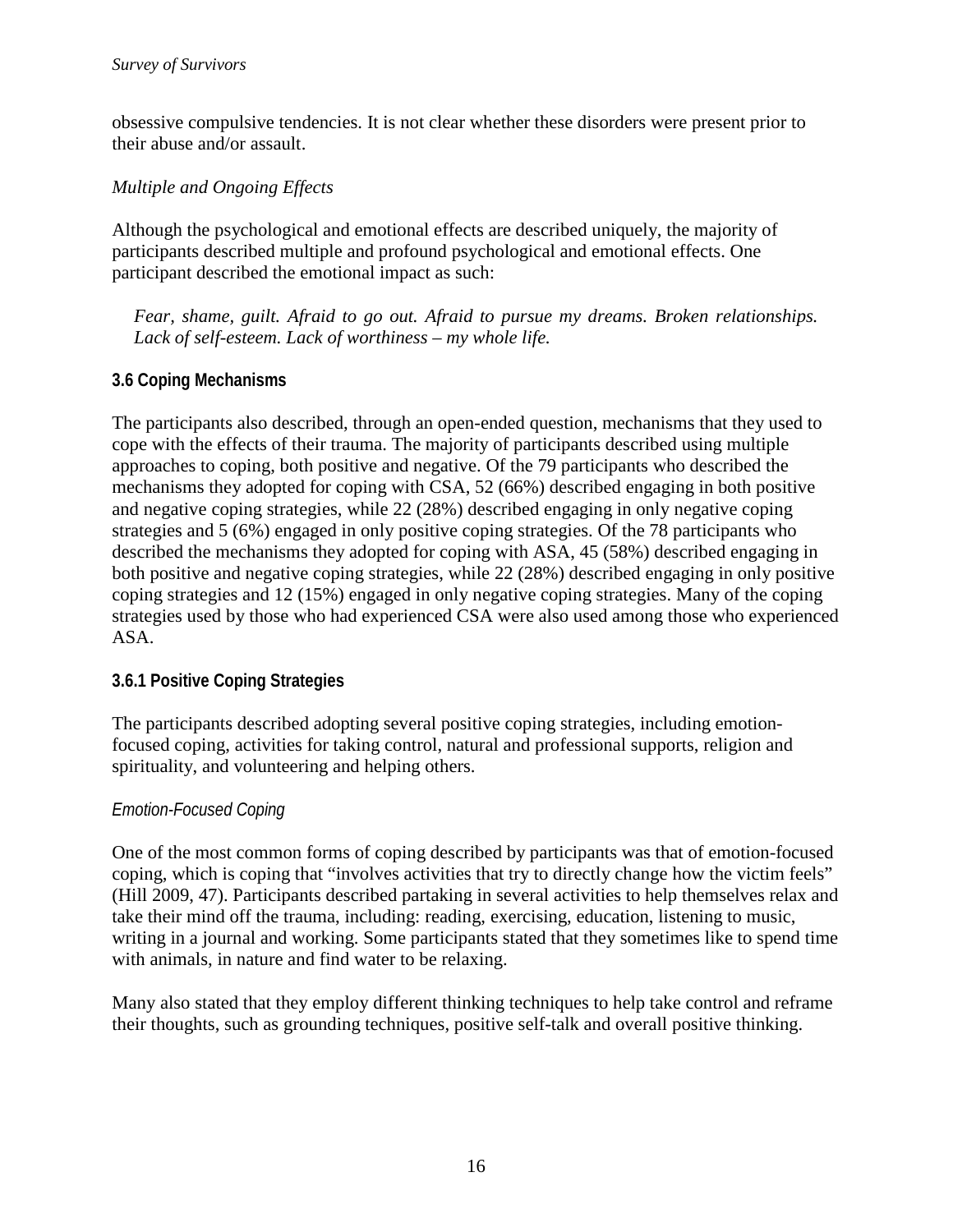#### *Activities for Taking Control*

The participants also described coping strategies focused on taking control of their lives. Many described how they became more independent and stronger as a result of the trauma. Others also stated that they left the situation they were in, either by moving, running away from home or spending time away from home.

In addition, some participants said that they are now aware of the triggers that may lead them to become upset. Others said that they are now much more careful in social situations, will no longer go to bars or are very careful at bars and have taken self-defence courses. Other activities for taking control described by the participants included confronting the offender, planning on reporting, or reporting, the abuse and/or assault and seeking information.

#### *Natural and Professional Supports*

Natural supports, including family members, friends, and members of the community (e.g., doctors, elders, priests and sponsors) provided another positive strategy. More survivors of adult sexual assault indicated that they talked to natural supports about their experiences in comparison to those who experienced child sexual abuse.

Many participants also described turning to professionals for support, including counsellors, doctors, psychologists, psychiatrists and support groups. The use of professional supports was just as commonly used as a coping mechanism for those who experienced CSA and ASA. Adults, however, were more likely to indicate that they turned to support organizations, such as shelters, transition homes, crisis lines, recovery programs and sexual assault centres, with many naming the specific sexual assault centres involved in this study. One participant highlighted the benefit she received from a sexual assault centre:

*And until I actually called the sexual abuse centre, I didn't really get at what I really needed to work with, and I just never imagined what a difference it would make to go to a specific trauma therapist. It's a night and day difference.*

## *Religion and Spirituality*

Another coping mechanism identified by survivors was religion, including attending church and prayer, and spirituality more generally. One participant described how spirituality helped her cope with her traumatic experience:

*I knew I was going to get through it. I knew there was something that was going to help me get through it and that's carried me through right to this day.*

#### *Volunteering and Helping Others*

Some participants began to volunteer their time and help others as a way of coping. Some participants chose to share their experiences with children's groups and become involved in the community, while others chose to focus on taking care of, and protecting, others.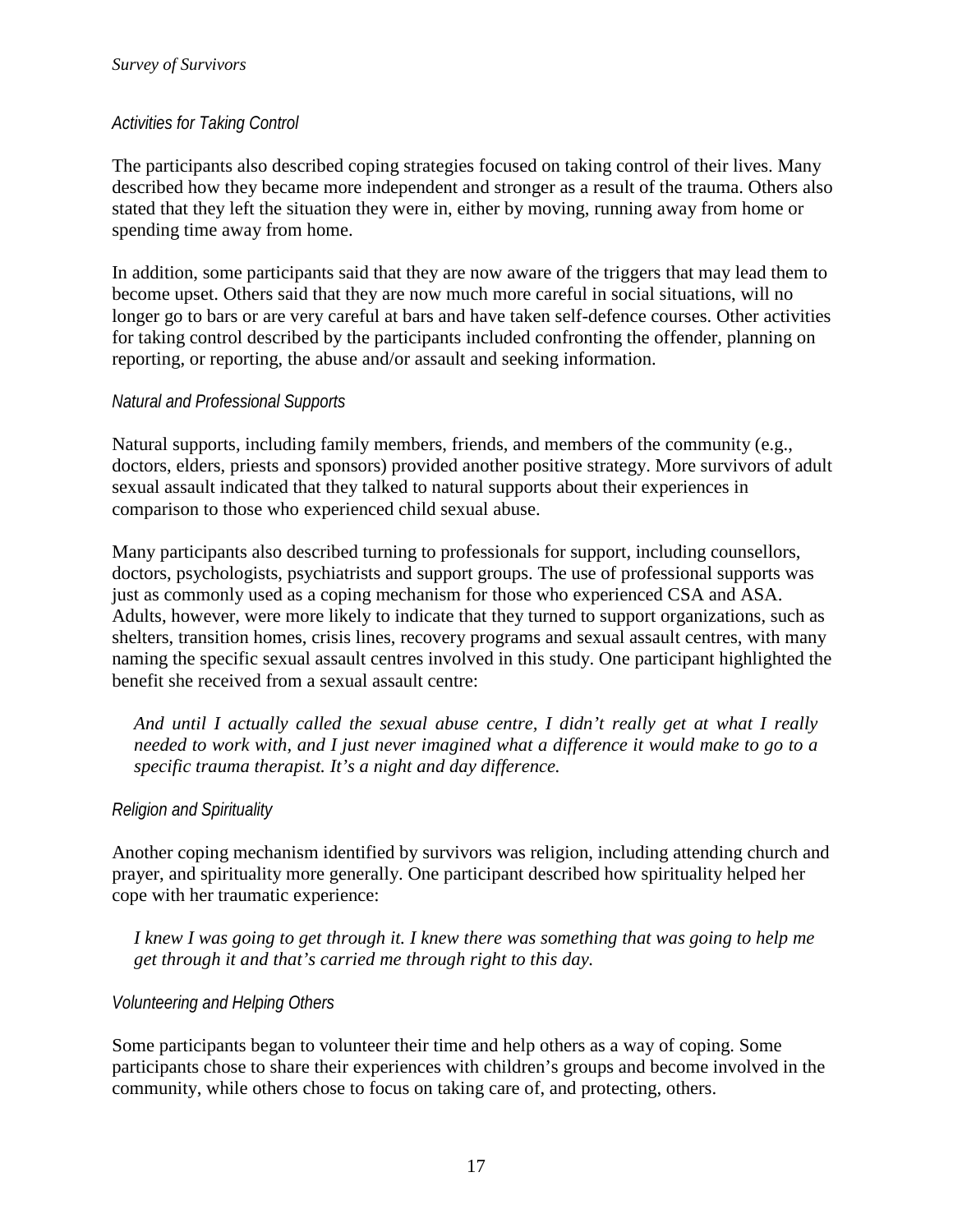#### **3.6.2 Negative Coping Strategies**

Although many participants used positive approaches to help cope with the abuse and/or assault, negative approaches were also used. The negative coping strategies adopted by the participants included: addictive behaviours, non-suicidal self-harm, suicide attempts, avoidance, denial and isolation, avoiding and seeking attention, aggression and unhealthy relationships.

#### *Addictive Behaviours*

The most common negative coping strategy described by survivors of both child sexual abuse and adult sexual assault was addictive behaviour, including the abuse of alcohol, drugs, cigarettes and prescription drugs. Drug and alcohol abuse were particularly prominent as a coping mechanisms, and were just as commonly used among survivors of CSA and ASA. Some participants also struggled with an ongoing cycle of addiction.

#### *Non-Suicidal Self-Harm*

In addition to substance misuse, participants also described other forms of non-suicidal self-harm and self-damaging behaviour. Many participants, especially those who experienced CSA, described struggling with an eating disorder. Other examples of self-harm included physically harming oneself through burning or cutting, overeating, inappropriate sexual behaviour at an early age and promiscuity. One participant described her feelings towards engaging in promiscuous behaviour:

*…sex had no meaning to me whatsoever…and it was something that if someone wanted it they could just take it so, it didn't matter, you know?*

In addition, some participants stated that they would put themselves in dangerous situations or engage in risk taking behaviour, such as hitchhiking and prostitution.

#### *Suicide Attempts*

Some participants also described attempting suicide to cope with their experience. More survivors of CSA described attempting suicide as a coping mechanism than survivors of ASA.

#### *Avoidance, Denial and Isolation*

One of the most common forms of coping was that of avoiding thinking about the trauma and blocking out the memories of abuse and/or assault. As one participant described:

*I separated myself from it and I compartmentalized it in my brain and I shut that part of my brain off…* 

Some participants also described repressing the memories and others stated that they would mentally escape to avoid thinking about the abuse and would dissociate or daydream. Some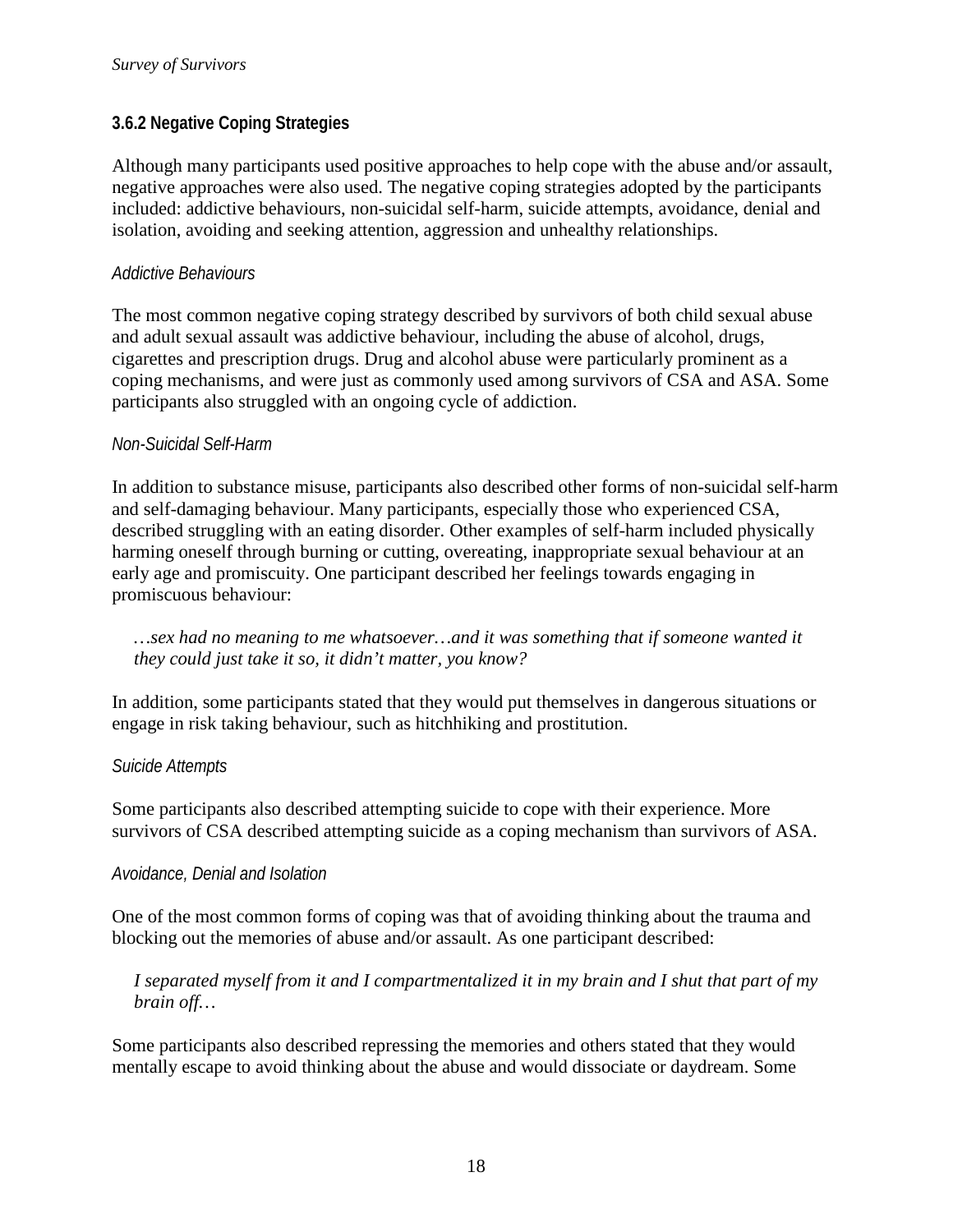described dissociating during the actual abuse and/or assault incidents themselves, especially those who experienced ongoing abuse and/or assaults.

Denial was another very common coping mechanism. Some participants described rationalizing the abuse, or downplaying the severity of the incident and even trying to laugh it off. Some described changing the story in their mind and lying to themselves and to others. As one participant describes:

*A lot of the time I told myself and I told people that it wasn't an assault. I think that was to make myself feel better; to tell myself that, again, I wasn't a victim.*

Another very common coping mechanism was isolation. Many indicated that they do not socialize, or limit their socialization, with others. Some participants stated that they remain single or do not have relationships with men, and some choose to stay away from men all together. It was also common for participants to cope by being quiet so as to not attract attention. In addition, participants described shutting down, not showing emotion and not allowing themselves to feel emotion. Others described putting up a barrier around themselves:

*I kept people at arm's length and I wouldn't let them in, because they would probably see something I didn't want them to see…* 

#### *Avoiding and Seeking Attention*

Although some participants described focusing their attention on others as a positive coping strategy, others used this method as a means of avoiding feeling, and dealing with, their own emotions. Some survivors described focusing on their children and taking care of others to the extent of forgetting about themselves.

Others, conversely, described the need for attention and constantly seeking it through various mechanisms, such as by acting out or rebelling in school, always having a partner, and allowing men to take advantage of them.

## *Aggression*

Some participants described coping through acting aggressively towards others, such as yelling, fighting, or challenging authority.

#### *Unhealthy Relationships*

Another coping mechanism was forming unhealthy relationships with men, as well as using men and using sex as a manipulation tool against them.

#### **3.7 The Criminal Justice System**

Participants were also asked about the criminal justice system. First, they were asked how they learn about the criminal justice system and their confidence in it. In addition, there were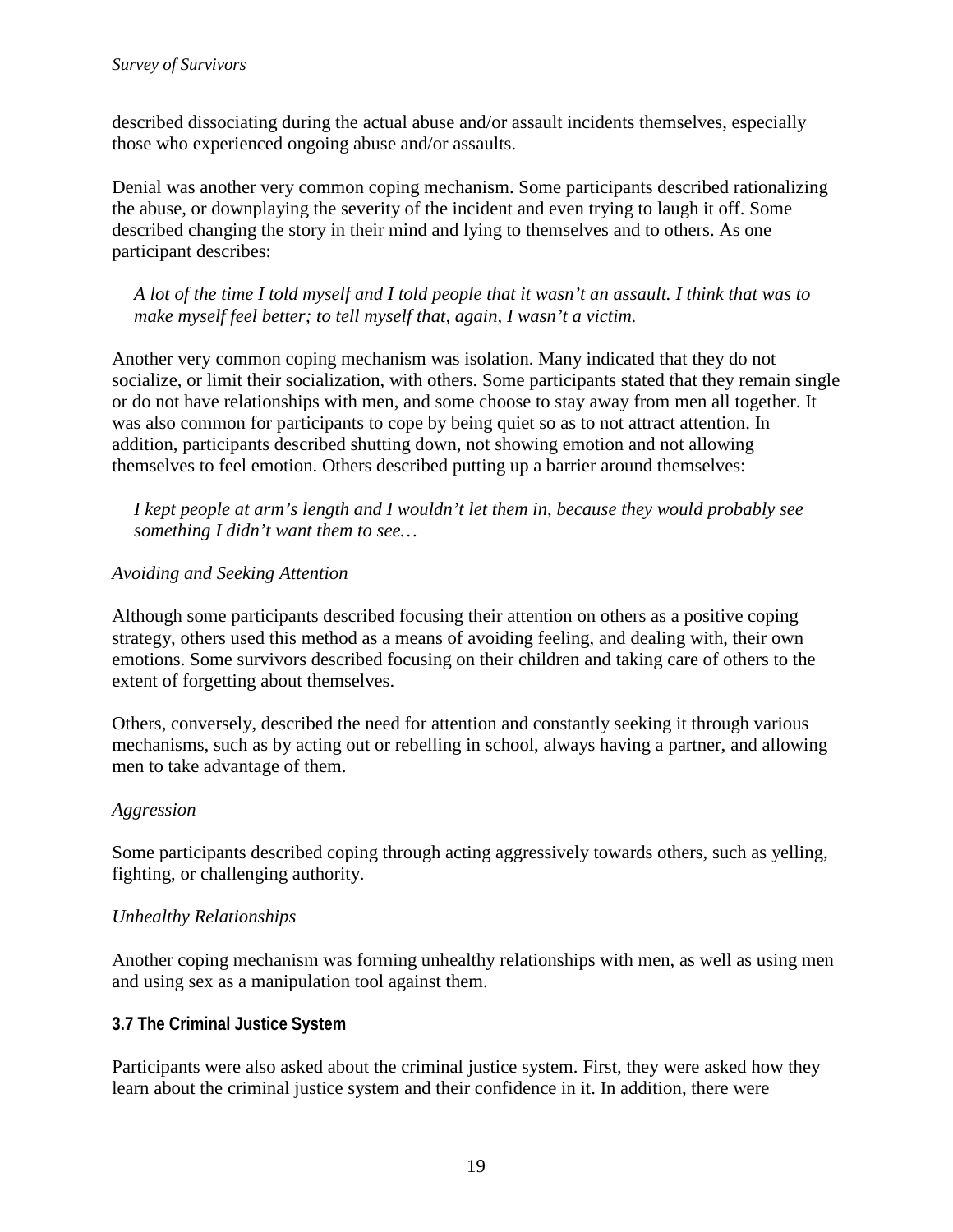questions about their own experiences with the criminal justice system including, for those who reported their abuse, how they were kept informed throughout the criminal justice process and, for those whose cases went to trial, the specifics of their trial.

#### **3.7.1 Learning about the Criminal Justice System**

As can be seen in the table below, the participants learn about the criminal justice system through many different sources and formats. The most common sources of information about the criminal justice system included the media, the police and sexual assault centres. In addition to the sources of information listed below, participants also stated that they learn about the criminal justice system through self-learning, school, professional and volunteer work and through word of mouth.

| Source of Information about CJS     | Number of Participants (n, %) |
|-------------------------------------|-------------------------------|
| Media                               | 61 (70%)                      |
| Police                              | 57 (50%)                      |
| <b>Sexual Assault Centre</b>        | 53 (47%)                      |
| <b>Friends</b>                      | 42 (37%)                      |
| Family                              | 39 (34%)                      |
| Public Legal Education and          | 33 (29%)                      |
| Information Material (e.g.,         |                               |
| pamphlets)                          |                               |
| Psychologist/Psychiatrist/Therapist | 22 (20%)                      |
| Internet                            | 22 (19%)                      |
| <b>Victims Services/Community</b>   | 21 (18%)                      |
| Services                            |                               |
| Crown/Lawyer                        | (15%)<br>17                   |
| Doctors/Nurses                      | (15%)                         |
| <b>Personal Experience</b>          | 12 (11%)                      |

#### <span id="page-19-0"></span>**TABLE 3. SOURCES OF INFORMATION ABOUT THE CRIMINAL JUSTICE SYSTEM (N = 114) [12](#page-19-1)**

Source: Survey of Survivors of Sexual Violence, 2009

#### **3.7.2 Confidence in the Criminal Justice System**

The participants were asked to rate their confidence in the police, the court process and the criminal justice system in general. As can be seen from Table 4 below, approximately half of the participants were not confident in the police, while two-thirds were not confident in the court process and the criminal justice system in general.

<span id="page-19-1"></span><sup>&</sup>lt;sup>12</sup> Note that percentages do not add up to 100% as participants could list more than one source of information.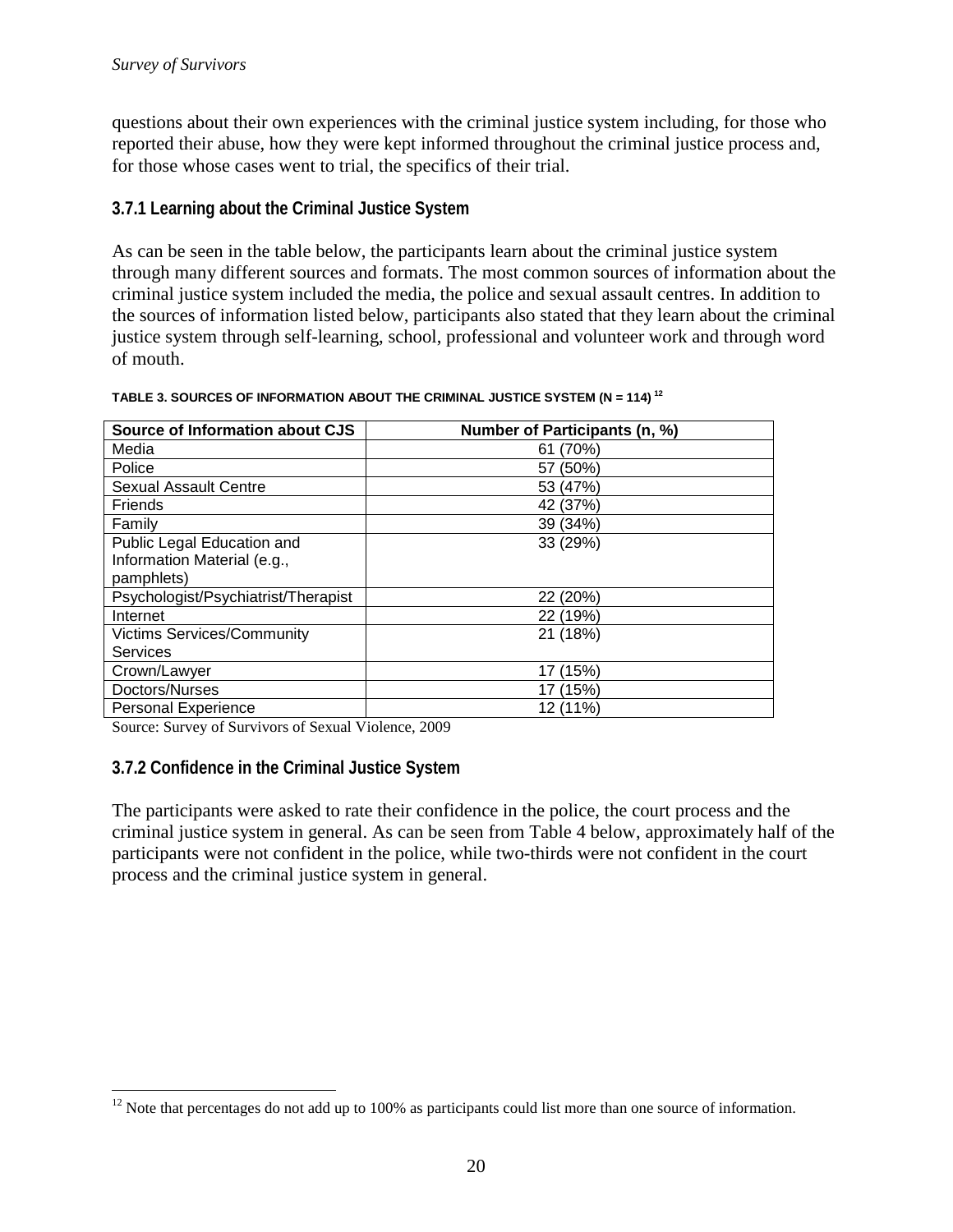|                                                 | <b>Very Confident</b> | <b>Fairly</b><br><b>Confident</b> | <b>Not Very</b><br>Confident | <b>Not</b><br><b>Confident At</b><br>All | Don't Know |
|-------------------------------------------------|-----------------------|-----------------------------------|------------------------------|------------------------------------------|------------|
| Police                                          | 13 (12%)              | 37 (33%)                          | 37 (33%)                     | 22 (20%)                                 | 4(4%)      |
| <b>Court Process</b>                            | 4(4%)                 | 17 (15%)                          | 40 (35%)                     | 35 (31%)                                 | 17 (15%)   |
| <b>Criminal Justice</b><br>System in<br>General | 5(4%)                 | 26 (23%)                          | 38 (33%)                     | 36 (32%)                                 | 9(8%)      |

#### <span id="page-20-0"></span>**TABLE 4. PARTICIPANTS' LEVEL OF CONFIDENCE IN THE CRIMINAL JUSTICE SYSTEM (N = 114) [13](#page-20-1)**

Source: Survey of Survivors of Sexual Violence, 2009

#### **3.7.3 Staying Informed throughout the Criminal Justice Process**

Overall, 55 participants reported their child sexual abuse or adult sexual assault to police either themselves or through another individual. Of these, thirty-five (64%) participants stated that they were kept informed throughout the criminal justice process. Some participants (34%, n=12) reported receiving information from multiple sources. The most common mechanism through which participants were kept informed was through the police (94%, n=33), including through face-to-face contact, telephone and email. Other sources of information included Crown Prosecutors, victim services, legal aid, the Parole Board, sexual assault centres and a group home.

#### **3.7.4 Trial Information and Disclosure of Third Party Records**

Twenty-two of the cases went to trial. Two participants did not know if the case went to trial. There was a conviction in 18 of the cases and a dismissal in the remaining four. In five cases, the defence sought third party records for disclosure. The records sought were doctor's records, mental health records, education records, counselling records and police records. One participant did not know what kind of record was sought. The records were disclosed in two cases, were not disclosed in two cases and one participant did not know if the record was disclosed. In the cases in which the records were released, partial records were released in one case and full records were released in the other. One participant whose records were disclosed indicated that she was very upset by the disclosure.

#### **3.8 Suggestions**

The participants were asked to provide suggestions for survivors of CSA and ASA, as well as for the criminal justice system, through three open-ended questions. They were asked what those who have experienced sexual assault need to know about the criminal justice system, what they believe is the best way to share this information and how the criminal justice system can better meet the needs of survivors of sexual violence.

<span id="page-20-1"></span> $13$  Note that percentages may not add up to 100% due to rounding.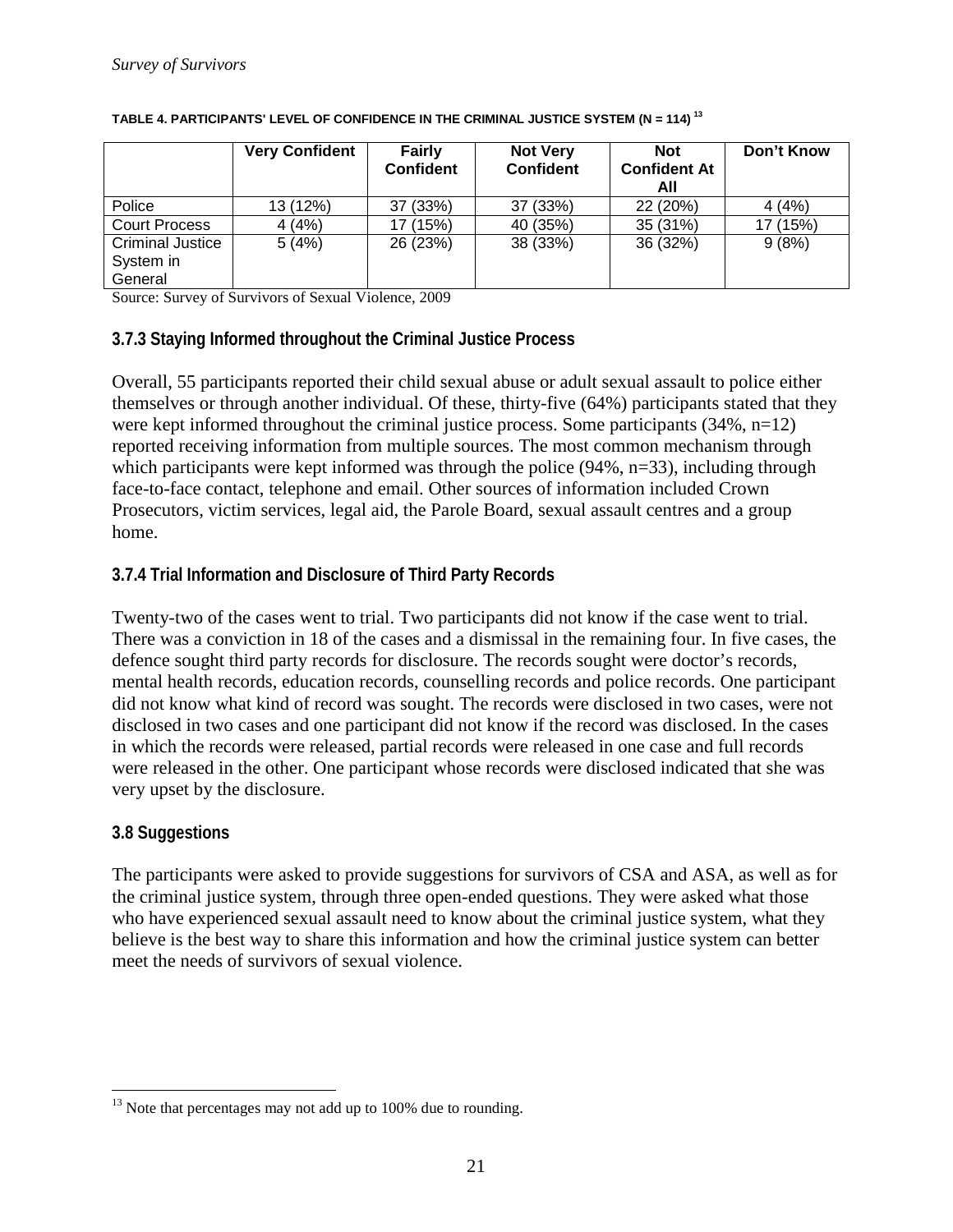#### **3.8.1 What Survivors Need to Know about the Criminal Justice System**

First, the participants were asked to indicate what they think individuals who have been sexually assaulted need to know about the criminal justice system. The advice provided by the participants reflected both positive and negative aspects of the criminal justice system.

Some participants stressed that it is important for survivors to know as much as they can about the criminal justice system by asking questions and knowing their rights. They also encouraged survivors to report the incident quickly and to press charges, but also noted that if the survivor does not report the incident right away, he or she can report it at a later time. Many participants also indicated that survivors should know that assistance, such as victim services, is available and that these services are helpful. The participants indicated survivors should know that criminal justice professionals are encouraging and supportive and that going through the criminal justice process can be helpful for healing.

Some participants who had gone through the criminal justice process had unfortunate experiences which led them to perceive that the survivor does not have as many rights as the offender and to believe that some criminal justice professionals are not helpful or sympathetic to survivors. Some survivors indicated that it is easy to get the impression that the justice system works better for those who have money. Some participants also indicated that survivors should be prepared for a lengthy process and to be prepared for an outcome that they may not want.

#### **3.8.2 Informing Survivors**

The participants were also asked what they think is the best way to share the above information with survivors of sexual assault. The most commonly suggested mechanism for sharing information with survivors of sexual assault was through school counsellors and school programs (e.g., by bringing in a survivor who has gone through the criminal justice system and can describe their experiences), victim services (e.g., via the counsellors who work at the centres) and media (e.g., via a section on the news dedicated to providing this information). Table 5 below presents the suggested mechanisms of sharing information with survivors.

| <b>Best Way to Share Information</b>    | <b>Number of Participants</b> |  |
|-----------------------------------------|-------------------------------|--|
| School Programs and Counsellors         | 43 (39%)                      |  |
| Victim Services and Sexual Assault      | 39 (35%)                      |  |
| Centres                                 |                               |  |
| Media                                   | 37 (33%)                      |  |
| Pamphlets and Posters                   | 31 (28%)                      |  |
| <b>Medical Clinics</b>                  | 22 (20%)                      |  |
| <b>Libraries and Recreation Centres</b> | 20 (18%)                      |  |
| Internet                                | 15 (14%)                      |  |
| <b>Police Offices</b>                   | 14 (13%)                      |  |
| <b>Abuse Hotlines</b>                   | 13 (12%)                      |  |
| <b>Billboards</b>                       | 6(5%)                         |  |

#### <span id="page-21-0"></span>**TABLE 5. BEST WAY TO SHARE INFORMATION WITH SURVIVORS (N = 111) [14](#page-21-1)**

Source: Survey of Survivors of Sexual Violence, 2009

<span id="page-21-1"></span> $14$  Note that percentages do not add up to 100% as participants could list more than one source of information.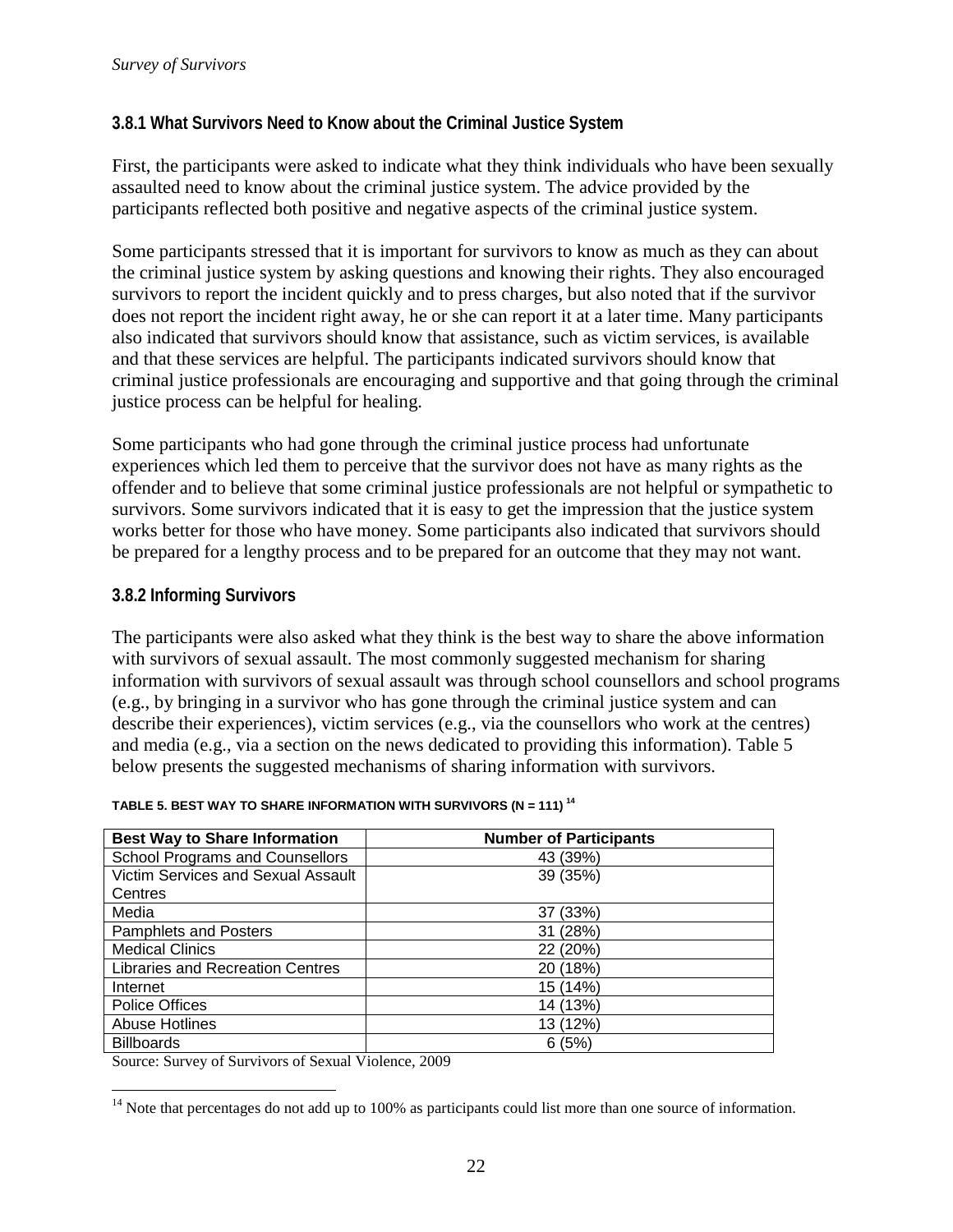#### N Missing=3

#### **3.8.3 How the Criminal Justice System can Better Meet the Needs of Survivors**

The participants provided a number of suggestions on how the criminal justice system can better meet the needs of survivors of sexual violence. These suggestions reflect three overarching themes: making survivors feel safe and comfortable; providing information and education; and making changes to the criminal justice system as a whole.

#### *3.8.3.1 Making the Survivor Feel Safe and Comfortable*

The participants provided many suggestions that reflected the need for survivors to feel safe and comfortable throughout their involvement with the criminal justice system. Within this overarching theme, four subthemes emerged, which are all interconnected: enhancing support for survivors, facilitating the testimony of survivors, treating survivors with respect and educating criminal justice professionals.

#### **Support**

*I think it's really important that anyone who has gone through sexual victimization have help, have people that make them feel safe, that really reassure them that it wasn't their fault, that they have no reason to feel guilty and they feel safe and comfortable and…really, really cared for and listened to.*

The above quotation demonstrates the importance of support for survivors. Indeed, one of the most common suggestions provided by the participants was that of more help and support. Many participants indicated that support in all forms, including psychological help, needs to be provided to survivors throughout the entire criminal justice process, including from the time the incident occurs through to the court process and after. In addition, several participants indicated that more services are needed for survivors and that victim services require more funding. Similarly, a number of participants indicated that financial assistance should be provided to survivors, as should free counselling. Many participants also indicated that survivors need more forums where they can share their experiences and concerns. As one participant stated:

#### *…the victim needs to have a voice.*

The participants offered a number of other suggestions on how the criminal justice system can provide more support to survivors of sexual violence:

- Provide more outreach to survivors (e.g., have an individual approach the survivor to offer help);
- Provide support and information to survivors from an individual who is knowledgeable about sexual violence, such as other survivors;
- Establish more survivor groups where survivors can support one another;
- Where the survivors are female, ensure that the professionals providing support to the survivors are female rather than male;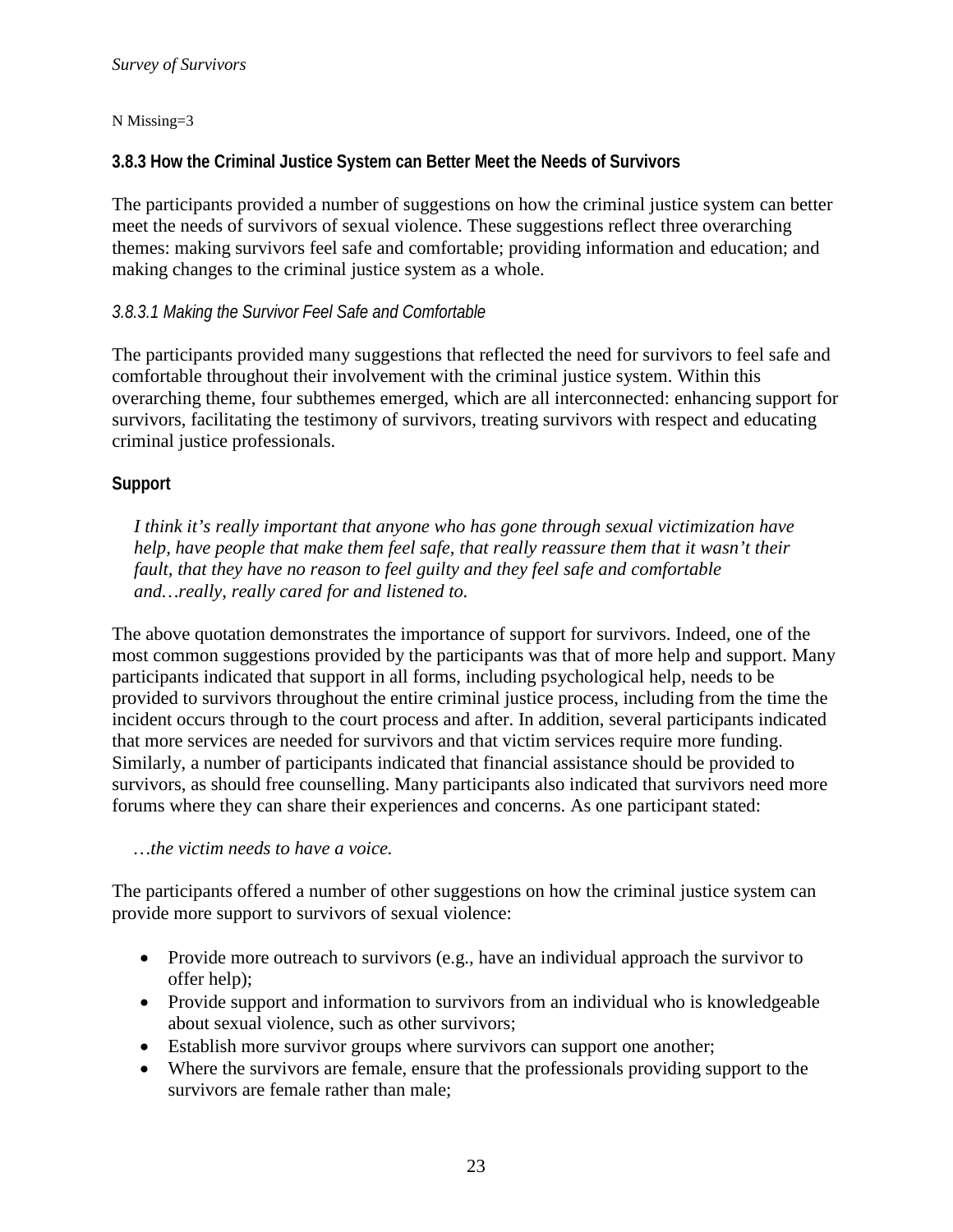- Provide more Aboriginal counsellors for youth and adults who are fluent in Aboriginal languages; and
- Allow survivors to work with the same professional throughout the entire criminal justice process, to help reduce the number of times survivors have to tell their story to different professionals.

#### **Facilitate Testimony/Trial Process for Survivors**

Within the same goal of ensuring that survivors feel safe and comfortable, a number of suggestions were provided to facilitate the testimony/trial process for survivors. These suggestions included:

- Ensure that Crowns who prosecute the case are specialized in cases of sexual violence;
- Have the judge meet with the survivor and the accused in separate rooms;
- Provide mediation:
- Do not make information about the case public;  $15$  and
- Utilize the testimonial aids available in the *Criminal Code*.

#### **Treating Survivors with Respect**

*I think at all times the victim should be given the utmost of respect. If it's proven, it's proven…and it isn't, it isn't, but by disrespecting the person who was victimized doesn't prove anything. It should be based on proof. The victim shouldn't have to be humiliated once more.*

Several participants voiced their concern over how survivors are treated by the criminal justice process, especially in the trial setting. Some participants stated that they feel as though the accused has more rights than the survivor and that the system protects the accused before they protect the survivor. In addition, some indicated that survivors are treated as if they are the perpetrator and that they are on trial for the crime. On this point, one participant noted:

*…the woman is guilty, she's just got to prove that she's innocent – she didn't commit the crime. So, it's reversed. It's backwards, this so-called justice system.*

Participants offered a number of suggestions regarding how the justice system can treat the survivor with more respect:

- When the police come to talk to survivors, ensure that is done privately;
- Use language that accurately describes the reality and severity of the experience (e.g., do not use the term "making love" when the survivor clearly does not interpret the incident as such);

<span id="page-23-0"></span><sup>&</sup>lt;sup>15</sup> Note that information regarding sexual assault cases is not made public. In Section 3.8.3, some of the suggestions that participants provided reflect functions/services that are already in place. These particular suggestions are noted by an asterisk.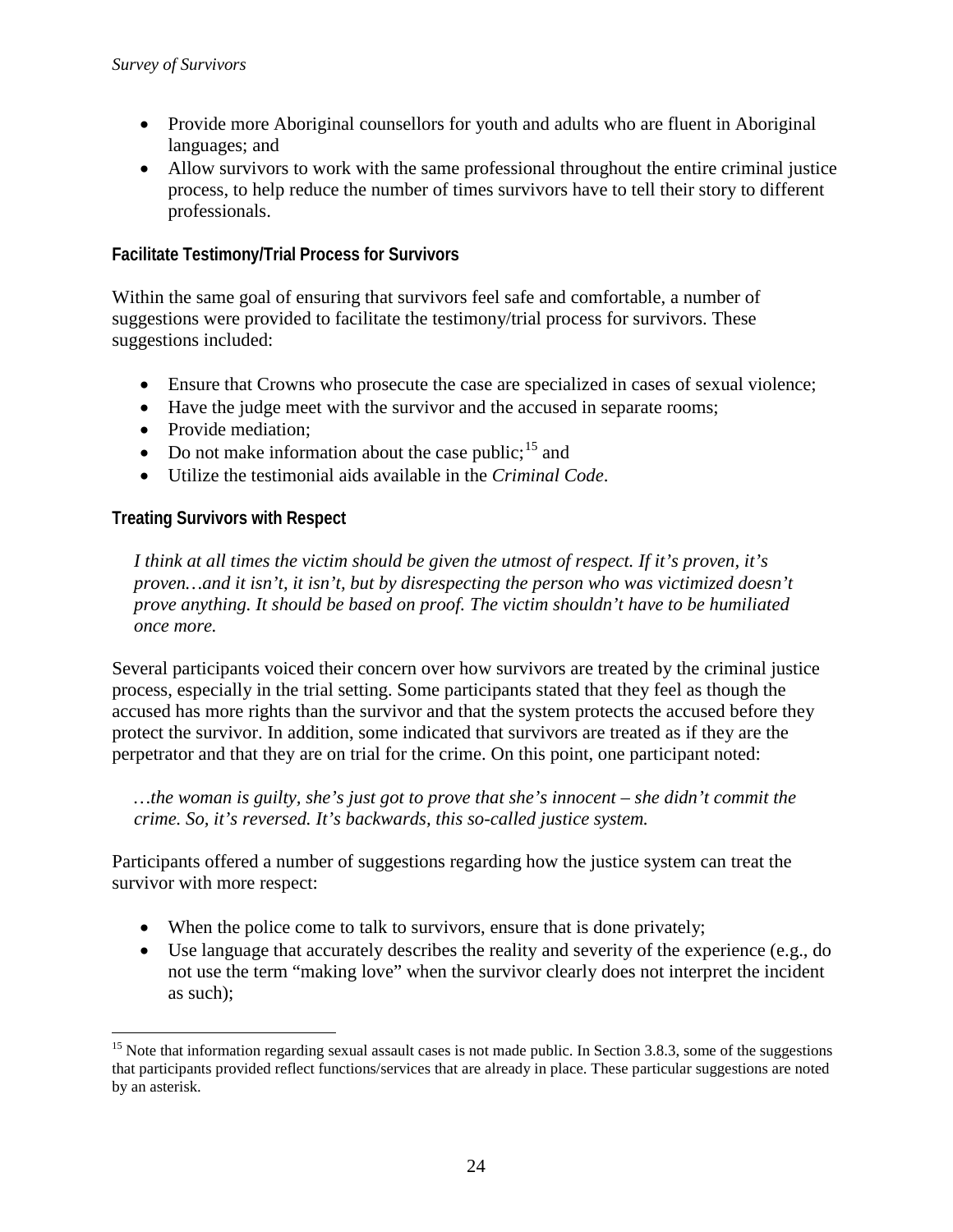- Place the focus on the survivor instead of the offender; and
- Avoid language and actions that make the survivor feel that she is to blame for the incident.

#### **Educating Criminal Justice Professionals**

Some participants described feelings of re-victimization as a result of the way they were treated by criminal justice professionals (e.g., judges, lawyers and police). Many participants indicated that they believed that professionals within the criminal justice system, in particular the police, would benefit from training on working with survivors of sexual violence. Some of the elements that participants indicated that these professionals require training on include:

- The impacts of sexual violence;
- How to be empathic toward survivors;
- Treating survivors with respect;
- The prevalence of sexual violence;
- Information to provide to survivors; and
- How to talk to and interview survivors of sexual violence.

One participant provided some additional elements on which justice professionals should receive training:

*…I think they really, truly need to understand there needs to be better education on the side of law enforcement, or on the judicial side, as to why it is so under-reported; why people feel such a sense of shame; why victims will blame themselves or feel responsible […] why people tend to get away with this and why people are reluctant to come forward…* 

In addition to the above suggestions, other participants suggested that justice professionals should spend more time with front-line workers or others who know about sexual assault and its effects, as well as more one-on-one time with the survivors prior to trials.

#### *3.8.3.2 Information and Education*

Another theme that emerged was that of the need for information and education. Several participants indicated that survivors need to be provided with more information, including on victim's rights, the criminal justice system in general and what to expect from the criminal justice system. Many also indicated that survivors need to be kept updated on the status of their case and that information needs to be provided to the survivor in a timely manner and throughout the entire process, including after the case has finished. One participant suggested that updating the survivor should be mandatory. In addition, the participants indicated that survivors and their families need to be provided with information about the support that is available and where to find these services, including information on how to access financial aid. The participants offered a number of other suggestions on providing information to survivors: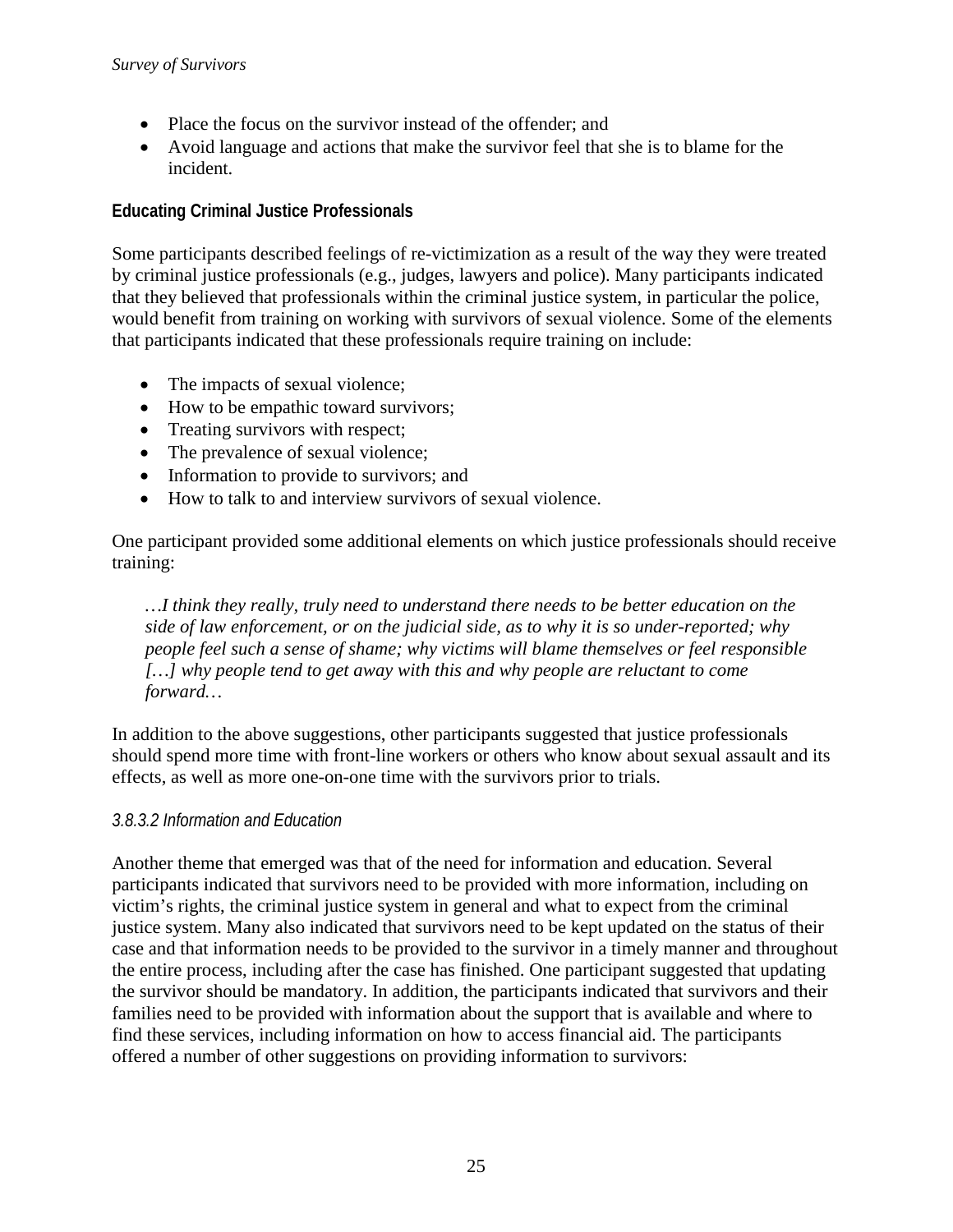- Offer information on statistics (e.g., the number of individuals who press charges in cases of sexual violence and the number of positive outcomes in trials), so that survivors can weigh the risks and benefits of reporting/pressing charges;
- Provide a simplified breakdown (e.g., a flowchart) to the survivors about the criminal justice system after they have completed the medical examination;
- In situations in which the case has gone to trial and a decision has been reached, explain the decision to the survivor; and
- Inform the survivor of when and where the offender will be released.

In addition, many participants suggested that children and youth should be provided with education on sexual violence, as well as on the criminal justice system. Indeed, it was suggested that everyone should receive education on sexual violence and what steps one needs to take if assaulted. Other suggestions regarding education included:

- Provide education to teachers and daycare workers on the signs of abuse;
- Educate survivors to not minimize the effects of sexual violence; and
- Educate young people about the repercussions of offending.

#### *3.8.3.3 Changes to the Criminal Justice System*

*I believe you know that they should really make it a priority to have their cases dealt with as quickly as possible. Because you can't go forward and put it behind you when it's not dealt with and it is totally out of your control.*

The above quotation highlights one participant's views on the need for more timely processing by the criminal justice system, which was also a view shared by a number of other participants. In addition, some participants suggested that offenders should receive psychological help to decrease the likelihood of re-offending and that programs that teach offenders about the effects of sexual violence should be established. There were also a number of other suggestions made regarding changes to the criminal justice system:

- Establish a specialized sex crimes division/police team that is trained in, and responds to, only sexual violence\*;
- Have a team of women all the way through, including women police and a woman judge;
- Make the system more accessible (e.g., provide transportation);
- Allow the Parole Board of Canada to hear from survivors\*;
- Increase the collaboration between the criminal justice system and support services; and
- Consider victim impact statements at sentencing\*;

#### **Balancing the Treatment of the Survivor and the Offender**

Many participants expressed frustration with the perceived unfairness between how the survivor and the accused are treated by the criminal justice system. There was a perception among some that survivors are blamed and must cope with the traumatic experiences, while the accused are not punished, or when there is a punishment, it does not reflect the gravity of the crime. One CSA survivor: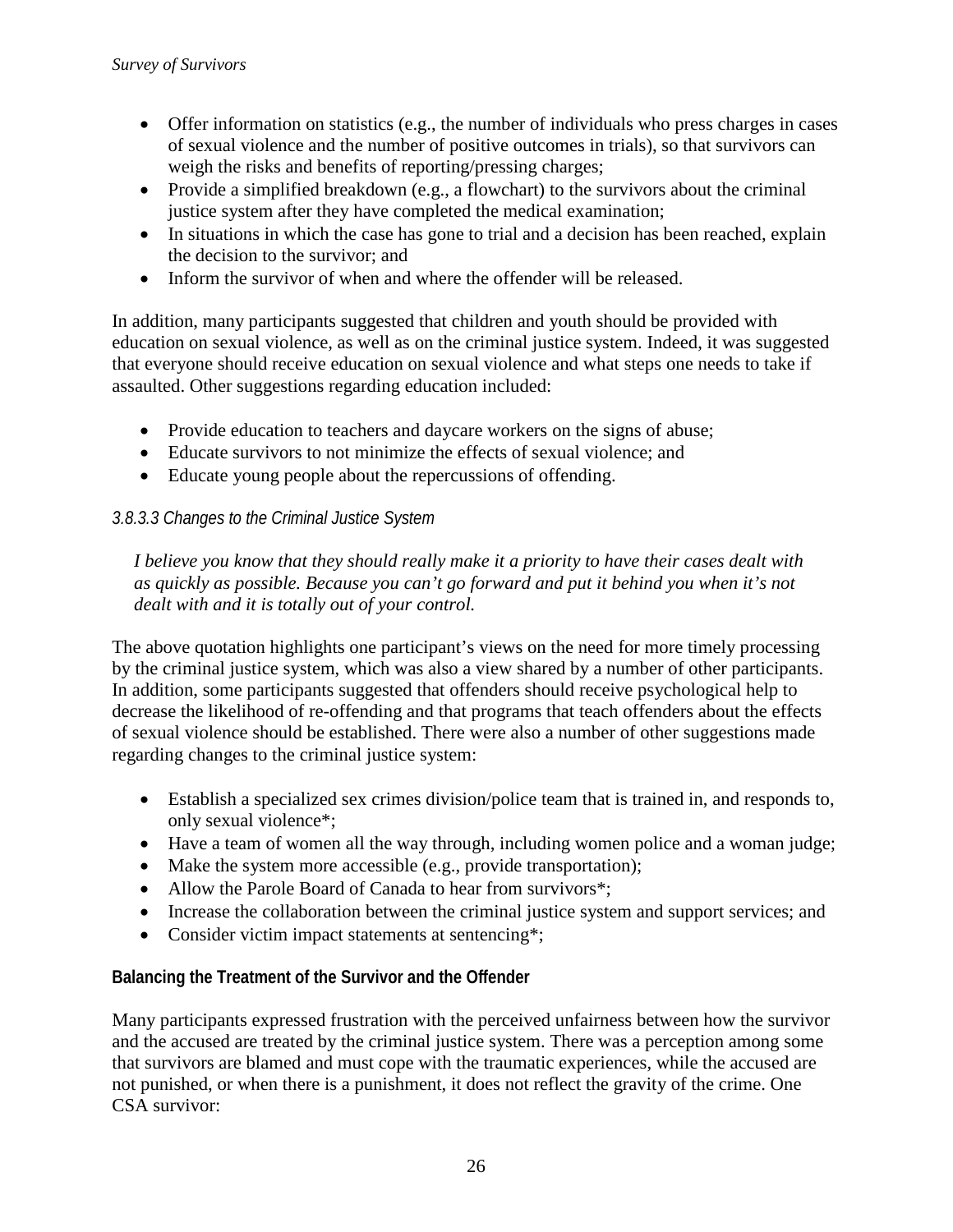*Like for me, I have a lifetime sentence. Like this will never leave me, it will always be there. We can only manage to, hope to get through our lives and have a happy and fulfilling life. But I'm forty and I'm still not there yet. So why do these people get no time, or just a little bit of time, when they could steal some money and it's considered more of a crime. Like what makes us so invaluable that we don't deserve justice…*

#### **4. Conclusion**

The purpose of this study was to better understand the experiences of a number of survivors of sexual violence. The participants shared their abuse and/or assault experiences and described the difficult emotional after-effects of their experiences. The emotional after-effects described by the survivors, such as depression, anxiety, PTSD-related symptoms and behavior problems, are consistent with past research on the emotional and psychological effects of CSA and/or ASA (Mullers and Dowling, 2008; Wathen 2012). The participants also described a number of mechanisms that they use to cope, both positive and negative. Many of the coping mechanisms described, such as seeking support and self-harm, are common mechanisms used by victims of crime (Hill 2009).

Results from the 2009 General Social Survey on Victimization found that 88% of victims of selfreported sexual assault did not report the incident to police (Perreault and Brennan 2010). As with these previous findings, most of the survivors of CSA and ASA in this study did not report their abuse and/or assault to police, or have another individual report the incident. The survivors provided a number of reasons for not reporting. Among survivors of CSA, the most common reasons for not reporting included a lack of family support, not knowing that they could report and a fear of the offender. Among survivors of ASA, the most common reasons for not reporting included shame and embarrassment, no confidence in the criminal justice system and a fear of the offender.

The participants were also asked how they learned about the justice system. Responses included many formats (e.g., face-to-face contact, media) and different sources (e.g., police, sexual assault centres). The survivors also shared a number of insights regarding what survivors of sexual violence should know about the criminal justice system and provided a number of suggestions on how this information could be shared with survivors, including through school programs and counsellors, victim services, sexual assault centres and the media.

The majority of the participants in this study had low confidence in the criminal justice system. Many participants felt as though they were not treated fairly by the justice system and many felt re-victimized by the process and the professionals involved. The survivors provided a number of suggestions on how the criminal justice system can better meet the needs of survivors. The suggestions centered on three main themes: making the survivor feel safe and comfortable; providing information and education on sexual violence and the criminal justice system; and making changes to certain elements of the criminal justice system.

Throughout this study, it became clear that survivors do not fully understand the criminal justice system and how it operates. Indeed, one of the most common suggestions provided by the survivors on how the criminal justice system can be improved was to provide information and education on the criminal justice system to both survivors and the general public. Furthermore,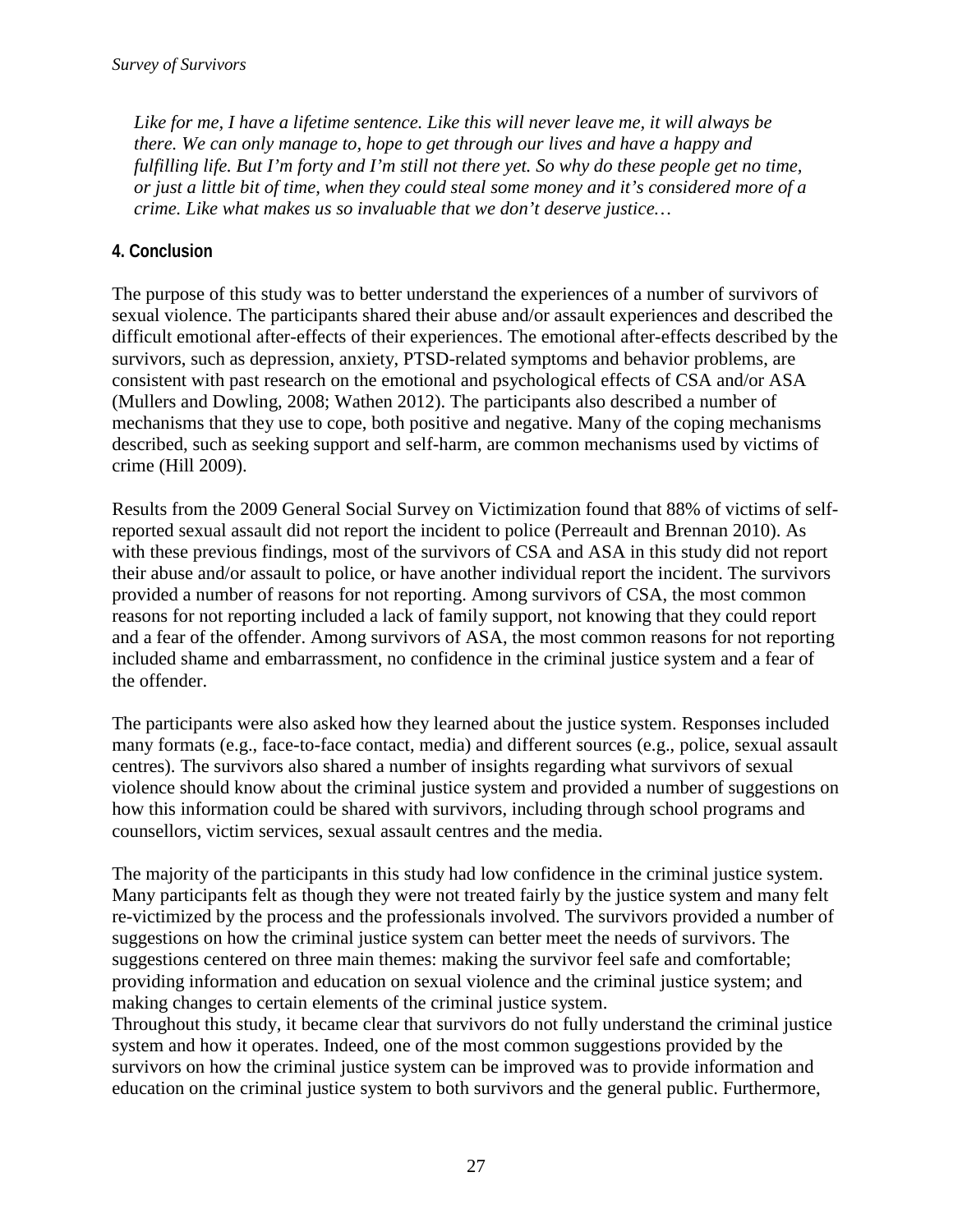some survivors suggested that functions/services be put into place that already exist (e.g., not making information about the case public, allowing the Parole Board of Canada to hear from the victim). This not only points to a lack of understanding of the justice system, but to the fact that services may not be working the way that they are intended. Victims may not be aware of the services/functions that exist because this information has not been supplied to them, or if it has, it has not been understood. It is important that victims be provided with public legal education and information (PLEI) materials that are easily understood. Furthermore, the participants suggested that all Canadians should be provided with education on the criminal justice system at a young age to ensure that citizens are aware of how the justice system operates.

The lack of understanding of the criminal justice system may also be playing some part in the low confidence in the justice system that participants described. Some participants were displeased with the way that the criminal justice system handled their case and with the various case outcomes (e.g., sentencing decisions). With additional information on how the criminal justice system operates, the factors that Crowns consider when determining whether to press charges, and the factors that judges consider when determining whether to convict an offender and which sentence to impose, the survivor may be less inclined to perceive the system as unfair.

While understanding the criminal justice system is very important for victims and witnesses, research has shown that trauma, such as sexual assault, impacts learning (see McDonald 2000, 2002; Horsman 1999). Trauma can result in many negative cognitive outcomes, including memory problems, decision-making deficits, increased susceptibility to social influence, disorientation and concentration problems, all of which impact learning (Horsman 1999; Rundle and Ysabet- Scott 1995). Because of the impact of trauma on learning, there will be individuals who will not understand or retain information that is given to them by victim services providers. Training on the impacts of trauma on learning should be provided to victim services and other criminal justice professionals so that they are better equipped to deliver information in a way that ensures that survivors are able to understand, retain and apply the information they are provided.

Although this study provided insight into the experiences of sexual assault survivors in Canada's provinces, it is limited to those jurisdictions that participated and is not generalizable to all survivors of sexual violence in Canada. Furthermore, the participants in this study represent survivors who sought help from specific sexual assault centres and therefore may not necessarily reflect the same views as those who sought help from other centres, or who did not seek services. As such, the experiences of these survivors may not necessarily be the same as other survivors. In order to gain a more fulsome understanding of the experiences of survivors of sexual violence from across the country, future research should examine the experiences of survivors from each province and territory, including those who have not accessed services from the sexual assault centres that participated in this study.

The experiences of sexual assault survivors are broad and their needs are far-reaching. By better understanding these experiences and needs, victim service providers and the justice system as a whole can be in a better position to support survivors of sexual violence throughout the criminal justice system.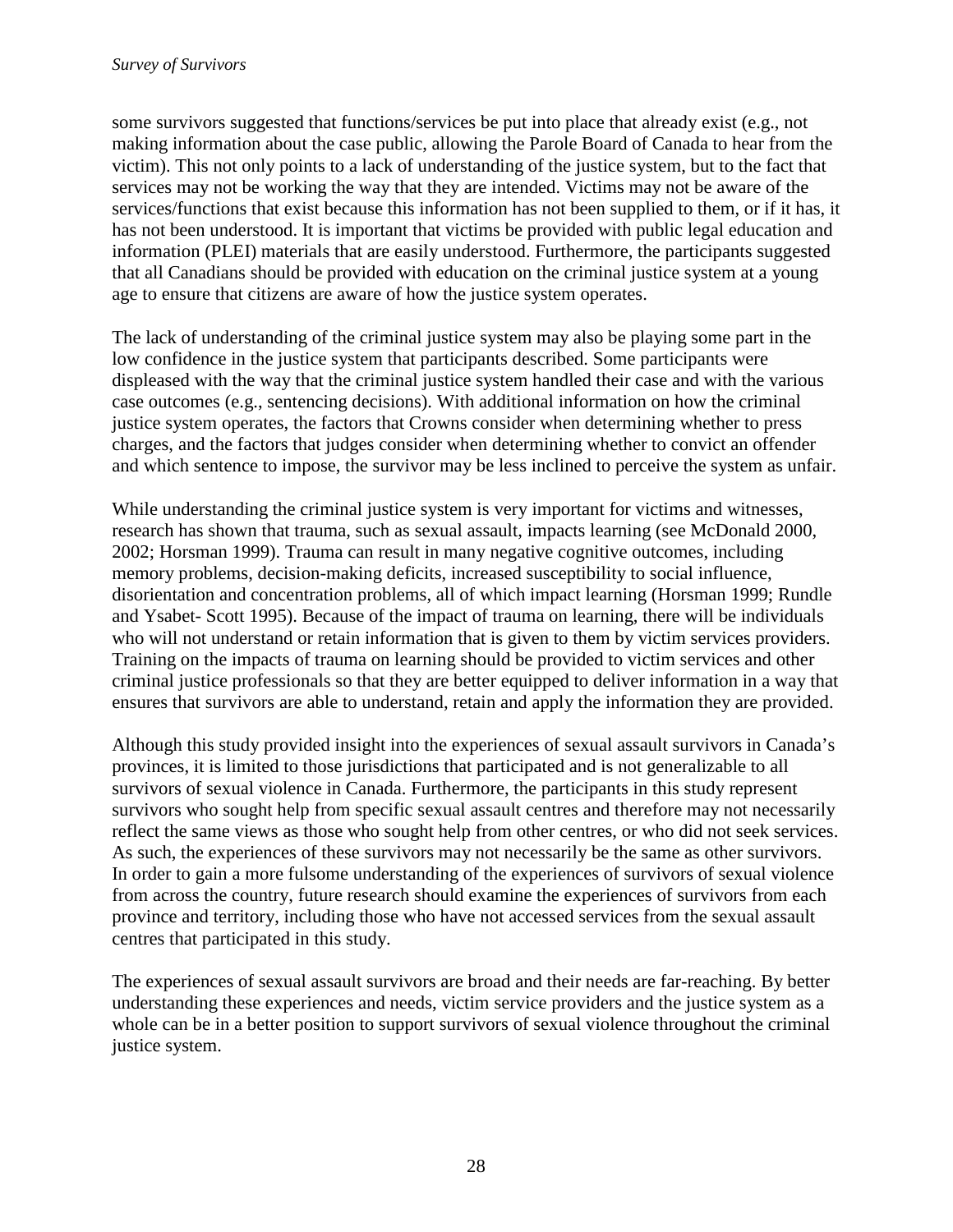#### **References**

Hattem, T. 2000. *Survey of sexual assault survivors*. Ottawa, ON: Department of Justice Canada. Last accessed December 4, 2013 from [http://www.justice.gc.ca/eng/rp-pr/cj](http://www.justice.gc.ca/eng/rp-pr/cj-jp/victim/rr00_4/index.html)[jp/victim/rr00\\_4/index.html](http://www.justice.gc.ca/eng/rp-pr/cj-jp/victim/rr00_4/index.html)

Hill, J.K. 2009. *Working with victims of crime: A manual applying research to clinical practice, second edition*. Ottawa, ON: Department of Justice Canada. Last accessed December 4, 2013 from<http://www.justice.gc.ca/eng/rp-pr/cj-jp/victim/res-rech/index.html>

Horsman, J. 1999. *Too Scared to Learn: Women, Violence and Education.* Toronto: McGilligan Books.

McDonald, S. 2000. *The Right to Know: Women, Ethnicity, Violence and Learning about the Law*. Ph.D. Thesis, Ontario Institute for Studies in Education of the University of Toronto.

McDonald, S. 2002. Learning about the Law: Immigrant Women, Violence and Rights. *The Canadian Journal for the Study of Adult Education* 16:73.

McDonald, S., A. Wobick, and J. Graham. 2004. *Bill C-46: Records application post-Mills, a caselaw review*. Ottawa, ON: Department of Justice Canada. Last accessed December 4, 2013 from [http://www.justice.gc.ca/eng/rp-pr/csj-sjc/ccs-ajc/rr06\\_vic2/a.html](http://www.justice.gc.ca/eng/rp-pr/csj-sjc/ccs-ajc/rr06_vic2/a.html)

Mullers, E.S., and M. Dowling. 2008. Mental health consequences of child sexual abuse. *British Journal of Nursing* 17: 1428.

Rundle, L. B. and N. Ysabet-Scott. 1995. Violence: A Barrier to Our Education. *Women's Education* 11:5.

Perreault, S. 2013. Police-reported crime statistics in Canada, 2012. Juristat, catalogue no. 85- 002-X. Ottawa, ON: Statistics Canada. Last accessed December 4, 2013 from: http://www.statcan.gc.ca/pub/85-002-x/2013001/article/11854-eng.pdf

Perreault, S. and S. Brennan. 2010. Criminal victimization in Canada, 2009. *Juristat, catalogue no. 85-002-X*. Ottawa, ON: Statistics Canada. Last accessed December 4, 2013 from http://www.statcan.gc.ca/pub/85-002-x/2010002/article/11340-eng.pdf

Wathen, N. 2012. *Health impacts of violent victimization on women and their children: Final report.* Ottawa, ON: Department of Justice Canada. Last accessed December 4, 2013 from http://www.justice.gc.ca/eng/rp-pr/cj-jp/fv-vf/rr12\_12/rr12\_12.pdf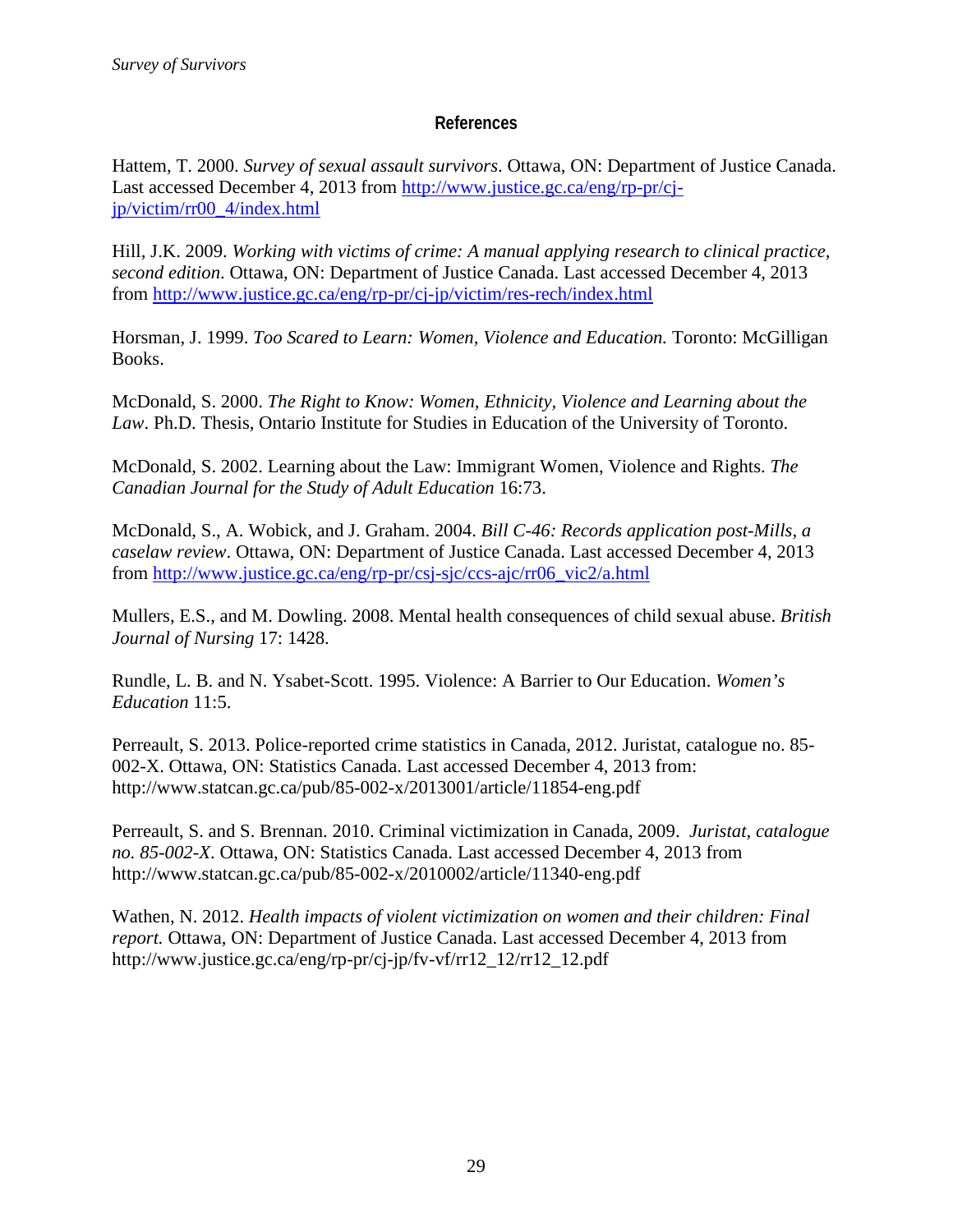#### **Appendix A**

#### **Sexual Abuse and Assault Interview Guide**

Try to make the participant feel at easy try to build a rapport with her. How are you doing today, what is the weather like, and so on. Next offer a sincere thank you for taking the time to participate in this study, especially given the sensitivity of the crime the survivor has experienced.

Please remind the participant about the information that has been provided to date. Do you recall the information provided by the counselors and outlined in the information sheet? To briefly recap, the main purpose of this study is to understand your experience as a survivor of sexual abuse and assault, to understand its impact, reporting practices and your overall confidence in the criminal justice system. Also, the information you provide will remain confidential and anonymous to the extent outlined in the consent form. Also, should you feel distressed or uncomfortable during the interview, please rest assured that you can skip a question or to stop the interview at any point in time. In this case, an agreed upon word that indicates the participant needs to stop will be discussed prior to conducting the interview.

I would like to remind you that you can seek counselling from your centre after the interview should you need to do so. Do you have any questions prior to commencing the interview? Are you comfortable beginning the interview? It would be great if we could start by asking you some basic information, such as age, marital status, etc.

#### **Demographic Information**

- 1. What is your age?
- 2. What is your relationship status?
	- |  $\vert$ 1. Single
	- 2. Dating
	- 3. Common-law spouse
	- 4. Legally married
	- 5. Separated but still legally married
	- 6. Divorced
	- 7. Widow
- 3. Were you born outside of Canada? 0. No (*Skip to Q. 5*) |  $|1.$  Yes
- 4. Where were you born?
- 5. What is your ethnicity?
	- | 1. Aboriginal
	- 2. White/Caucasian
	- 3. Chinese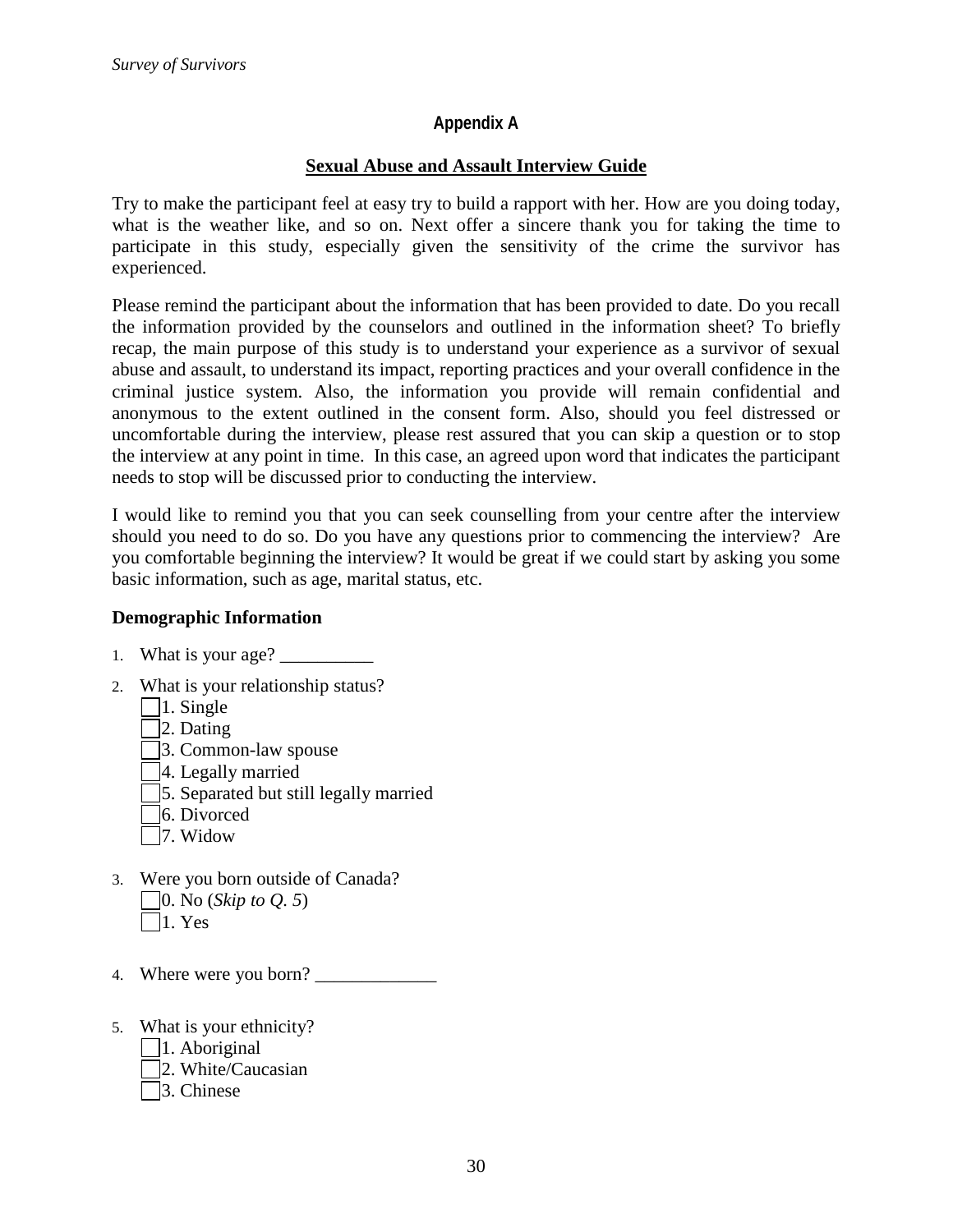- 4. South Asian (East India, Pakistani, Sri Lanka, etc.)
- 5. Black
- 6. Filipino
- 7. Latin American
- 8. South East Asian (Vietnamese, Cambodian, Malaysian, Laotian, etc.)

9. Arab

- 10. West Asian (Iranian, Afghanistan, etc.)
- 11. Korean
- 12. Japanese
- $\Box$ 98. Other
- 6. How long have you lived in Canada? \_\_\_\_\_\_\_\_\_\_\_\_\_\_\_\_
- 7. What is your sexual orientation?
	- 1. Heterosexual
	- 2. Gay/lesbian
	- 3. Bisexual
	- $\Box$ 98. Other
- 8. Do you have a physical disability?
	- $\Box$ 0. No
	- $\exists$ 1. Yes
- 9. Please tell me the highest level of education you have completed:
	- 0. None
	- 1. Elementary/Primary
	- $\Box$ 2. High School
	- 3. Some university/college
	- 4. Completed diploma/certificate/apprentice
	- 5. Completed university degree
	- 6. Completed Masters
	- 7. Completed Ph.D.
- 10. Last week, how many hours did you spend doing unpaid housework? Such as caring for children or elderly family.
	- $\Box$ 0. None
	- $\Box$ 1. Less than 5 hours
	- $\Box$ 2. Five to 9 hours
	- 3. Ten to 19 hours
	- 4. 20 hours or more
- 11. Last week, how many hours did you spend working for pay?
	- 0. None (*Skip to Q. 13*)
	- 1. Less than 5 hours
	- $\Box$ 2. Five to 9 hours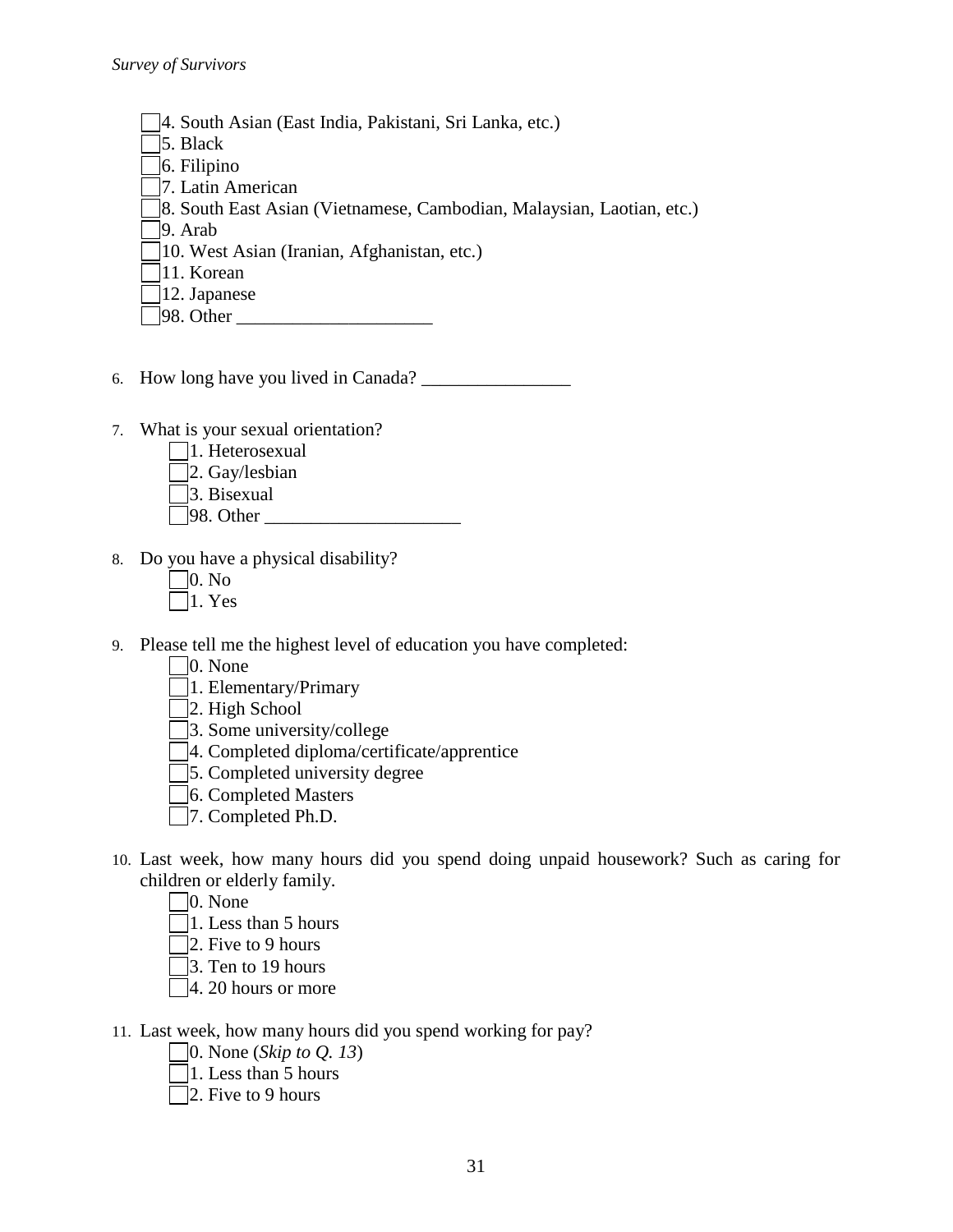3. Ten to 19 hours 4. 20 hours or more

- 12. During the past year, during most weeks, did you work
	- 1. Part-time  $\Box$ 2. Full-time  $\Box$ 97. N/A
- 13. Last year, what was your total personal annual income range?
	- Less than \$15,000  $\sqrt{$}15,000$  to \$25,000  $\sqrt{$}325,000$  to \$35,000  $\sqrt{\$35,000\}$$  to \$45,000  $\sqrt{$45,000}$  to \$55,000 More than \$55,000

# **CHILD SEXUAL ABUSE**

**The next set of questions is about childhood sexual abuse. I understand this involves recalling difficult memories associated with abuse. Please pause or stop at any point in time if you need to.**

## **Child Sexual Abuse History**

14. Did you experience sexual abuse as a child?

0. No (*skip to Q.38*)  $\neg$ 1. Yes

15. Was the child sexual abuse:

0. One single incident

 $\Box$ 1. Multiple incidents

## **Description of the Sexual Abuse Incident**

**If multiple incidents, please ask the participants to discuss one incident they would like to discuss in order to answer the next set of questions.**

16. How old were you when the sexual abuse began?

17. Was the offender known to you?

0. No 1. Yes, *(if yes, please describe the nature of the relationship to the offender? Family, friend, acquaintance, etc).*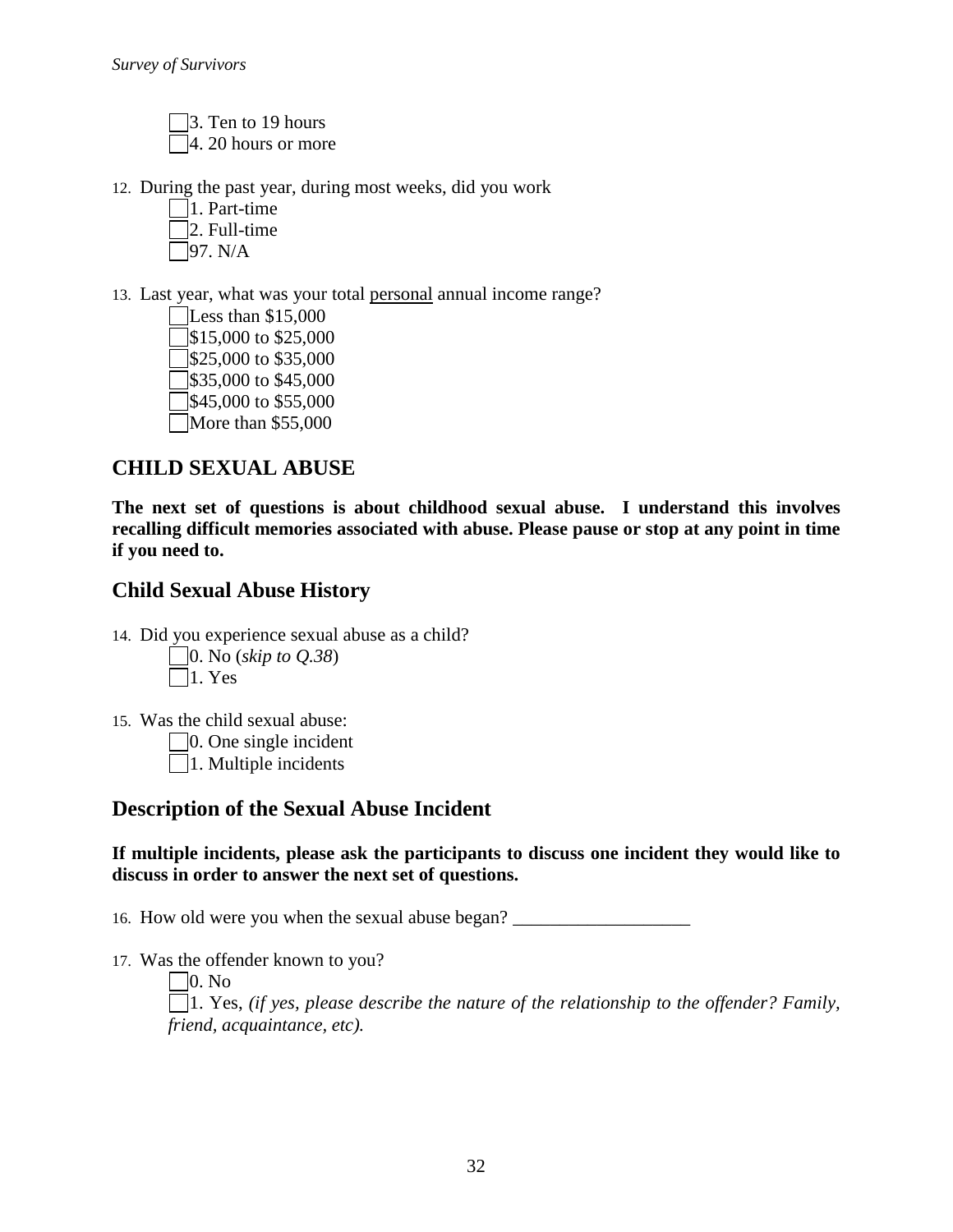| 18. If you are comfortable, could you please describe the sexual abuse you experienced as a<br>child?                                         |
|-----------------------------------------------------------------------------------------------------------------------------------------------|
|                                                                                                                                               |
| and the control of the control of the control of the control of the control of the control of the control of the                              |
| 19. Do you recall if there were any explicit verbal threats to your safety during this time(s)?<br> 0. N <sub>0</sub>  <br>1. Yes             |
| 20. Do you recall if there were any explicit verbal threats to the safety of others during this<br>time(s)?<br> 0. N <sub>0</sub>  <br>1. Yes |
| 21. Was there any physical force used when the sexual abuse was happening?<br> 0. N <sub>0</sub>  <br>$\vert 1.$ Yes                          |
| 22. Did you suffer any physical injuries as a result of the sexual abuse?<br>$\Box$ 0. No ( <i>Skip to Q. 25</i> )                            |
| 23. If you are comfortable, could you please describe the nature of the physical injury?                                                      |
|                                                                                                                                               |
| 24. Did you receive medical attention for issues related to the sexual abuse?<br> 0. N <sub>0</sub><br>$\vert 1. \text{ Yes, Type }$          |
| 25. Was any type of weapon used during the sexual abuse, such as a knife or gun?<br>$\Box$ 0. No                                              |
| 26. Do you suspect that you were given a drug, without your knowledge prior to the sexual<br>abuse?<br>$\Box$ 0. No ( <i>Skip to Q. 30</i> )  |

1. Yes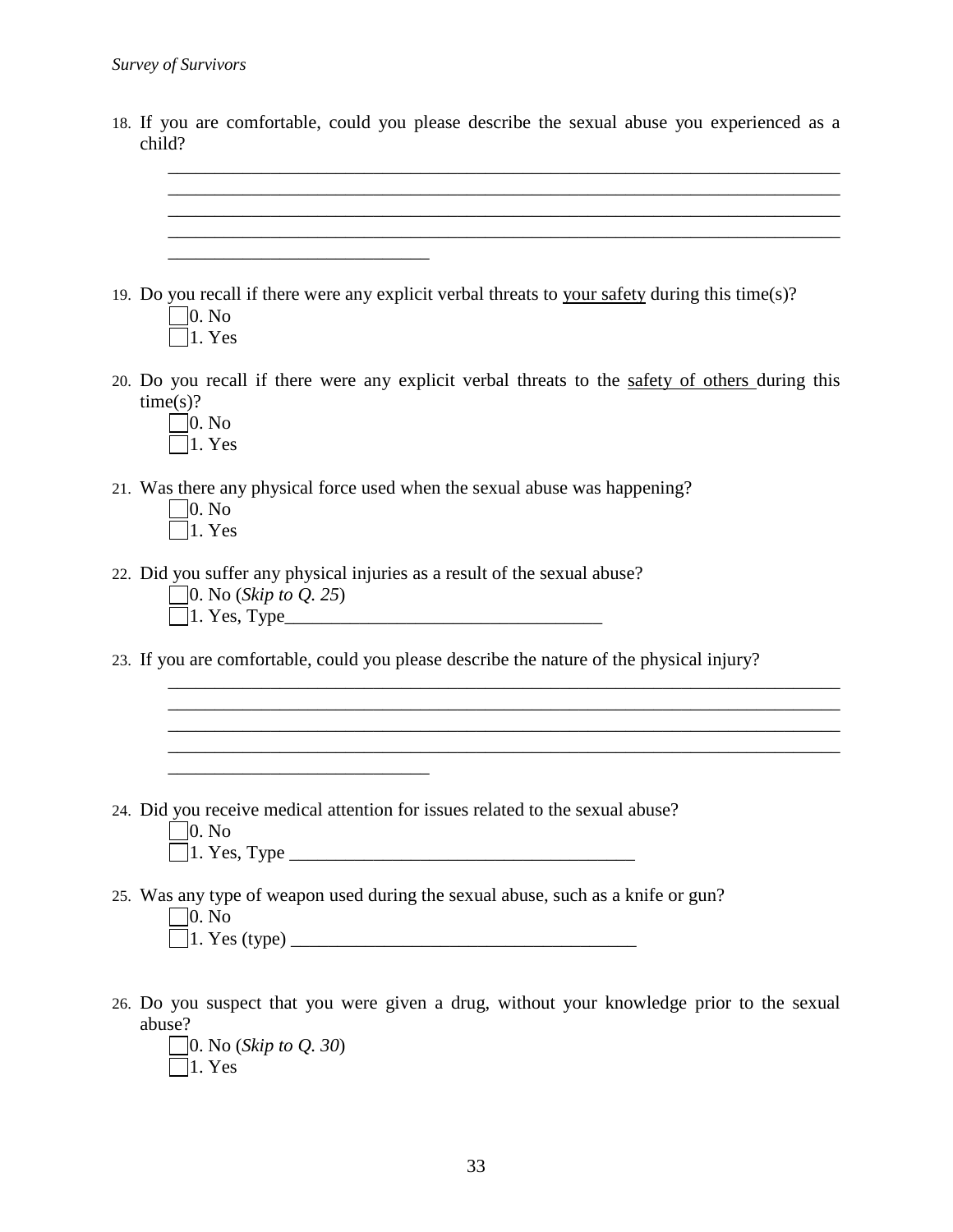27. What made you suspect that you were drugged?

\_\_\_\_\_\_\_\_\_\_\_\_\_\_\_\_\_\_\_\_\_\_\_\_\_\_\_\_

\_\_\_\_\_\_\_\_\_\_\_\_\_\_\_\_\_\_\_\_\_\_\_\_\_\_\_\_

\_\_\_\_\_\_\_\_\_\_\_\_\_\_\_\_\_\_\_\_\_\_\_\_\_\_\_\_

28. Could you please tell us how you think you were drugged? (location, whether it was through a drink, etc)

\_\_\_\_\_\_\_\_\_\_\_\_\_\_\_\_\_\_\_\_\_\_\_\_\_\_\_\_\_\_\_\_\_\_\_\_\_\_\_\_\_\_\_\_\_\_\_\_\_\_\_\_\_\_\_\_\_\_\_\_\_\_\_\_\_\_\_\_\_\_\_\_ \_\_\_\_\_\_\_\_\_\_\_\_\_\_\_\_\_\_\_\_\_\_\_\_\_\_\_\_\_\_\_\_\_\_\_\_\_\_\_\_\_\_\_\_\_\_\_\_\_\_\_\_\_\_\_\_\_\_\_\_\_\_\_\_\_\_\_\_\_\_\_\_ \_\_\_\_\_\_\_\_\_\_\_\_\_\_\_\_\_\_\_\_\_\_\_\_\_\_\_\_\_\_\_\_\_\_\_\_\_\_\_\_\_\_\_\_\_\_\_\_\_\_\_\_\_\_\_\_\_\_\_\_\_\_\_\_\_\_\_\_\_\_\_\_

\_\_\_\_\_\_\_\_\_\_\_\_\_\_\_\_\_\_\_\_\_\_\_\_\_\_\_\_\_\_\_\_\_\_\_\_\_\_\_\_\_\_\_\_\_\_\_\_\_\_\_\_\_\_\_\_\_\_\_\_\_\_\_\_\_\_\_\_\_\_\_\_ \_\_\_\_\_\_\_\_\_\_\_\_\_\_\_\_\_\_\_\_\_\_\_\_\_\_\_\_\_\_\_\_\_\_\_\_\_\_\_\_\_\_\_\_\_\_\_\_\_\_\_\_\_\_\_\_\_\_\_\_\_\_\_\_\_\_\_\_\_\_\_\_

29. Did you undergo medical tests to determine what kind of drug was employed? Please explain.

\_\_\_\_\_\_\_\_\_\_\_\_\_\_\_\_\_\_\_\_\_\_\_\_\_\_\_\_\_\_\_\_\_\_\_\_\_\_\_\_\_\_\_\_\_\_\_\_\_\_\_\_\_\_\_\_\_\_\_\_\_\_\_\_\_\_\_\_\_\_\_\_ \_\_\_\_\_\_\_\_\_\_\_\_\_\_\_\_\_\_\_\_\_\_\_\_\_\_\_\_\_\_\_\_\_\_\_\_\_\_\_\_\_\_\_\_\_\_\_\_\_\_\_\_\_\_\_\_\_\_\_\_\_\_\_\_\_\_\_\_\_\_\_\_ \_\_\_\_\_\_\_\_\_\_\_\_\_\_\_\_\_\_\_\_\_\_\_\_\_\_\_\_\_\_\_\_\_\_\_\_\_\_\_\_\_\_\_\_\_\_\_\_\_\_\_\_\_\_\_\_\_\_\_\_\_\_\_\_\_\_\_\_\_\_\_\_

## **Psychological/Emotional Harm and Coping Mechanisms**

#### **The next set of questions involves asking you about the impact the sexual assault had upon you.**

30. Did you experience any emotional and/or psychological harm because of the child sexual abuse, such as depression and/ or anxiety?

\_\_\_\_\_\_\_\_\_\_\_\_\_\_\_\_\_\_\_\_\_\_\_\_\_\_\_\_\_\_\_\_\_\_\_\_\_\_\_\_\_\_\_\_\_\_\_\_\_\_\_\_\_\_\_\_\_\_\_\_\_\_\_\_\_\_\_\_\_\_\_\_ \_\_\_\_\_\_\_\_\_\_\_\_\_\_\_\_\_\_\_\_\_\_\_\_\_\_\_\_\_\_\_\_\_\_\_\_\_\_\_\_\_\_\_\_\_\_\_\_\_\_\_\_\_\_\_\_\_\_\_\_\_\_\_\_\_\_\_\_\_\_\_\_  $\_$  ,  $\_$  ,  $\_$  ,  $\_$  ,  $\_$  ,  $\_$  ,  $\_$  ,  $\_$  ,  $\_$  ,  $\_$  ,  $\_$  ,  $\_$  ,  $\_$  ,  $\_$  ,  $\_$  ,  $\_$  ,  $\_$  ,  $\_$  ,  $\_$  ,  $\_$ 

- $\Box$ 0. No (Skip to Q. 34)  $\Box$ 1. Yes
- 31. Could you please describe the emotional/psychological trauma you experienced?

32. Please describe the ways you used to cope with the trauma? Please probe for both negative and positive coping strategies, such as volunteering or religious activities.

\_\_\_\_\_\_\_\_\_\_\_\_\_\_\_\_\_\_\_\_\_\_\_\_\_\_\_\_\_\_\_\_\_\_\_\_\_\_\_\_\_\_\_\_\_\_\_\_\_\_\_\_\_\_\_\_\_\_\_\_\_\_\_\_\_\_\_\_\_\_\_\_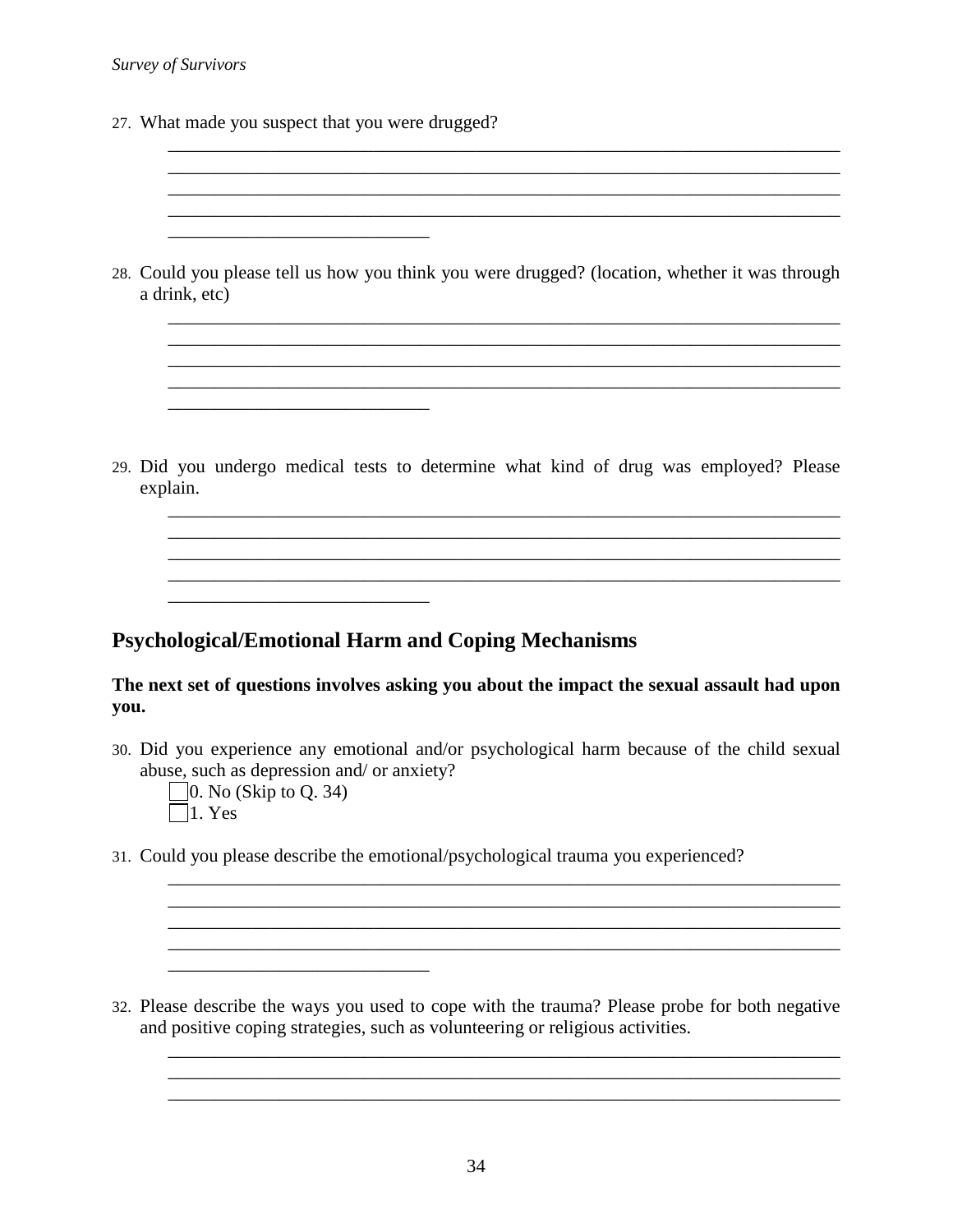33. Did you have supportive people, such as friends, family in your life during that time? If so, could you please explain?

\_\_\_\_\_\_\_\_\_\_\_\_\_\_\_\_\_\_\_\_\_\_\_\_\_\_\_\_\_\_\_\_\_\_\_\_\_\_\_\_\_\_\_\_\_\_\_\_\_\_\_\_\_\_\_\_\_\_\_\_\_\_\_\_\_\_\_\_\_\_\_\_

\_\_\_\_\_\_\_\_\_\_\_\_\_\_\_\_\_\_\_\_\_\_\_\_\_\_\_\_\_\_\_\_\_\_\_\_\_\_\_\_\_\_\_\_\_\_\_\_\_\_\_\_\_\_\_\_\_\_\_\_\_\_\_\_\_\_\_\_\_\_\_\_ \_\_\_\_\_\_\_\_\_\_\_\_\_\_\_\_\_\_\_\_\_\_\_\_\_\_\_\_\_\_\_\_\_\_\_\_\_\_\_\_\_\_\_\_\_\_\_\_\_\_\_\_\_\_\_\_\_\_\_\_\_\_\_\_\_\_\_\_\_\_\_\_ \_\_\_\_\_\_\_\_\_\_\_\_\_\_\_\_\_\_\_\_\_\_\_\_\_\_\_\_\_\_\_\_\_\_\_\_\_\_\_\_\_\_\_\_\_\_\_\_\_\_\_\_\_\_\_\_\_\_\_\_\_\_\_\_\_\_\_\_\_\_\_\_  $\overline{\phantom{a}}$  , and the contribution of the contribution of the contribution of the contribution of the contribution of the contribution of the contribution of the contribution of the contribution of the contribution of the

## **Reporting Practices**

**It appears that a large number of victims of child sexual abuse do not report the crime to the police. As such, it is important to ask you questions about your own reporting practices.** 

#### **Factors Influencing Reporting Practices**

\_\_\_\_\_\_\_\_\_\_\_\_\_\_\_\_\_\_\_\_\_\_\_\_\_\_\_\_

\_\_\_\_\_\_\_\_\_\_\_\_\_\_\_\_\_\_\_\_\_\_\_\_\_\_\_\_

34. Did you report the child sexual abuse to the police?

 $\Box$ 0. No

1. Yes (*Skip to Q. 36*)

\_\_\_\_\_\_\_\_\_\_\_\_\_\_\_\_\_\_\_\_\_\_\_\_\_\_\_\_

\_\_\_\_\_\_\_\_\_\_\_\_\_\_\_\_\_\_\_\_\_

- $\Box$  2. In the process of considering this option
- 35. What factors influenced your decision to NOT report the child sexual abuse to the police?

\_\_\_\_\_\_\_\_\_\_\_\_\_\_\_\_\_\_\_\_\_\_\_\_\_\_\_\_\_\_\_\_\_\_\_\_\_\_\_\_\_\_\_\_\_\_\_\_\_\_\_\_\_\_\_\_\_\_\_\_\_\_\_\_\_\_\_\_\_\_\_\_ \_\_\_\_\_\_\_\_\_\_\_\_\_\_\_\_\_\_\_\_\_\_\_\_\_\_\_\_\_\_\_\_\_\_\_\_\_\_\_\_\_\_\_\_\_\_\_\_\_\_\_\_\_\_\_\_\_\_\_\_\_\_\_\_\_\_\_\_\_\_\_\_

\_\_\_\_\_\_\_\_\_\_\_\_\_\_\_\_\_\_\_\_\_\_\_\_\_\_\_\_\_\_\_\_\_\_\_\_\_\_\_\_\_\_\_\_\_\_\_\_\_\_\_\_\_\_\_\_\_\_\_\_\_\_\_\_\_\_\_\_\_\_\_\_

\_\_\_\_\_\_\_\_\_\_\_\_\_\_\_\_\_\_\_\_\_\_\_\_\_\_\_\_\_\_\_\_\_\_\_\_\_\_\_\_\_\_\_\_\_\_\_\_\_\_\_\_\_\_\_\_\_\_\_\_\_\_\_\_\_\_\_\_\_\_\_\_  $\mathcal{L}_\mathcal{L} = \{ \mathcal{L}_\mathcal{L} = \{ \mathcal{L}_\mathcal{L} = \{ \mathcal{L}_\mathcal{L} = \{ \mathcal{L}_\mathcal{L} = \{ \mathcal{L}_\mathcal{L} = \{ \mathcal{L}_\mathcal{L} = \{ \mathcal{L}_\mathcal{L} = \{ \mathcal{L}_\mathcal{L} = \{ \mathcal{L}_\mathcal{L} = \{ \mathcal{L}_\mathcal{L} = \{ \mathcal{L}_\mathcal{L} = \{ \mathcal{L}_\mathcal{L} = \{ \mathcal{L}_\mathcal{L} = \{ \mathcal{L}_\mathcal{$ 

\_\_\_\_\_\_\_\_\_\_\_\_\_\_\_\_\_\_\_\_\_\_\_\_\_\_\_\_\_\_\_\_\_\_\_\_\_\_\_\_\_\_\_\_\_\_\_\_\_\_\_\_\_\_\_\_\_\_\_\_\_\_\_\_\_\_\_\_\_\_\_\_

\_\_\_\_\_\_\_\_\_\_\_\_\_\_\_\_\_\_\_\_\_\_\_\_\_\_\_\_\_\_\_\_\_\_\_\_\_\_\_\_\_\_\_\_\_\_\_\_\_\_\_\_\_\_\_\_\_\_\_\_\_\_\_\_\_\_\_\_\_\_\_\_\_\_\_

#### *Skip to Q. 38*

36. What factors influenced your decision to report it to the police?

37. How much time elapsed between the incident and when you reported it?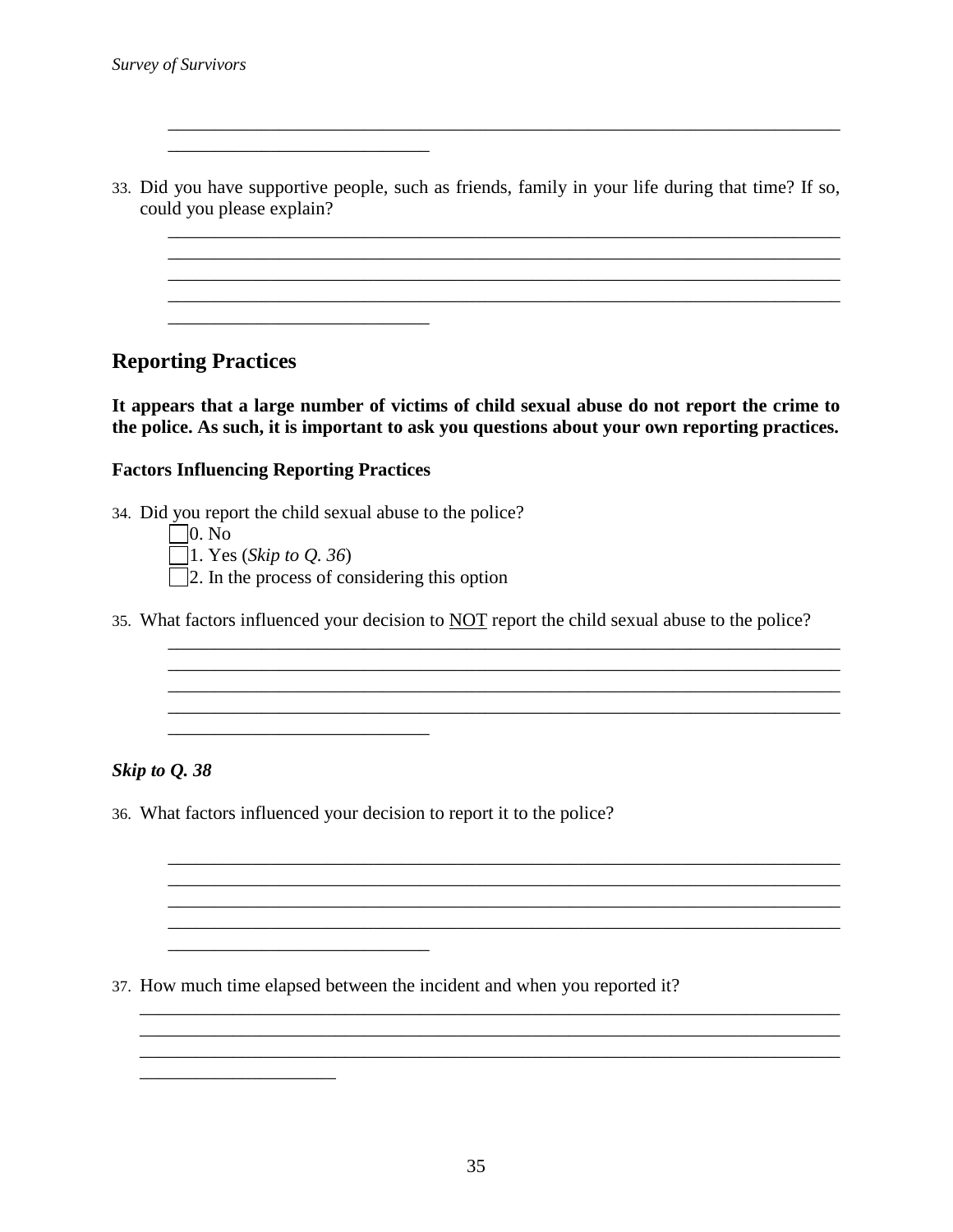# **ADULT SEXUAL ASSAULT**

**Thank you again, for discussing this very personal issue with me. The following questions are about your experiences as an adult – Do you have any questions before we continue the interview?**

**Sexual Assault History as an Adult (Reported, if not reported, discuss the most serious incident or event for which you are attending the centre)**

38. Did you experience a sexual assault as an adult?

| $\Box$ 0. No ( <i>Skip to Q. 62</i> ) |  |
|---------------------------------------|--|
| $ 1. \text{Yes} $                     |  |

- 39. Was the adult sexual assault:
	- $\Box$ 0. One single incident
	- $\Box$ 1. Multiple incidents

**If multiple incidents, please ask the participant to discuss one incident they would like to discuss in order to answer the next set of questions.**

40. How old were you when the sexual assault happened?

41. Was the offender known to you?

\_\_\_\_\_\_\_\_\_\_\_\_\_\_\_\_\_\_\_\_\_\_\_\_\_\_\_\_

 $\Box$ 0. No

1. Yes, *(if yes, please describe the nature of the relationship to the offender? i.e.: spouse, boyfriend, friend, acquaintance, family member, etc).*

\_\_\_\_\_\_\_\_\_\_\_\_\_\_\_\_\_\_\_\_\_\_\_\_\_\_\_\_\_\_\_\_\_\_\_\_\_\_\_\_\_\_\_\_\_\_\_\_\_\_\_\_\_\_\_\_\_\_\_\_\_\_\_\_\_\_\_\_\_\_\_\_ \_\_\_\_\_\_\_\_\_\_\_\_\_\_\_\_\_\_\_\_\_\_\_\_\_\_\_\_\_\_\_\_\_\_\_\_\_\_\_\_\_\_\_\_\_\_\_\_\_\_\_\_\_\_\_\_\_\_\_\_\_\_\_\_\_\_\_\_\_\_\_\_ \_\_\_\_\_\_\_\_\_\_\_\_\_\_\_\_\_\_\_\_\_\_\_\_\_\_\_\_\_\_\_\_\_\_\_\_\_\_\_\_\_\_\_\_\_\_\_\_\_\_\_\_\_\_\_\_\_\_\_\_\_\_\_\_\_\_\_\_\_\_\_\_ \_\_\_\_\_\_\_\_\_\_\_\_\_\_\_\_\_\_\_\_\_\_\_\_\_\_\_\_\_\_\_\_\_\_\_\_\_\_\_\_\_\_\_\_\_\_\_\_\_\_\_\_\_\_\_\_\_\_\_\_\_\_\_\_\_\_\_\_\_\_\_\_

42. If you are comfortable, could you please describe the sexual assault you experienced as an adult?

- 43. Do you recall if there were any explicit verbal threats to your safety during this time(s)?  $\Box$ 0. No
	- $\Box$ 1. Yes
- 44. Do you recall if there were any explicit verbal threats to the safety of others during this  $time(s)?$ 
	- $\square$ 0. No  $\Box$ 1. Yes
- 45. Was there any physical force used when the sexual assault was happening?  $\Box$ 0. No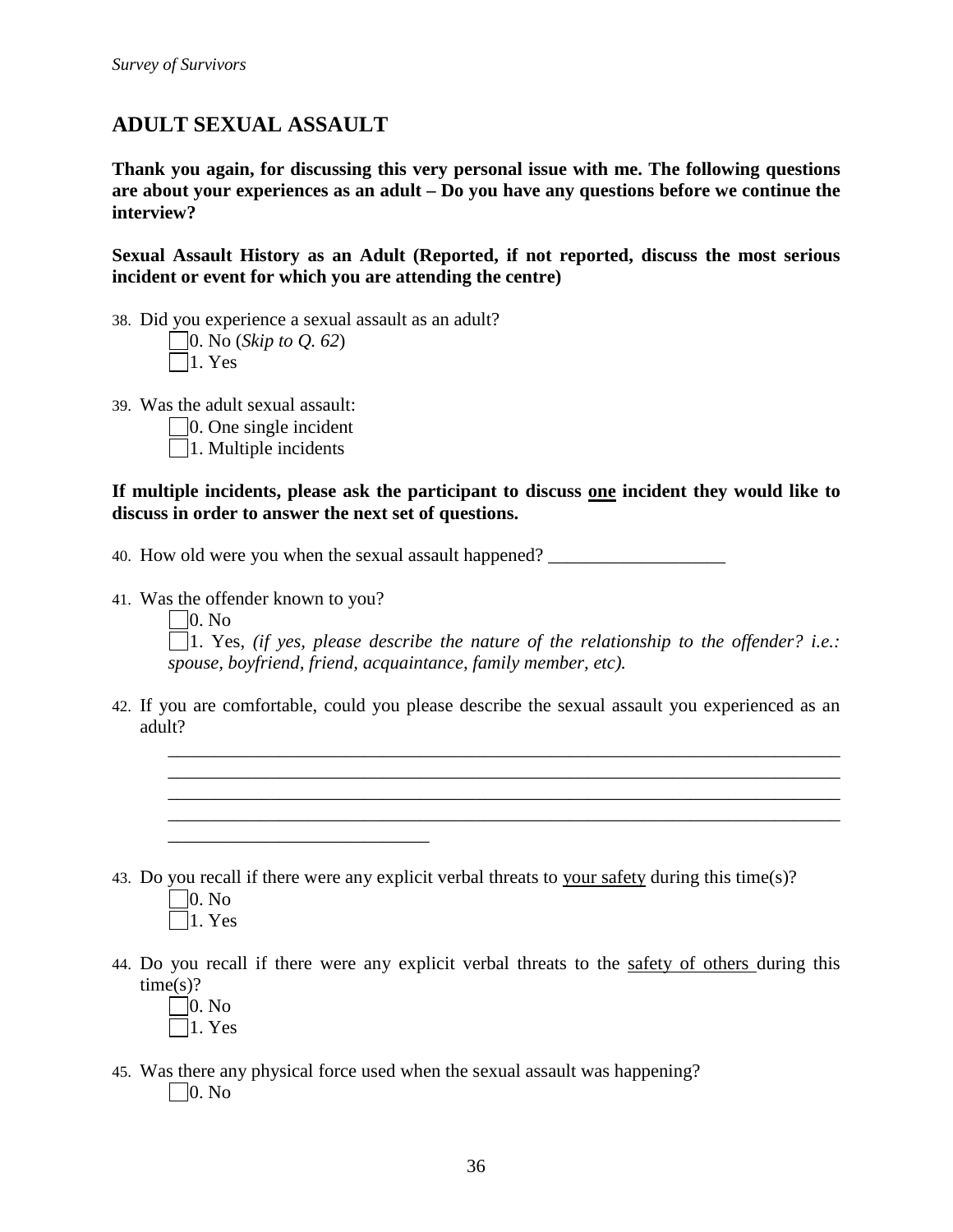$\Box$ 1. Yes

46. Did you suffer any physical injuries as a result of the sexual abuse?

0. No (*Skip to Q. 49*)

 $\Box$ 1. Yes, Type $\Box$ 

47. If you are comfortable, could you please describe the nature of the physical injury?

\_\_\_\_\_\_\_\_\_\_\_\_\_\_\_\_\_\_\_\_\_\_\_\_\_\_\_\_\_\_\_\_\_\_\_\_\_\_\_\_\_\_\_\_\_\_\_\_\_\_\_\_\_\_\_\_\_\_\_\_\_\_\_\_\_\_\_\_\_\_\_\_  $\overline{\phantom{a}}$  , and the contribution of the contribution of the contribution of the contribution of the contribution of the contribution of the contribution of the contribution of the contribution of the contribution of the  $\ldots$  . The contribution of the contribution of the contribution of the contribution of the contribution of the contribution of the contribution of the contribution of the contribution of the contribution of the contribut

48. Did you receive medical attention for issues related to the sexual assault?

 $\Box$ 0. No

\_\_\_\_\_\_\_\_\_\_\_\_\_\_\_\_\_\_\_\_\_\_\_\_\_\_\_\_

- 1. Yes, Type \_\_\_\_\_\_\_\_\_\_\_\_\_\_\_\_\_\_\_\_\_\_\_\_\_\_\_\_\_\_
- 49. Was any type of weapon used during the sexual assault, such as a knife or gun?  $\neg$   $\overline{\mathsf{M}}$

\_\_\_\_\_\_\_\_\_\_\_\_\_\_\_\_\_\_\_\_\_\_\_\_\_\_\_\_\_\_\_\_\_\_\_\_\_\_\_\_\_\_\_\_\_\_\_\_\_\_\_\_\_\_\_\_\_\_\_\_\_\_\_\_\_\_\_\_\_\_\_\_

| $\vert 0. N_0 \vert$ |  |
|----------------------|--|
| $\Box$ 1. Yes, Type  |  |

50. Do you suspect that you were given a drug, without your knowledge prior to the sexual assault?

\_\_\_\_\_\_\_\_\_\_\_\_\_\_\_\_\_\_\_\_\_\_\_\_\_\_\_\_\_\_\_\_\_\_\_\_\_\_\_\_\_\_\_\_\_\_\_\_\_\_\_\_\_\_\_\_\_\_\_\_\_\_\_\_\_\_\_\_\_\_\_\_

 $\mathcal{L}_\text{max} = \mathcal{L}_\text{max} = \mathcal{L}_\text{max} = \mathcal{L}_\text{max} = \mathcal{L}_\text{max} = \mathcal{L}_\text{max} = \mathcal{L}_\text{max} = \mathcal{L}_\text{max} = \mathcal{L}_\text{max} = \mathcal{L}_\text{max} = \mathcal{L}_\text{max} = \mathcal{L}_\text{max} = \mathcal{L}_\text{max} = \mathcal{L}_\text{max} = \mathcal{L}_\text{max} = \mathcal{L}_\text{max} = \mathcal{L}_\text{max} = \mathcal{L}_\text{max} = \mathcal{$ 

\_\_\_\_\_\_\_\_\_\_\_\_\_\_\_\_\_\_\_\_\_\_\_\_\_\_\_\_\_\_\_\_\_\_\_\_\_\_\_\_\_\_\_\_\_\_\_\_\_\_\_\_\_\_\_\_\_\_\_\_\_\_\_\_\_\_\_\_\_\_\_\_

\_\_\_\_\_\_\_\_\_\_\_\_\_\_\_\_\_\_\_\_\_\_\_\_\_\_\_\_\_\_\_\_\_\_\_\_\_\_\_\_\_\_\_\_\_\_\_\_\_\_\_\_\_\_\_\_\_\_\_\_\_\_\_\_\_\_\_\_\_\_\_\_ \_\_\_\_\_\_\_\_\_\_\_\_\_\_\_\_\_\_\_\_\_\_\_\_\_\_\_\_\_\_\_\_\_\_\_\_\_\_\_\_\_\_\_\_\_\_\_\_\_\_\_\_\_\_\_\_\_\_\_\_\_\_\_\_\_\_\_\_\_\_\_\_ \_\_\_\_\_\_\_\_\_\_\_\_\_\_\_\_\_\_\_\_\_\_\_\_\_\_\_\_\_\_\_\_\_\_\_\_\_\_\_\_\_\_\_\_\_\_\_\_\_\_\_\_\_\_\_\_\_\_\_\_\_\_\_\_\_\_\_\_\_\_\_\_

- 0. No (*Skip to Q. 54*)  $\Box$ 1. Yes
- 51. What made you suspect that you were drugged?

\_\_\_\_\_\_\_\_\_\_\_\_\_\_\_\_\_\_\_\_\_\_\_\_\_\_\_\_

52. Could you please tell us how do you think it happened? (location, whether it was through a drink, etc)

53. Did you undergo medical tests to determine what kind of drug employed? Please explain.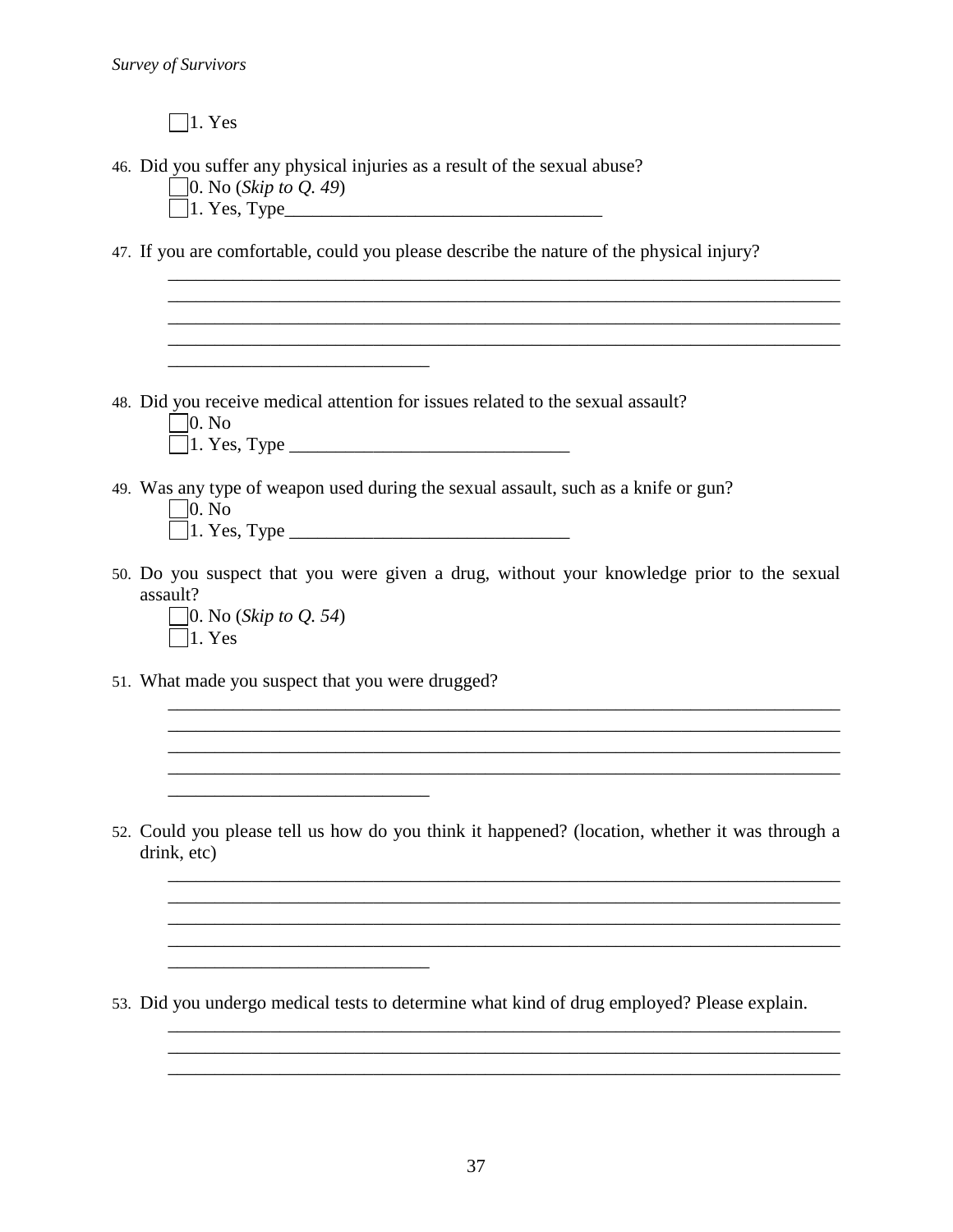# **Psychological/Emotional Harm and Coping Mechanisms**

**The next set of questions involves asking you about the impact the sexual assault had upon you.**

\_\_\_\_\_\_\_\_\_\_\_\_\_\_\_\_\_\_\_\_\_\_\_\_\_\_\_\_\_\_\_\_\_\_\_\_\_\_\_\_\_\_\_\_\_\_\_\_\_\_\_\_\_\_\_\_\_\_\_\_\_\_\_\_\_\_\_\_\_\_\_\_

54. Did you experience any emotional and/or psychological harm because of the sexual assault, such as depression and/ or anxiety?

\_\_\_\_\_\_\_\_\_\_\_\_\_\_\_\_\_\_\_\_\_\_\_\_\_\_\_\_\_\_\_\_\_\_\_\_\_\_\_\_\_\_\_\_\_\_\_\_\_\_\_\_\_\_\_\_\_\_\_\_\_\_\_\_\_\_\_\_\_\_\_\_ \_\_\_\_\_\_\_\_\_\_\_\_\_\_\_\_\_\_\_\_\_\_\_\_\_\_\_\_\_\_\_\_\_\_\_\_\_\_\_\_\_\_\_\_\_\_\_\_\_\_\_\_\_\_\_\_\_\_\_\_\_\_\_\_\_\_\_\_\_\_\_\_ \_\_\_\_\_\_\_\_\_\_\_\_\_\_\_\_\_\_\_\_\_\_\_\_\_\_\_\_\_\_\_\_\_\_\_\_\_\_\_\_\_\_\_\_\_\_\_\_\_\_\_\_\_\_\_\_\_\_\_\_\_\_\_\_\_\_\_\_\_\_\_\_ \_\_\_\_\_\_\_\_\_\_\_\_\_\_\_\_\_\_\_\_\_\_\_\_\_\_\_\_\_\_\_\_\_\_\_\_\_\_\_\_\_\_\_\_\_\_\_\_\_\_\_\_\_\_\_\_\_\_\_\_\_\_\_\_\_\_\_\_\_\_\_\_

\_\_\_\_\_\_\_\_\_\_\_\_\_\_\_\_\_\_\_\_\_\_\_\_\_\_\_\_\_\_\_\_\_\_\_\_\_\_\_\_\_\_\_\_\_\_\_\_\_\_\_\_\_\_\_\_\_\_\_\_\_\_\_\_\_\_\_\_\_\_\_\_ \_\_\_\_\_\_\_\_\_\_\_\_\_\_\_\_\_\_\_\_\_\_\_\_\_\_\_\_\_\_\_\_\_\_\_\_\_\_\_\_\_\_\_\_\_\_\_\_\_\_\_\_\_\_\_\_\_\_\_\_\_\_\_\_\_\_\_\_\_\_\_\_

\_\_\_\_\_\_\_\_\_\_\_\_\_\_\_\_\_\_\_\_\_\_\_\_\_\_\_\_\_\_\_\_\_\_\_\_\_\_\_\_\_\_\_\_\_\_\_\_\_\_\_\_\_\_\_\_\_\_\_\_\_\_\_\_\_\_\_\_\_\_\_\_

 $\mathcal{L}_\mathcal{L} = \{ \mathcal{L}_\mathcal{L} = \{ \mathcal{L}_\mathcal{L} = \{ \mathcal{L}_\mathcal{L} = \{ \mathcal{L}_\mathcal{L} = \{ \mathcal{L}_\mathcal{L} = \{ \mathcal{L}_\mathcal{L} = \{ \mathcal{L}_\mathcal{L} = \{ \mathcal{L}_\mathcal{L} = \{ \mathcal{L}_\mathcal{L} = \{ \mathcal{L}_\mathcal{L} = \{ \mathcal{L}_\mathcal{L} = \{ \mathcal{L}_\mathcal{L} = \{ \mathcal{L}_\mathcal{L} = \{ \mathcal{L}_\mathcal{$ \_\_\_\_\_\_\_\_\_\_\_\_\_\_\_\_\_\_\_\_\_\_\_\_\_\_\_\_\_\_\_\_\_\_\_\_\_\_\_\_\_\_\_\_\_\_\_\_\_\_\_\_\_\_\_\_\_\_\_\_\_\_\_\_\_\_\_\_\_\_\_\_

0. No (*Skip to Q. 58*)  $\Box$ 1. Yes

\_\_\_\_\_\_\_\_\_\_\_\_\_\_\_\_\_\_\_\_\_\_\_\_\_\_\_\_

\_\_\_\_\_\_\_\_\_\_\_\_\_\_\_\_\_\_\_\_\_\_\_\_\_\_\_\_

\_\_\_\_\_\_\_\_\_\_\_\_\_\_\_\_\_\_\_\_\_\_\_\_\_\_\_\_

\_\_\_\_\_\_\_\_\_\_\_\_\_\_\_\_\_\_\_\_\_\_\_\_\_\_\_\_

55. Could you please describe the emotional/psychological trauma you experienced?

56. Please describe the ways you used to cope with the trauma? Please probe for both negative and positive coping strategies, such as volunteering or religious activities.

57. Do you have supportive people, such as friends, family in your life? If so, could you please explain?

# **Reporting Practices**

**It appears that a large number of victims of sexual assault, do not report the crime to the police. As such, it is important to ask you questions about your own reporting practices.** 

#### **Factors Influencing Reporting Practices**

58. Did you report the adult sexual assault to the police?  $\Box$ 0. No 1. Yes (*Skip to Q. 60*)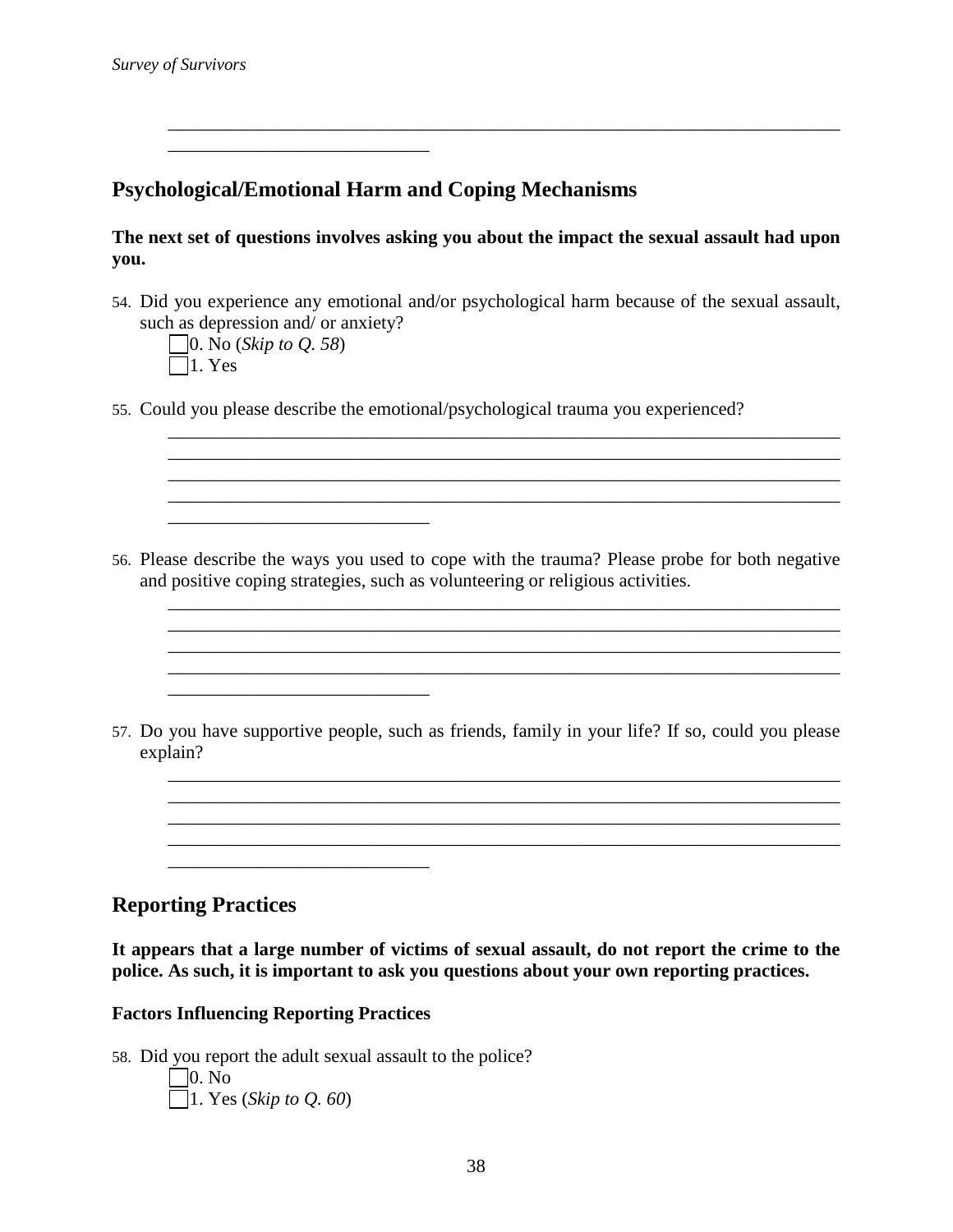|  | 59. What factors influenced your decision to NOT report it to the police? |  |  |  |  |  |
|--|---------------------------------------------------------------------------|--|--|--|--|--|
|  |                                                                           |  |  |  |  |  |
|  |                                                                           |  |  |  |  |  |

\_\_\_\_\_\_\_\_\_\_\_\_\_\_\_\_\_\_\_\_\_\_\_\_\_\_\_\_\_\_\_\_\_\_\_\_\_\_\_\_\_\_\_\_\_\_\_\_\_\_\_\_\_\_\_\_\_\_\_\_\_\_\_\_\_\_\_\_\_\_\_\_

\_\_\_\_\_\_\_\_\_\_\_\_\_\_\_\_\_\_\_\_\_\_\_\_\_\_\_\_\_\_\_\_\_\_\_\_\_\_\_\_\_\_\_\_\_\_\_\_\_\_\_\_\_\_\_\_\_\_\_\_\_\_\_\_\_\_\_\_\_\_\_\_

\_\_\_\_\_\_\_\_\_\_\_\_\_\_\_\_\_\_\_\_\_\_\_\_\_\_\_\_\_\_\_\_\_\_\_\_\_\_\_\_\_\_\_\_\_\_\_\_\_\_\_\_\_\_\_\_\_\_\_\_\_\_\_\_\_\_\_\_\_\_\_\_\_\_\_

\_\_\_\_\_\_\_\_\_\_\_\_\_\_\_\_\_\_\_\_\_\_\_\_\_\_\_\_\_\_\_\_\_\_\_\_\_\_\_\_\_\_\_\_\_\_\_\_\_\_\_\_\_\_\_\_\_\_\_\_\_\_\_\_\_\_\_\_\_\_\_\_\_\_\_

60. What factors influenced your decision to report it to the police?

61. How much time elapsed between the incident and when you reported it?

#### **Staying Informed Throughout CJS Proceedings**

\_\_\_\_\_\_\_\_\_\_\_\_\_\_\_\_\_\_\_\_\_

\_\_\_\_\_\_\_\_\_\_\_\_\_\_\_\_\_\_\_\_\_

The criminal justice process can be confusing, and the next set of questions is about your perception as to whether you were kept informed throughout the entire process. (In general, which is the average view that applies for either child sexual abuse or assault or both).

62. Who kept you informed and how were you kept informed? (check all that apply)

| 1. Police          | Face-to- | Telephone | E-mail | Letter |
|--------------------|----------|-----------|--------|--------|
|                    | face     |           |        |        |
| 2. Crown           | Face-to- | Telephone | E-mail | Letter |
|                    | face     |           |        |        |
| 3. Victim Services | Face-to- | Telephone | E-mail | Letter |
|                    | face     |           |        |        |
| 98.Other,          | Face-to- | Telephone | E-mail | Letter |
| type               | face     |           |        |        |

63. Can you tell me the outcome of the court case?

 $\Box$ 0. No

1. Conviction secured

 $\Box$  2. Accused found not guilty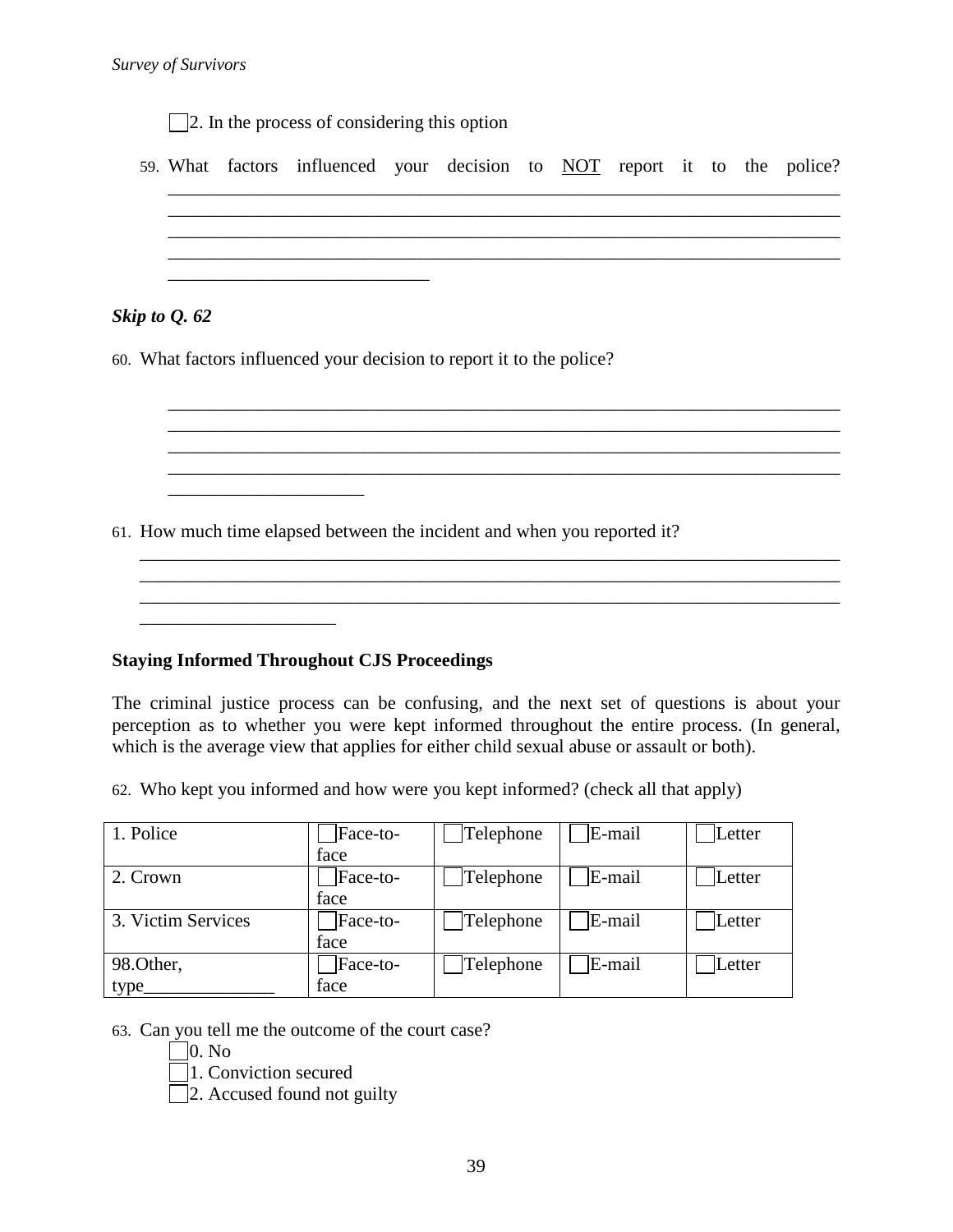3. Case dismissed  $98.$  Other

64. Do you know whether there were/are any plea bargain negotiations?

0. No  $\Box$ 1. Yes

99. Unknown

# **Disclosure**

**Access to personal records appears to be a main issue of concern affecting reporting practices. We would like to know what factors encouraged or discouraged you from reporting the crime.**

#### **Access to personal records**

65. During the court case discussed, did the accused person try to have access to get any of your personal records, like your counseling, medical, employment or education records?

0. No (*Skip to Q. 70*)  $\Box$ 1. Yes 99. Unknown

- 66. What kinds of records were requested? (Please check all that apply)
	- 1. Doctor's records
	- 2. Mental health records
	- 3. Counseling records
	- 4. Social services records
	- 5. Victim services records
	- 6. Employment records
	- 7. Education records
	- 98. Other \_\_\_\_\_\_\_\_\_\_\_\_\_\_\_\_\_\_\_\_\_
- 67. Were the records (or parts of it) released to the accused/defence?
	- 0. No (*Skip to Q. 70*)
	- 1. Yes, partial record disclosure

\_\_\_\_\_\_\_\_\_\_\_\_\_\_\_\_\_\_\_\_\_\_\_\_\_\_\_\_

- 2. Yes, complete record disclosure
- 99. Unknown
- 68. How were the records used?

\_\_\_\_\_\_\_\_\_\_\_\_\_\_\_\_\_\_\_\_\_\_\_\_\_\_\_\_\_\_\_\_\_\_\_\_\_\_\_\_\_\_\_\_\_\_\_\_\_\_\_\_\_\_\_\_\_\_\_\_\_\_\_\_\_\_\_\_\_\_\_\_ \_\_\_\_\_\_\_\_\_\_\_\_\_\_\_\_\_\_\_\_\_\_\_\_\_\_\_\_\_\_\_\_\_\_\_\_\_\_\_\_\_\_\_\_\_\_\_\_\_\_\_\_\_\_\_\_\_\_\_\_\_\_\_\_\_\_\_\_\_\_\_\_ \_\_\_\_\_\_\_\_\_\_\_\_\_\_\_\_\_\_\_\_\_\_\_\_\_\_\_\_\_\_\_\_\_\_\_\_\_\_\_\_\_\_\_\_\_\_\_\_\_\_\_\_\_\_\_\_\_\_\_\_\_\_\_\_\_\_\_\_\_\_\_\_ \_\_\_\_\_\_\_\_\_\_\_\_\_\_\_\_\_\_\_\_\_\_\_\_\_\_\_\_\_\_\_\_\_\_\_\_\_\_\_\_\_\_\_\_\_\_\_\_\_\_\_\_\_\_\_\_\_\_\_\_\_\_\_\_\_\_\_\_\_\_\_\_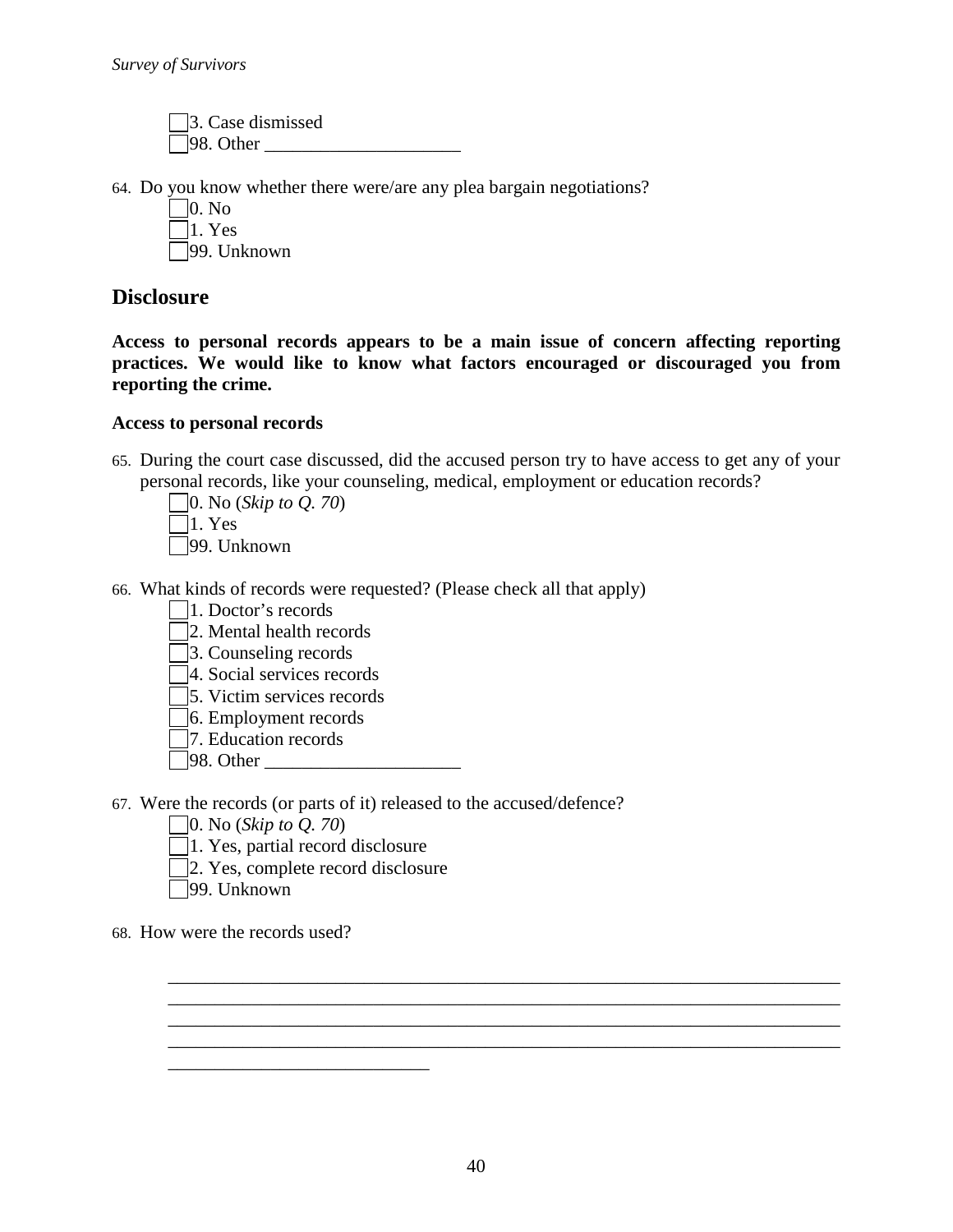*Survey of Survivors*

69. How did you feel about the disclosure of records?

# **CONFIDENCE IN CJS**

**We are almost finished with the interview. The last few questions are about your level of confidence and knowledge about the criminal justice system.**

#### **Confidence & Knowledge about the CJS**

70. On a scale of 1 to 4, where 1 is the highest score, how confident do you feel about the police?

| $ 1.$ Very confident       |
|----------------------------|
| 2. Fairly confident        |
| $\beta$ Not very confident |
| 4. Not confident at all    |
| 99. Don't know             |

- 71. On a scale of 1 to 4, where 1 is the highest score, how confident do you feel about the court process?
	- 1. Very confident 2. Fairly confident 3 Not very confident 4. Not confident at all 99. Don't know
- 72. On a scale of 1 to 4, where 1 is the highest score, how confident do you feel about the criminal justice system in general?
	- 1. Very confident 2. Fairly confident 3 Not very confident 4. Not confident at all 99. Don't know
- 73. How do you learn / hear about the criminal justice system? (Please check all that apply)
	- 1. Counsellor from sexual assault centre
	- 2. Counsellor from victims' services
	- 3. Police
	- 4. Crown